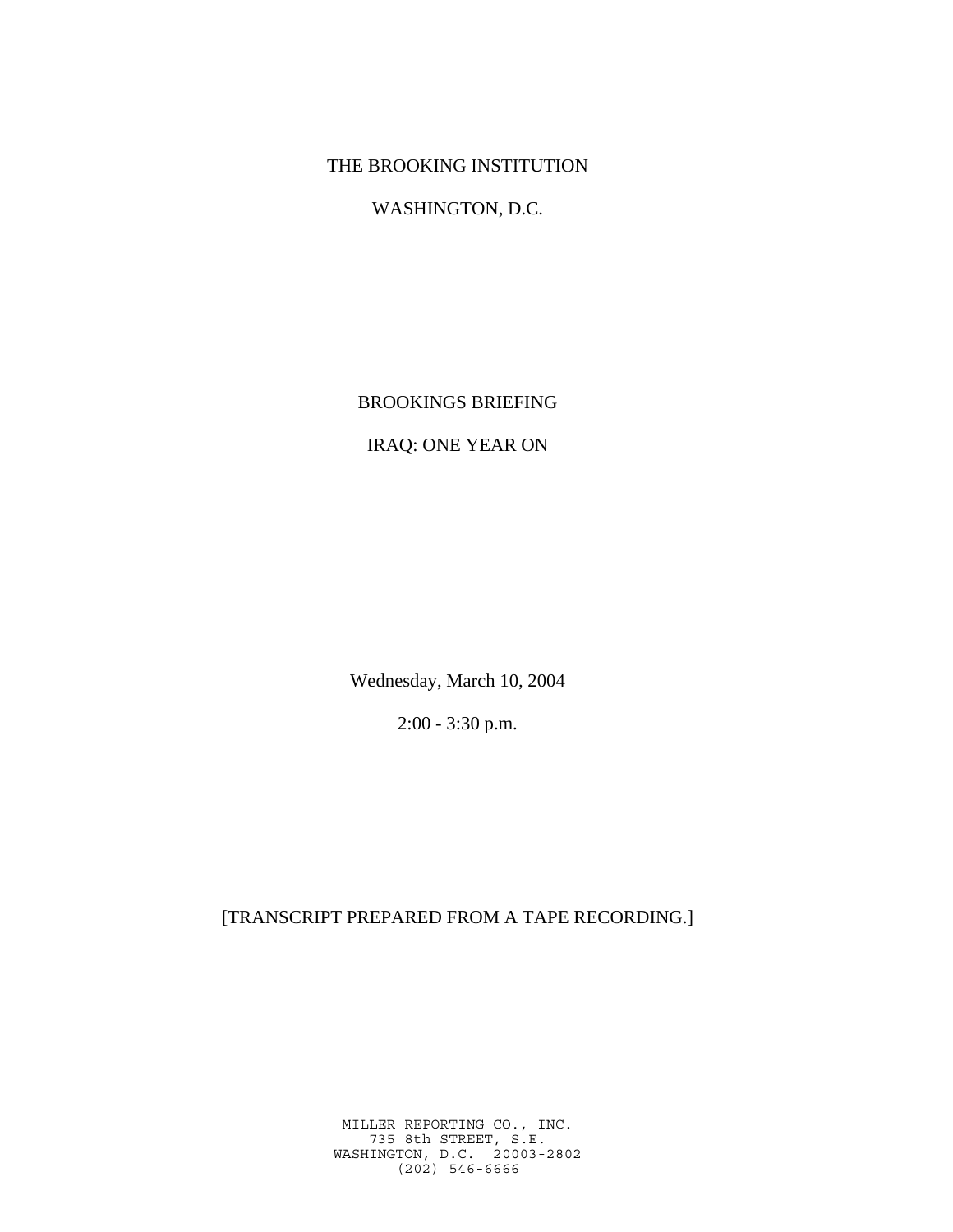Moderator:

James B. Steinberg Vice President and Director Foreign Policy Studies, Brookings

Panelists:

Kenneth Pollack, Director of Research Saban Center for Middle East Policy and Senior Fellow, Foreign Policy Studies, Brookings

Michael E. O'Hanlon, Senior Fellow Foreign Policy Studies Brookings

Shibley Telhami, Senior Fellow, Saban Center for Middle East Policy, Brookings; Anwar Sadat Professor, University of Maryland

Philip H. Gordon, Senior Fellow Foreign Policy Studies Brookings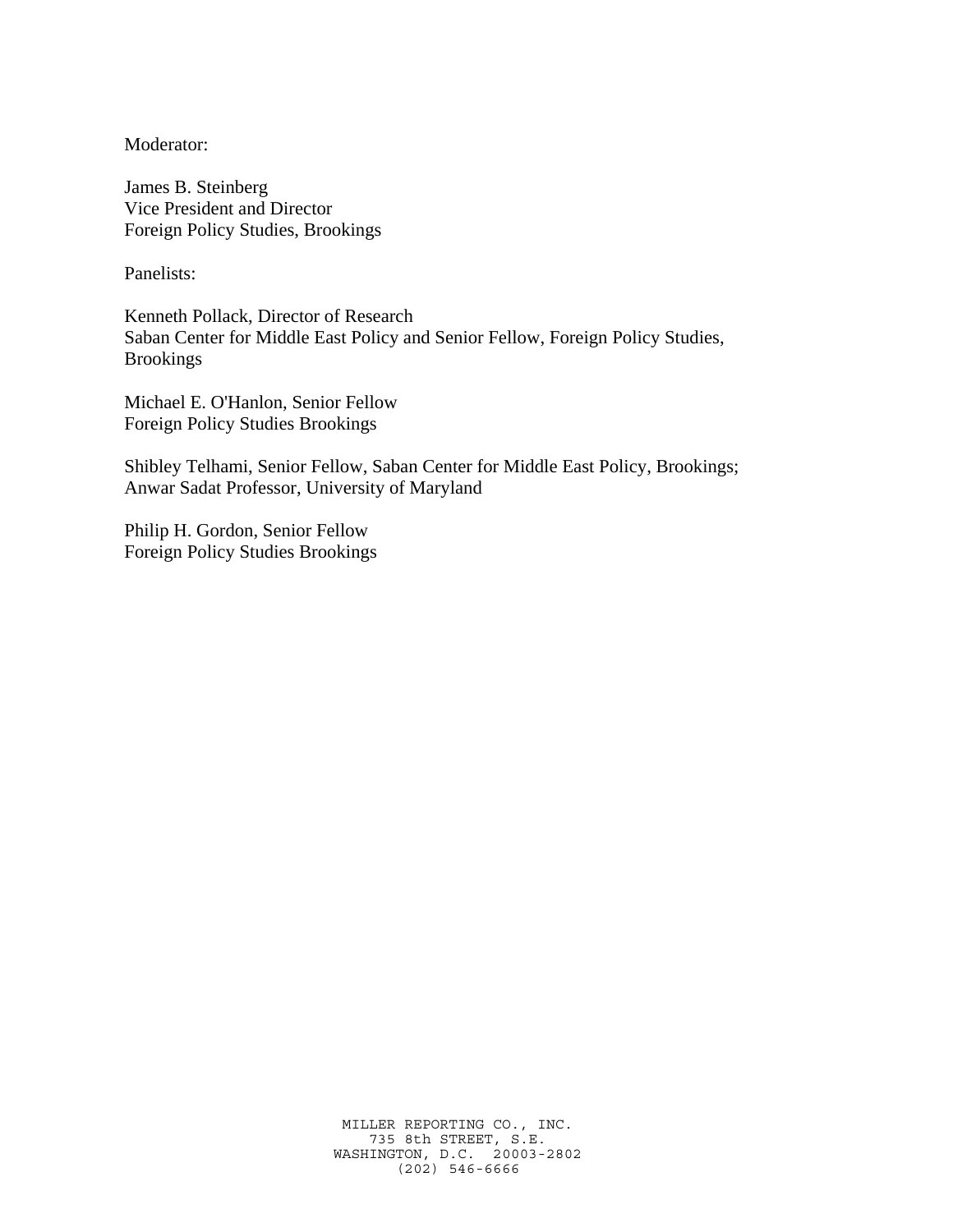## **THIS IS AN UNCORRECTED TRANSCRIPT.**

## **P R O C E E D I N G S**

MR. STEINBERG: [in progress] attention that next week is the one-year anniversary of the U.S.-led invasion of Iraq and so it seemed like an appropriate time to take a look back at the last year. I think it's fair to say as we sit here on this near anniversary, that the invasion and the aftermath have not been the unqualified success that some of the proponents had hoped that it would be, but at the same time it has not been the unmitigated disaster that some of the more harsh critics had predicted at the time.

Unfortunately, there's a lot of ground in between and what we hope to do today is to try to fill that in with a little bit more fine-grained assessment of various aspects of the events of the last and the implications, and we're going to look back at where we were and where we've come to, try to assess some of the lessons learned and some of the implications for going forward and we have a very distinguished group of our team here to talk about different aspects of the Iraq invasion and its aftermath, beginning first with Ken Pollack, director of research at the Saban Center here at Brookings, followed by Michael O'Hanlon.

Ken is going to look at the situation in Iraq as is Mike from a slightly different perspective and Mike is also going to talk about the implications of our recent experience for the U.S. military, and then we'll turn to Shibley Telhami, the Anwar Sadat professor at the University of Maryland and a nonresident senior fellow here at Brookings and with the Saban Center, to talk about some of the regional implications, particularly in the Arab world, and finally to Phil Gordon, senior fellow here, director of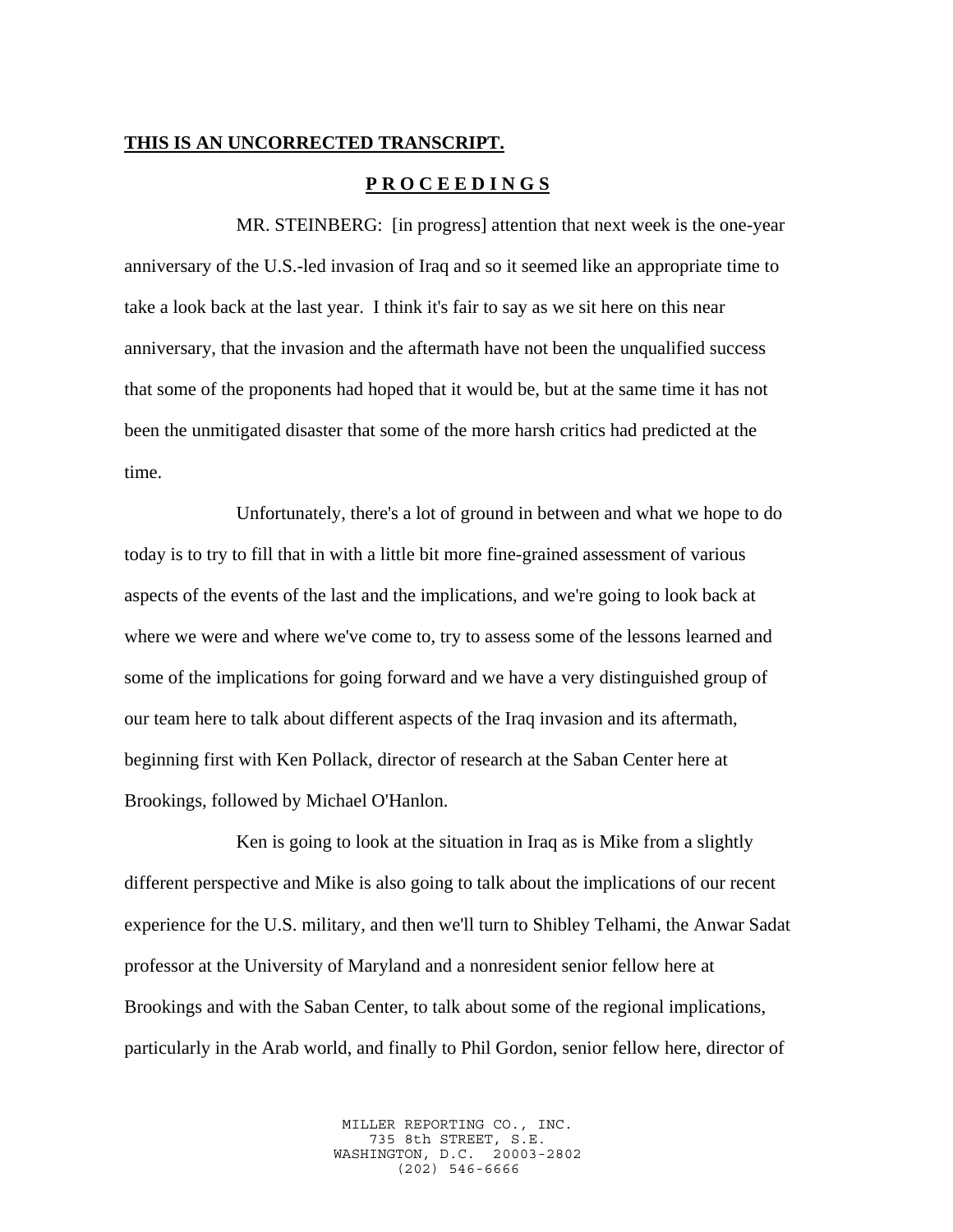our Center of the United States and France, and soon to be the director of Brookings' forthcoming Center on the U.S. and Europe, to look at some of the relationships and the issues with our allies.

So Ken, if you'd kick it off.

MR. POLLACK: Thank you, Jim. I thank all of you for coming out on this, what is it now? snowy, rainy, sleety Wednesday? nothing Wednesday?

I thought that I would touch on three different aspects of the war, all of which have potential ramifications for moving forward, also nice at this point to look back on them. I thought I would talk about the intelligence issue a little bit, talk about Iraq itself, and then also talk a little bit about the impact of the war on some of the other regional governments, try hard not to talk too much about that because that's going to be where Shibley is going to focus I think most of his efforts. I'll take a slightly different tack.

With regard to the intelligence issue, you know, a lot of you have heard me on this issue. For those of you who've read the Atlantic piece, you've gotten probably the fullest exposition of my feeling about that.

I've done any number of TV and radio and print interviews since then which give you, unfortunately, only little snippets and take the chunk that they like.

For me, the intelligence issue is a very complicated one. It's also an extremely important one. I think that we have a real problem as a result of the intelligence failures on Iraq, and my concern is this. I don't think that the rest of the world in terms of their governments disbelieves the United States and will simply disregard whatever intelligence the United States comes forward with at future dates.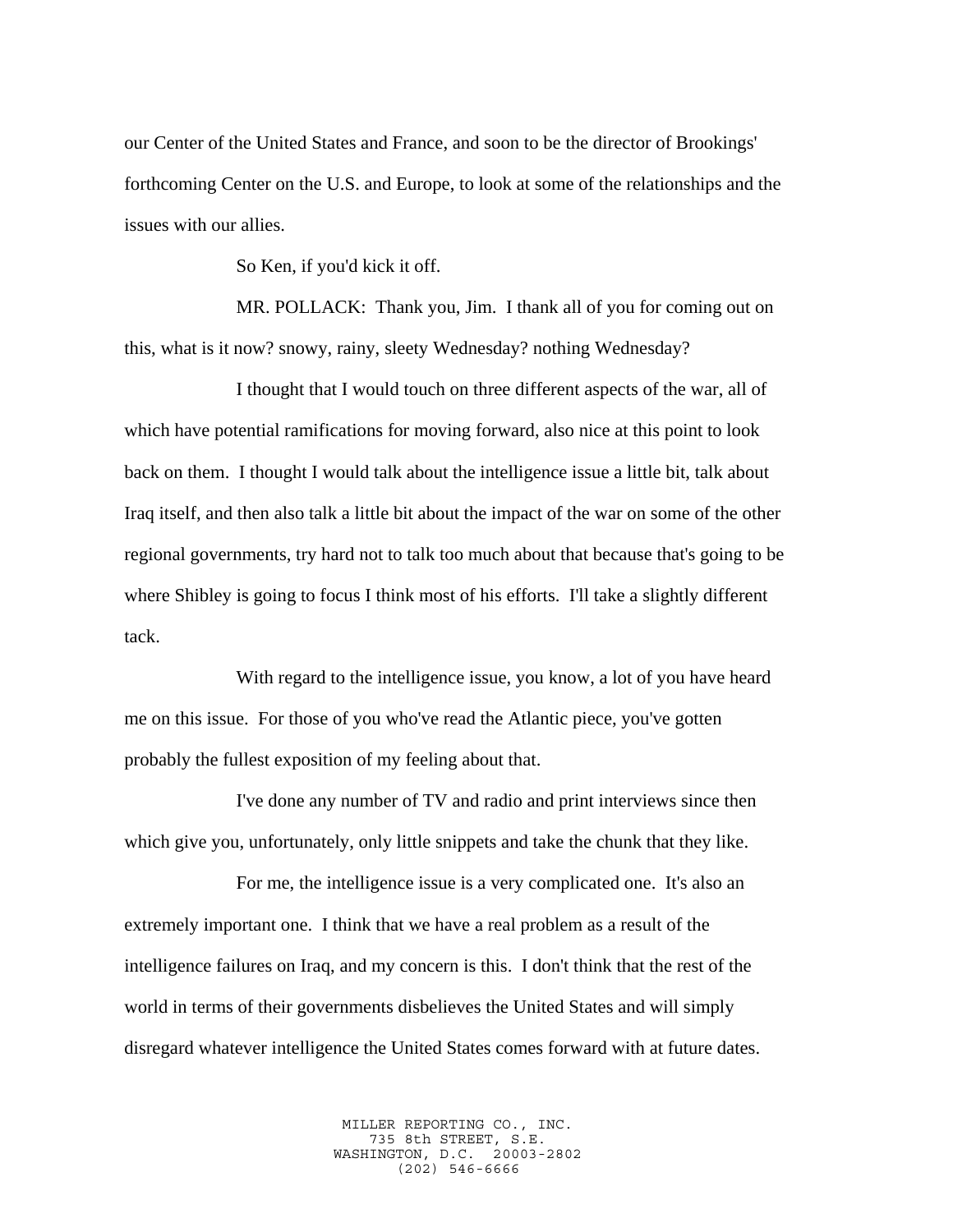I think that's a concern that a lot of people have. My own sense, both in talking to foreign officials, talking to U.S. officials is that, you know, the foreign governments, by and large, understand what happened, and they are still willing to work with us on the basis of our intelligence, recognizing that our intelligence is never perfect and that there are always issues with all intelligence.

But there's a bigger issue and it's an issue that I expect that Phil Gordon probably will touch on also, which is that what the Iraq war said to me, more than any war, is that fighting wars in the age of democracy has very different meaning for building coalitions, and I think where the intelligence issue really is potentially damaging for the United States is with the populaces, with the constituencies of other countries.

So it's not necessarily that the governments will say, well, the United States got the intelligence on Iraqi WMD totally wrong, so we shouldn't believe them on this issue, whether this issue is North Korea or Iran, et cetera.

But I do suspect that many of the populaces do believe that, and the next time around, when the United States wants to go to war, I think the United States will confront a larger problem of building a coalition, because I think it will be harder, even harder than it was with Iraq, for the different governments who would like to participate, who may share our intelligence estimates, to convince their own constituencies that it is worth doing this, because I think the constituencies are going to be the populaces, will be that much more suspicious of U.S. intelligence.

Now as again, I have said on any number of occasions, on the specifics of Iraq and the intelligence, I personally think that there is a lot of blame to go around.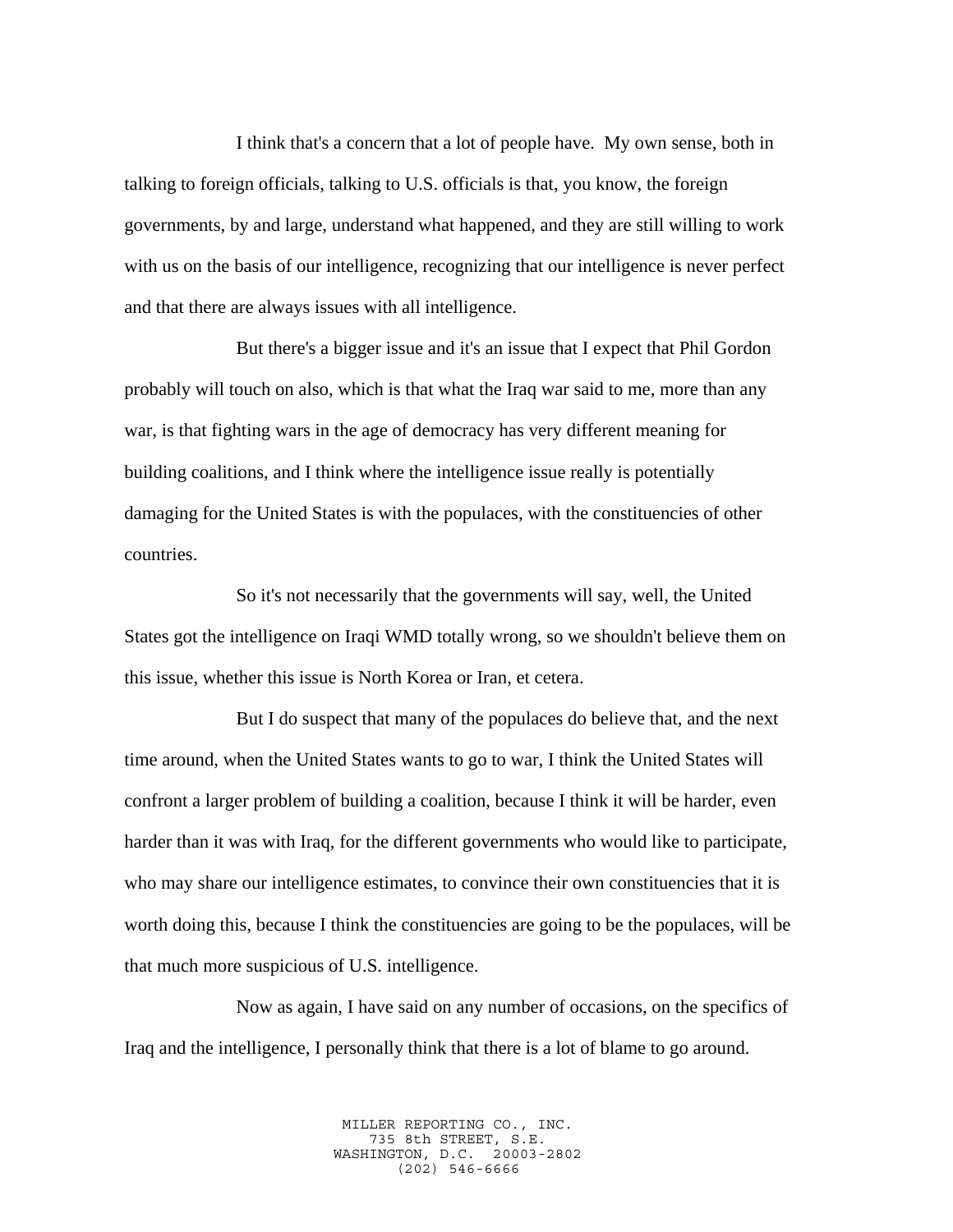You know, the right is consistently insisting that the blame is entirely on the intelligence community, they got it wrong, and that's why the administration went in the direction it did. That last part I kind a find hard to believe.

On the left, they're claiming that it was all the administration, that the administration lied, made things up, stretched the truth, et cetera.

To some extent I think both are right, to some extent I think both are right. I think that on the WMD issue, it is very clear that the intelligence community got it wrong. We did think that Iraq's weapons of mass destruction were much more aggressive and much more advanced than they actually turned out to be.

There were programs there. It's not true that there is nothing in Iraq. If you read David Kay's final report, or his last report, it's only an interim, but nevertheless it makes very clear there were programs but they were much more rudimentary and much smaller than we believed at the time.

That said, as I pointed out in the Atlantic piece, I think even on the WMD issue, the administration did take those intelligence estimates, faulty though they were and they stretched them a little bit. As far as I can tell they never lied, everything they said was based on their reading of the intelligence or based on things that the intelligence community itself said.

But as I pointed out in the Atlantic piece, what they did was they tended to emphasize those parts of the intelligence estimates that suited the case for war, an imminent war than the parts of the intelligence estimates that were more heavily caveated.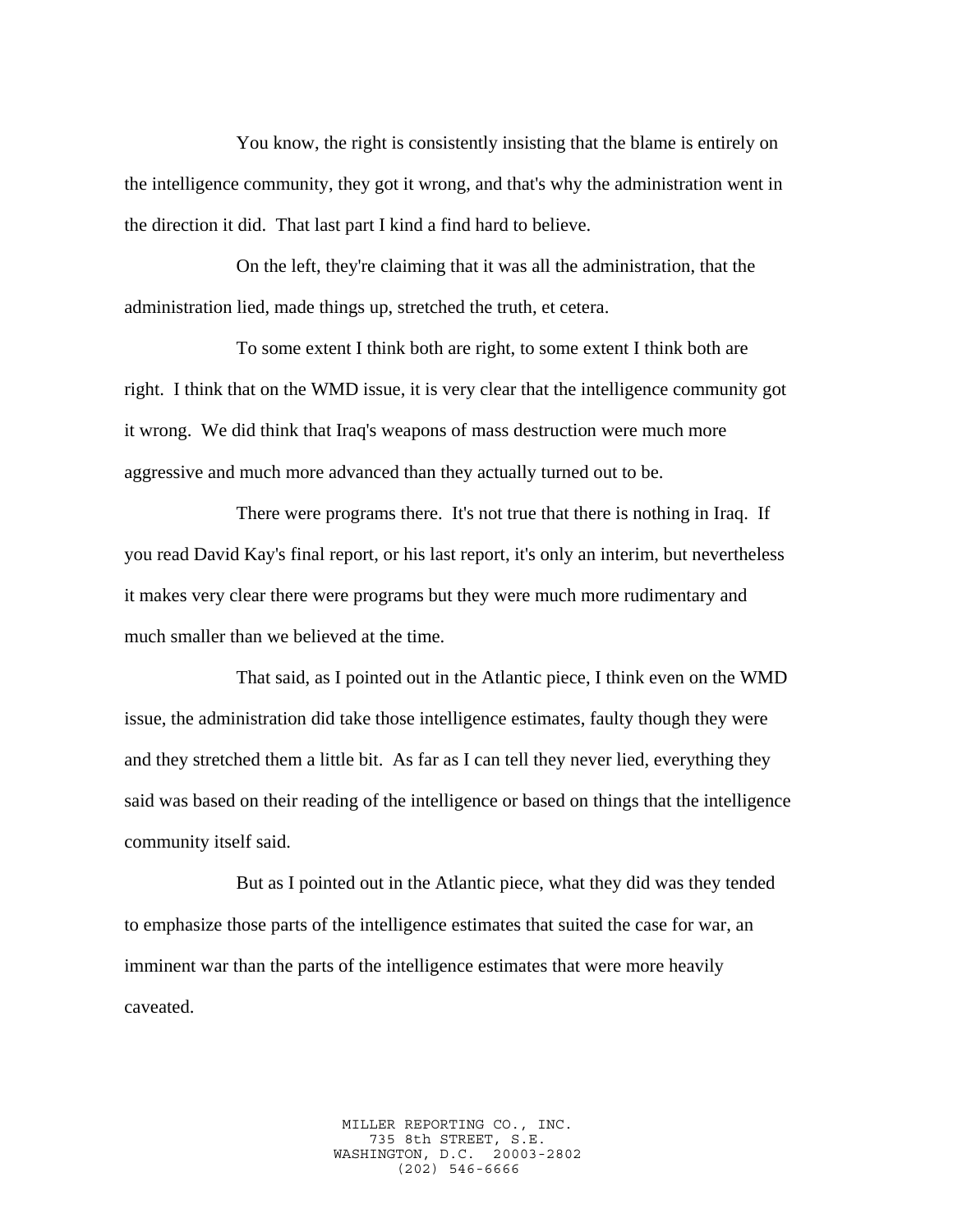That said, one of the things that's so striking to me is that the national debate and the media have focused so heavily on the weapons of mass destruction issue and so little on the terrorism issue, and of course the war was sold as part of the global war on terrorism, and for the administration it was very important to make the case that going to war with Iraq was about, to a certain extent, perhaps to a great extent, about dealing with the terrorism problem, and I will say from my own experience, I think that the stretching of the truth, the misuse of intelligence that went on amongst some personnel within the administration--again I think we need be very clear--there are a lot of people in the administration who had nothing to do with this, who played very fairly, but there were some who did I think look at sources and cherry-pick intelligence and even disregard the caveats from intelligence professionals that some of the sources they were relying on were not accurate.

In most of those cases it was on the terrorism side much more than it was on the weapons of mass destruction side and I'd like to see a lot more discussion of what happened on the terrorism issue and much less on the WMD issue, which as I said, the administration is absolutely right. The intelligence community got it wrong and that does represent a very big part of the background.

On Iraq itself, certainly we're not in as good a position as I would have liked us to have been, and I will say I don't think that we're in as good a position as we could have been in.

You're all aware of the problems we had with the immediate post-war planning. I think it is very clear that some of the administration, those who were responsible for post-war planning, absolutely dropped the ball, and as James Fallows'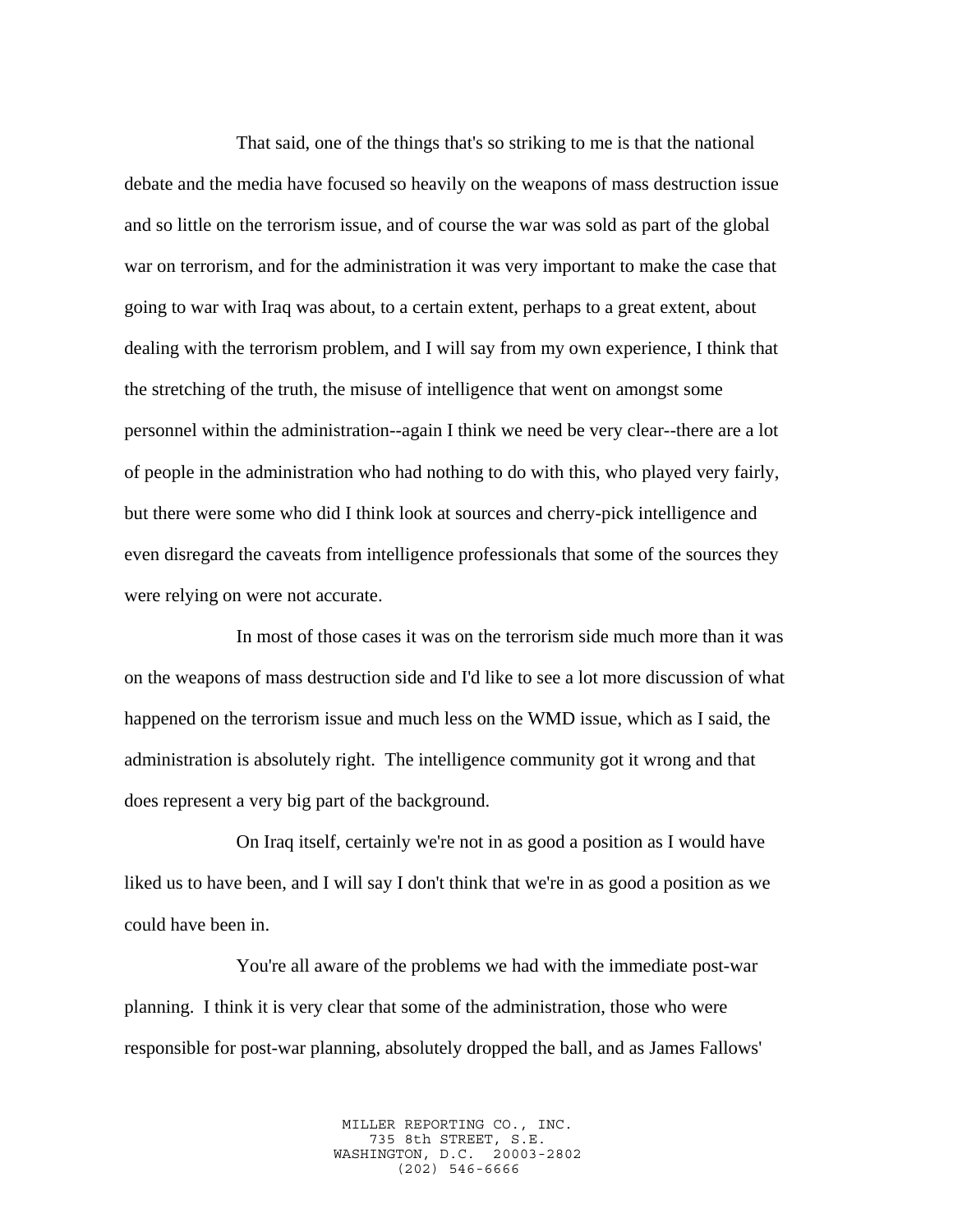wonderful piece that was a companion to my own in the Atlantic pointed out, what to me is so distressing is that there was so much good work that was done on planning for postwar Iraq in the U.S. Government and the great tragedy is it's not that everyone got it wrong, it's that there were a whole lot of people who got it right and they were the people who should have been doing it and it was disregarded by the people who were actually making the decisions in Iraq.

And of course we've been playing catch-up ever since.

Now the simple fact, as far as I'm concerned, is that today we were still suffering from those mistakes, but the situation is not lost and I really do bristle when people just categorically write off Iraq and say it's a quagmire, it's Vietnam, it's doomed, it's hopeless.

There's a lot of good in Iraq and in fact the United States is doing a lot of very good things in Iraq, and I try very hard to give Bremer and the CPA and the administration credit for a number of the things that they are doing right in Iraq, and introduce a whole bunch of other features inside of Iraq that have very little to do with the United States but come from the nature of the country and the people and their leaders, and what they want, and how they've done things that also create really positive factors in Iraq.

That said, there's also a lot of negatives in Iraq and right now I continue to look at Iraq and say this country could go in either direction.

Fifteen years from now this could be a stable, pluralist society, it could be a model of what we'd like to see the Middle East becoming, or it could be absolutely chaos, and it really does depend on us as far as I'm concerned.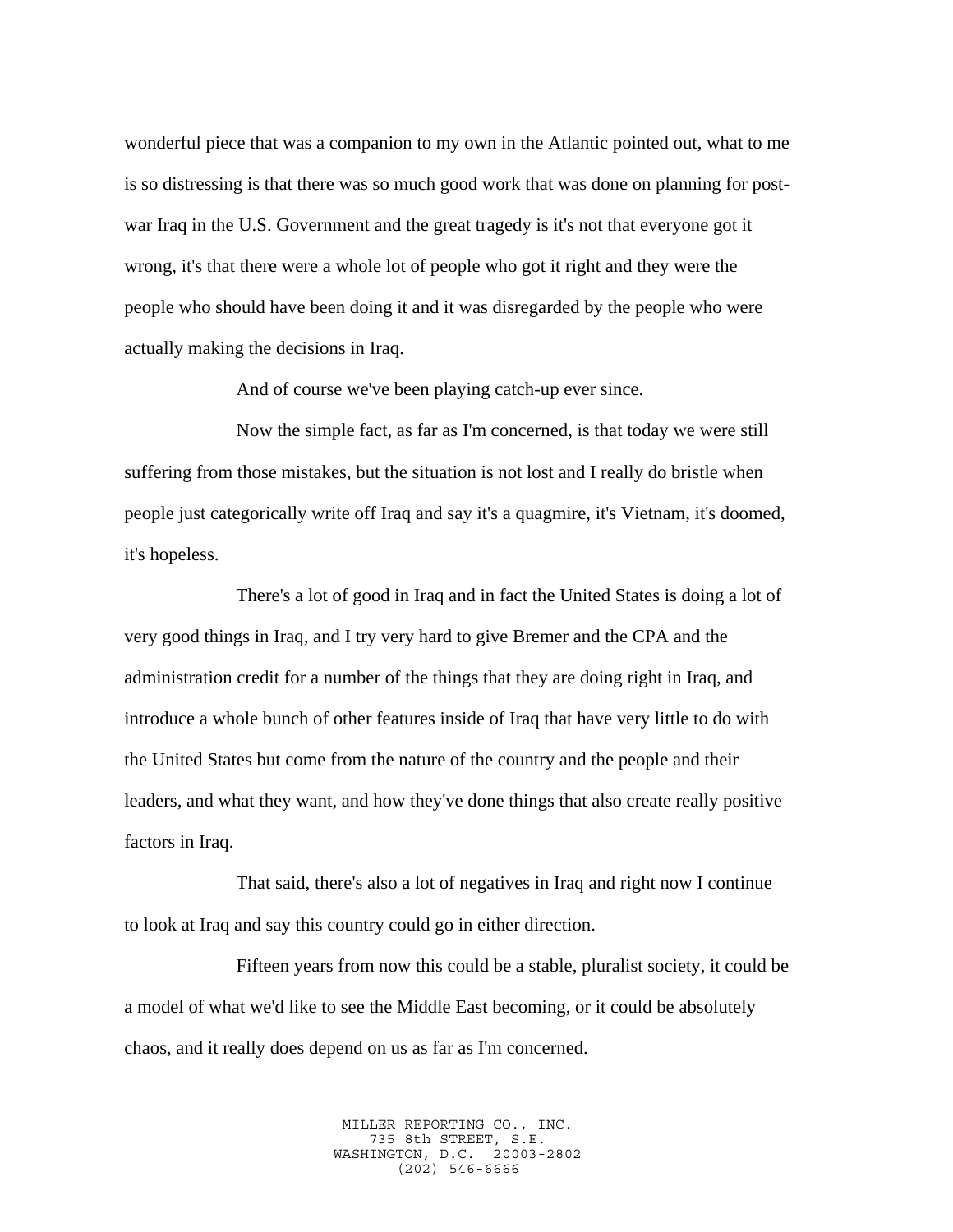I'll tell you that right now there are two things that I am concentrating on in terms of Iraq and where Iraq is going to go and what we've done with that country since the end of the war.

The first of these is the political process that you're seeing unfold around you, and here, you know, I think it's wonderful that we got this constitution signed and I actually give Jerry Bremer and his team credit. It was hard to get these guys to sit down and actually agree to this document and it did show some real negotiating skill on their part to get them to sign this document.

That said, this constitution in some ways is not related to the deeper problem, and in some ways all the hoopla over the constitution is papering over the much deeper problem, which is that the November 15 process, the process that the CPA and the administration created to supplant the current governing council, which was widely recognized as being illegitimate and not up to the task at hand, that process was designed to supplant the governing council and that process is dead. Okay.

There is nothing out there right now, and if you look at the constitution, what it says about the new interim government is simply that the governing council and the United States will decide, in consultation with the United Nations.

So for the next nine months, since the new transitional government isn't expected to come into power until December of 2004, for the next nine months we have no idea who is going to rule Iraq and the June 30th transfer of power right now looks like it may take place in a vacuum. No one knows what's going to supplant it. That is of great concern.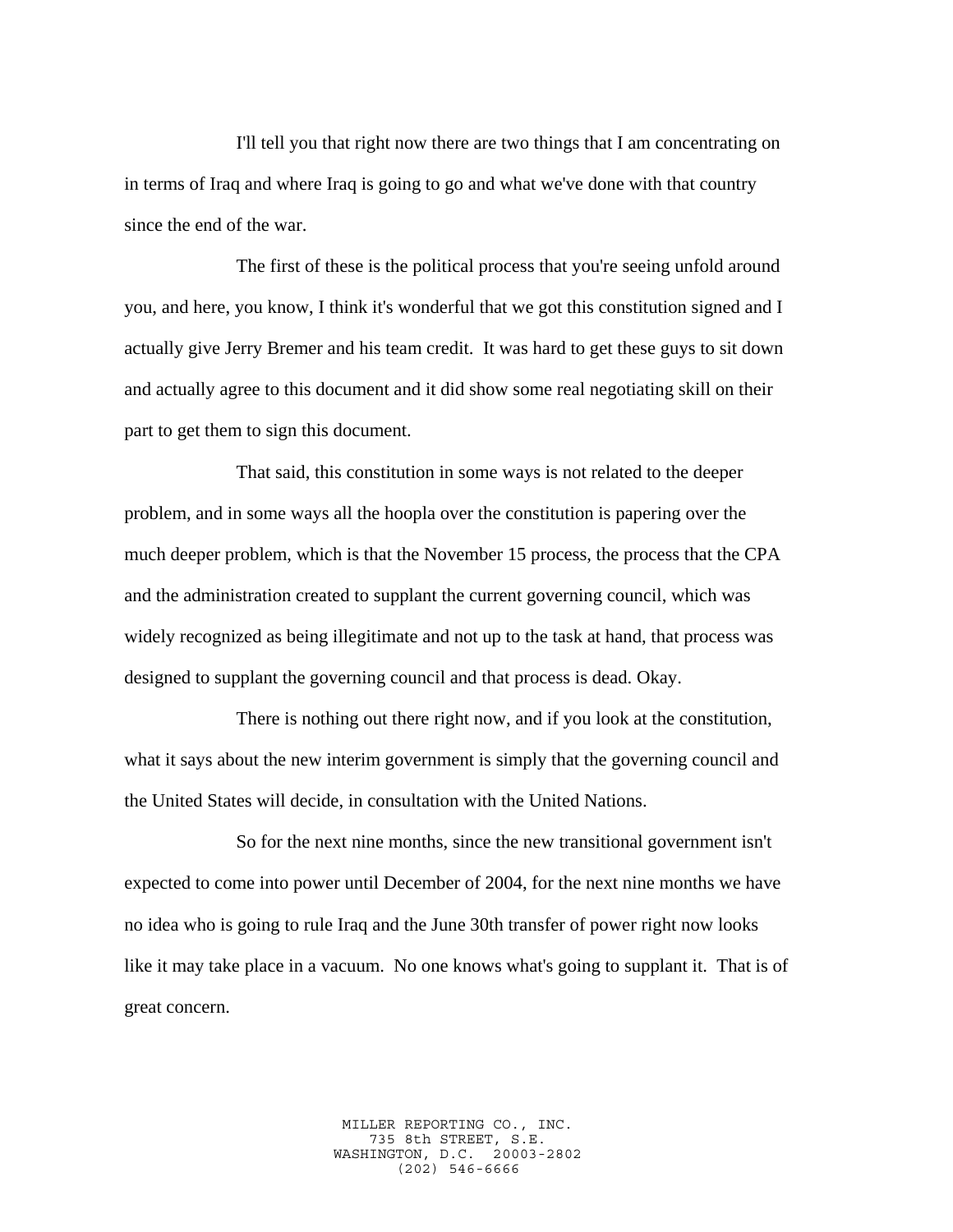As I said, the whole reason for the November 15 process, which I thought was a very good process and I gave Bremer and his team real credit for coming up with it, I gave the President real credit for being willing to sign on to it. The problem is that's dead, that's gone, and so we are left with the same unpalatable situation that gave rise to this situation to begin with, but now the June 30th deadline is even closer and we don't have an alternative to what we currently have.

The other big issue that I'm watching on Iraq is the broader populace.

You know, in many ways, for me, the most significant development, last week I guess it was, was not the signing of the constitution. It was Ayatollah Sistani's statement that effectively condemned the United States as being part of the reason for those tragic bombings, where he was blaming the United States, in part, for not having done enough for Iraq's security.

That is a very important development. Sistani has been one of the most important forces arguing for patience and counseling the Shiia to work with the United States on a course of reconstruction, and over the course of the last ten months, what you've seen is Iraqis slowly, increasingly becoming impatience with the United States at our inability to provide the basic services and the basic security that they want and that they are ultimately entitled to, and increasingly you are seeing Iraqis starting to vent that anger.

You saw demonstrations in Nasiriyah, demonstrations in Basrah, and now the statement by the ayatollah and you're seeing other things out there, that demonstrate increasing impatience with the United States.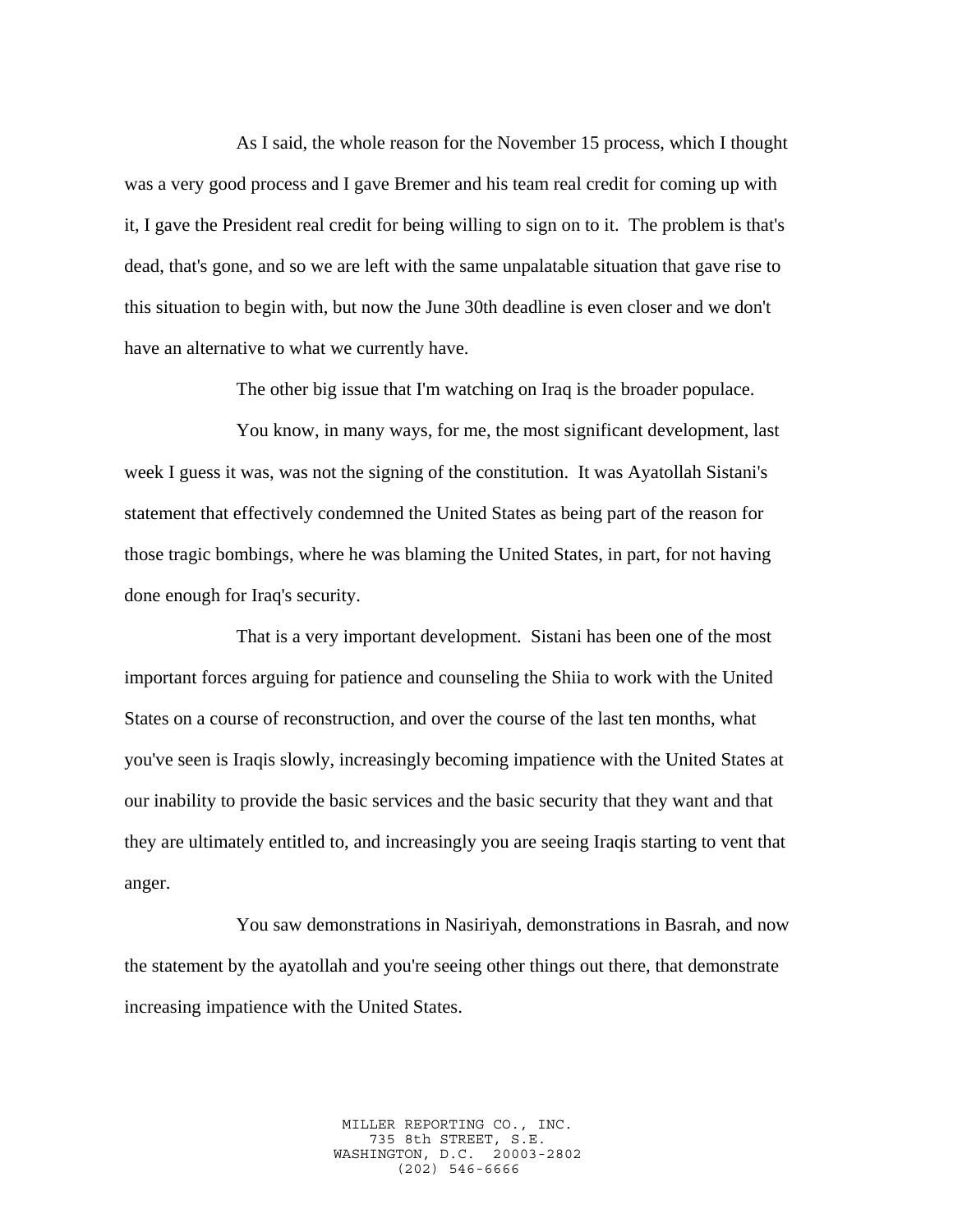If that trend persists, that may be the most dangerous development of everything in Iraq, because if the Shiia and the rest of the country, those who have been most supportive of the process of reconstruction decide that the United States either can't or won't do what is necessary to actually give them the basic security and services that they require, under those circumstances you could see them start to go their own way.

That's the start of the disaster for the United States and I'm not suggesting that this is right around the corner. Again, I've really been struck by how patient all of Iraq's leaders have been, at least most of Iraq's leaders, and how much the, you know, the large segment of the Iraqi populace has been.

But these are the beginnings of what could be a very bad trend for the United States and so I'm watching that to see if that improves or doesn't improve.

Final thoughts. The region. Now a lot has been said, a lot has been argued on both sides about what the impact of the war has been on the region and I'll say from my perspective right now, the jury is still out. I think that even though it's been a year since the war, I don't think we yet know what kind of an impact this is going to have, and I'll just touch on two issues again because I want to leave most of the subject to Shibley.

The first is the question of, Have the rogue states mended their ways? The second is the question of democratic reform.

And I think on both counts you have to say that to some extent there has been an impact. I think that it is the case that the Iranians reined in their horns a little bit and the Syrians have reined in their horns a little bit and I suspect hat Muammer Qadaffi's decision was, to some extent, influenced by the war itself.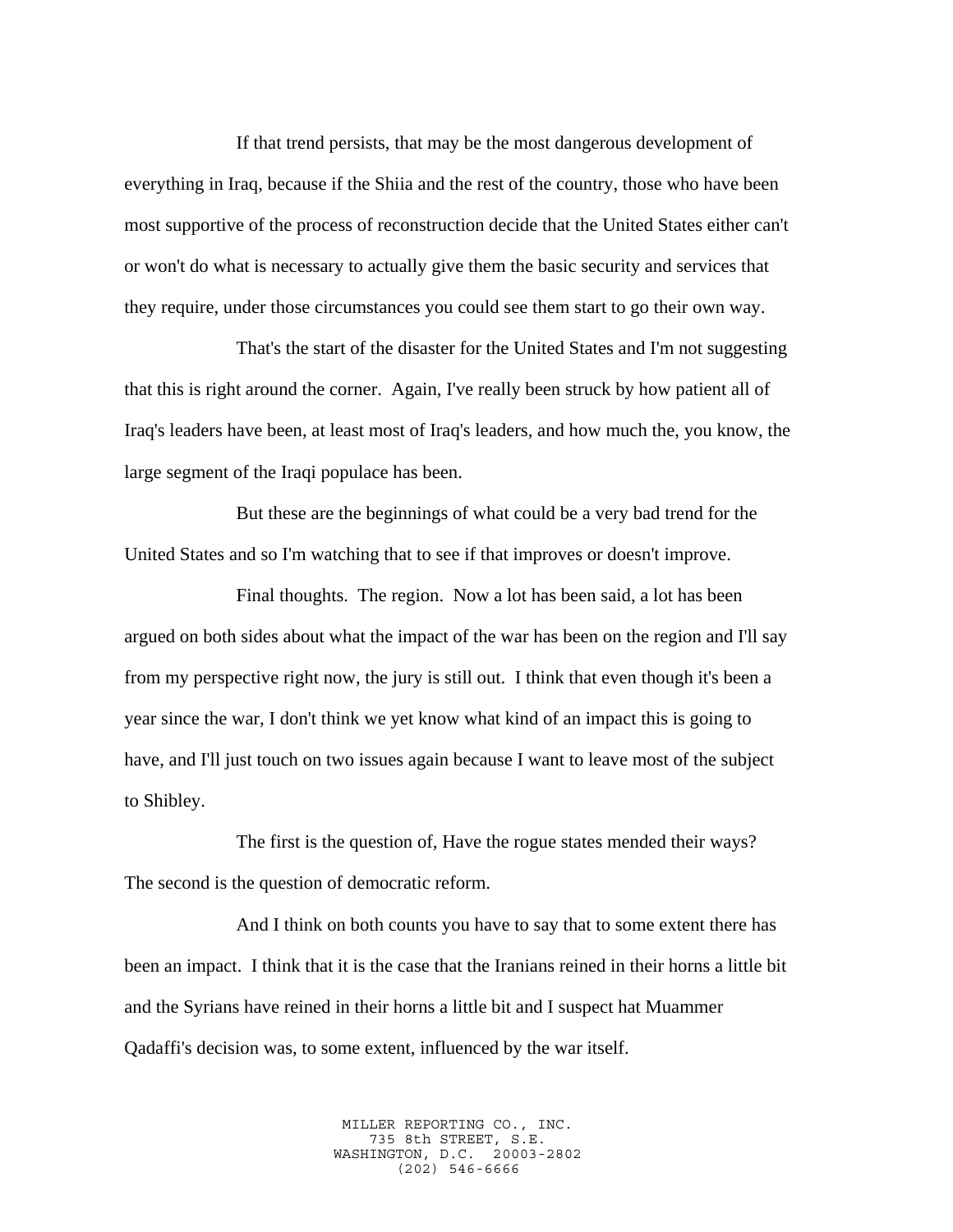But in every one of those cases, I think the more important causes for those actions had little to do with the war.

I think, you know, as my boss, Martin Indyk, just wrote in the *Financial Times*, Qadaffi has been trying to surrender to the United States for at least four years and probably more like six, and, you know, the war may have just been a final tipping point at the end of it, but, in truth, this is a trend that started long ago, and I think that the war was only a minor element of that.

I think the same in the case of the Iranians and the case of the Syrians as well. It wasn't that there was no impact but, by the same token, I don't see a major impact.

The same thing on the reform side. Have various states perhaps been convinced to move forward a little bit faster as a result of the war, as a result of the process of democratization in Iraq or reconstruction in Iraq?

Yeah. I think that it is there. When you talk to, especially Gulf Arabs, I hear this from them, that they do see this as part of a trend and they do believe that the war has simply accelerated, to some extent, a trend that they already saw.

But as I said, they saw this as part of a trend, and there were much more important factors out there that were already pushing them in this direction, certainly Kuwait, in Bahrain, in Qatar, even in Saudi Arabia, those forces existed before the war.

But what I think is true is that most of the Arab world is still holding its breath because they don't know whether what we've done in Iraq is going to succeed or fail and I think that if it does succeed, then you will see a much greater impact from that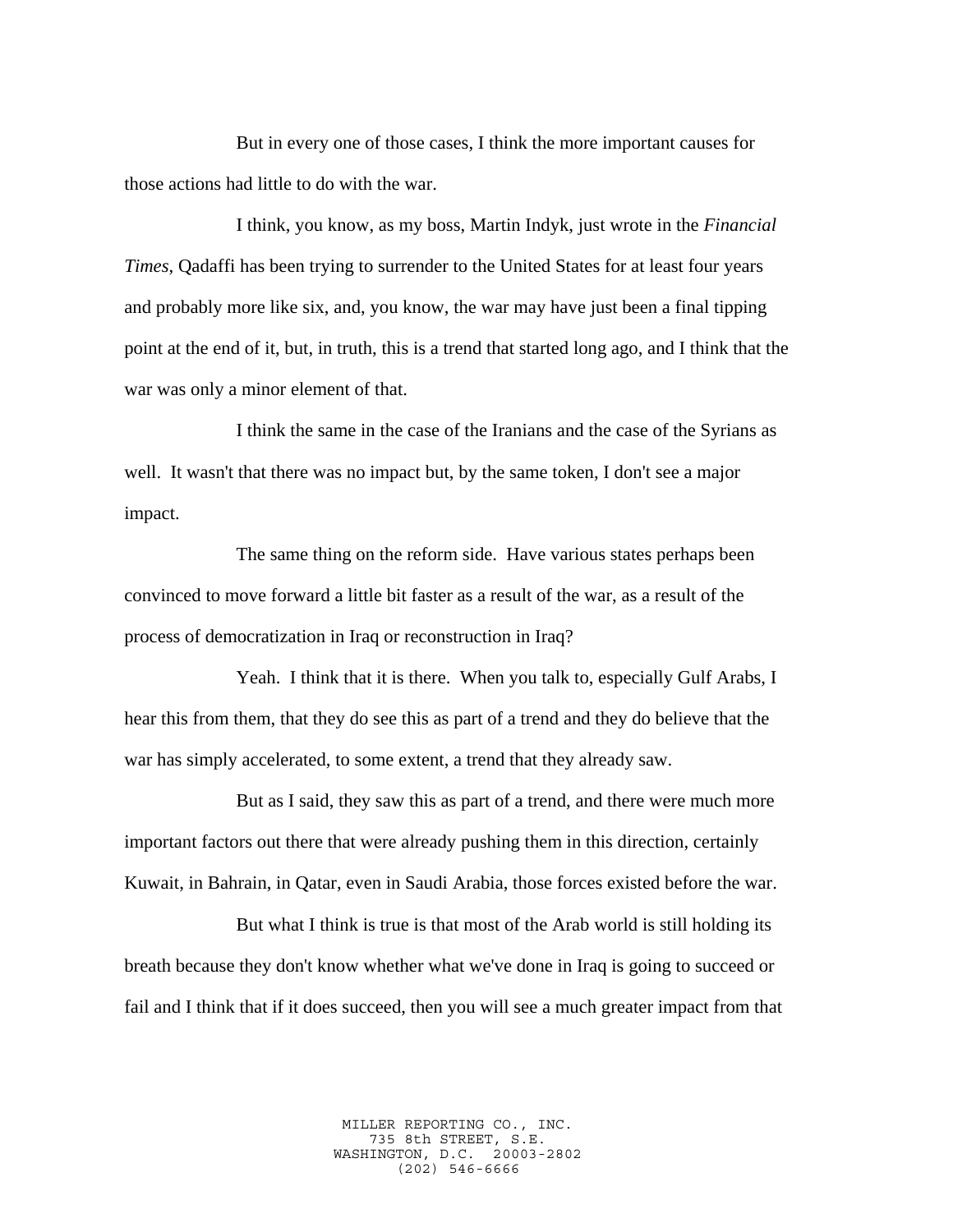success in the region, and I think that if we fail, you will see a much greater effect from that failure in the region.

But for the moment, no one knows yet and I think they're still just watching the space.

MR. STEINBERG: Thank you, Ken.

As Ken suggested, we're going to come back to several of these issues in the course of the panel discussion but first to Mike for his own assessment of how we're doing in Iraq and also its implications for the U.S. military.

MR. O'HANLON: Thanks, Jim, and also to everyone being here, and one point I'll simply add to Ken's and look forward to his and other reactions to this later.

I'm hearing a lot more concern from various Americans about the role that Iran is playing in Iraq potentially establishing a network that it could activate at some point, so that has me nervous and I think we don't yet know there, either, what's likely to be the development down the road.

Let me talk a little bit about this Iraq index we've been doing at Brookings, Adriana Lins de Albuquerque and myself, with some support from our colleagues, and we've been trying to track trends here in Iraq over the last 12 months, largely based on Pentagon data, with some additional analysis and occasional other data sources but primarily DOD data.

However, DOD does not choose to present trends over the entire 12 month period, and so if we have value-added, it's hopefully in trying to do that and essentially maintain a steadiness of tracking as we go forward.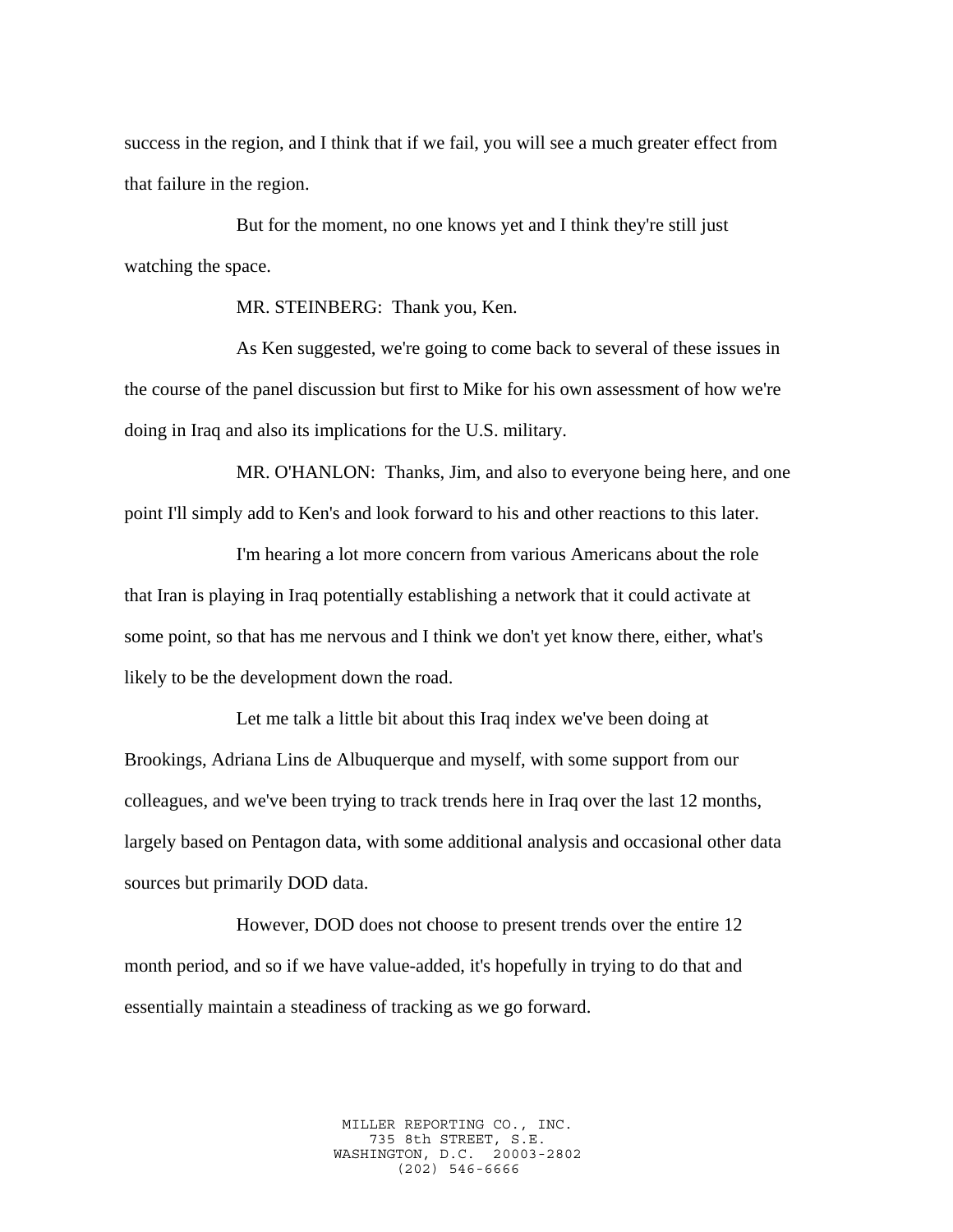There are a few things to say. I would summarize by describing the glass as three-fifths full in Iraq, and it's not that full after 12 months of intensive effort but it's a lot better, again, as ken has suggested, than many people want to argue.

It's been a very difficult period, ever since Saddam fell, obviously. The three weeks of invasion were easier than I thought. The post-Saddam period's been harder than I expected. On balance, it works out to about a wash compared to the kinds of arguments Phil Gordon and I were making a year or two ago in the whole debate over how hard would it be.

So it's about where we thought, on balance, but for me, at least, the reasons have been a little different in detail and I very much hope we can begin to get our arms around this thing.

Here's how the basic situation looks in Iraq. Let me start with a very quick once-over on economic and quality of life indicators, and there's a lot more detail on this on our Web page and there's some printouts outside.

The short story here on economics and quality of life is that things are finally getting back to about where they were under the late Saddam period or maybe a little better and we're about to give the Iraqi economy a dose of crack cocaine in the form of \$18 billion in the supplemental, which is going to, if anything, overheat it in the next few months, and so I think that if you're for a short-term stimulus to get people involved, get people employed, you're going to see a lot of the benefit in the next few months.

We've also, in just the last few weeks, started to see an improvement in a number of indicators that had plateaued in the late fall and winter--availability of gasoline, production of oil, availability of electricity, cooking oils, heating fuels. A lot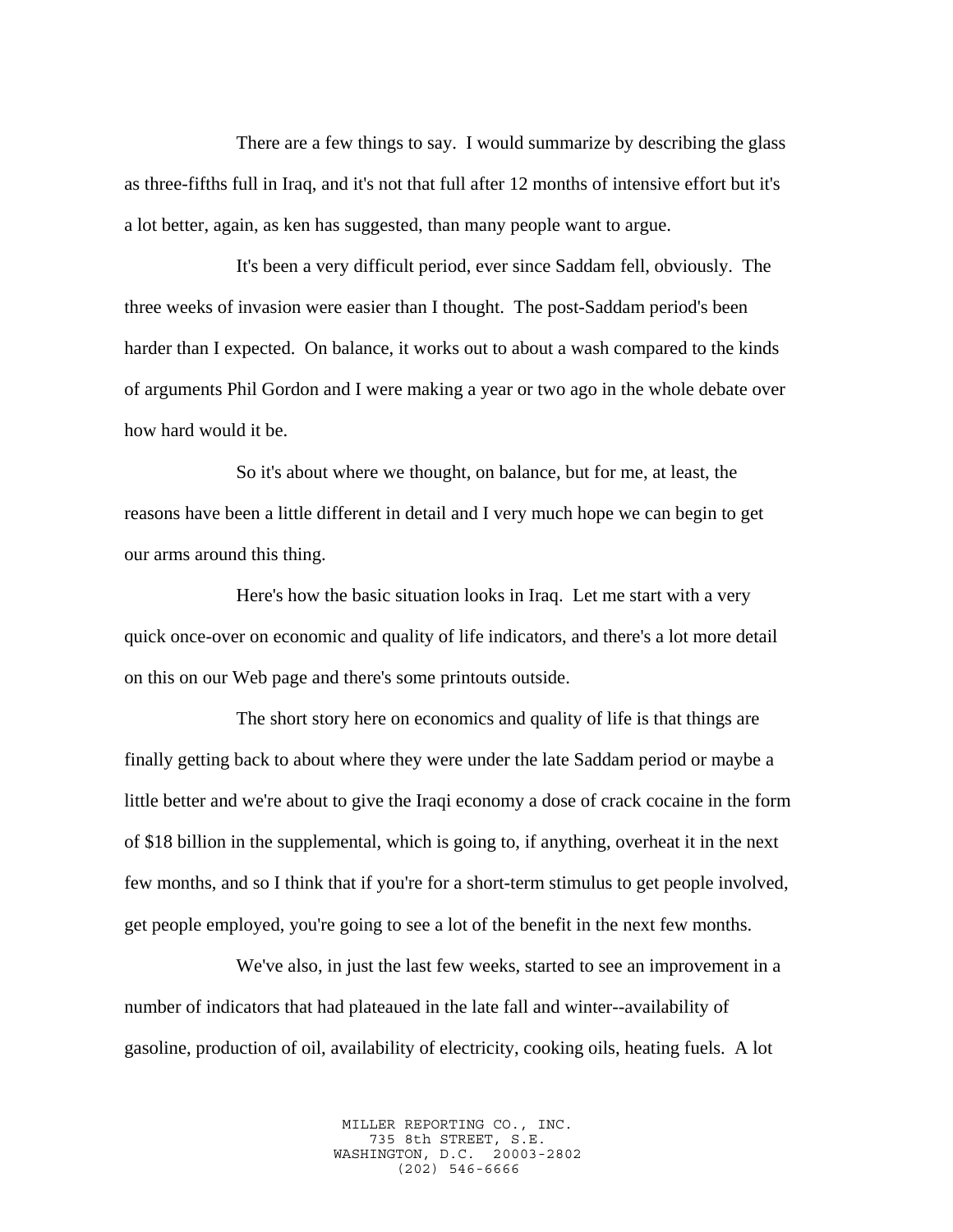of these things got better fairly quickly in the summer, then they plateaued in the mid to late fall as casualties against American forces also increased, and now they've begun to improve again and let's obviously hope that the trajectory remains in the right direction.

Unemployment remains very high but as I just suggested a minute ago, we've begun to make a dent into that and as you inject \$18 billion into an economy the size of Iraq's, you can expect a tremendous amount of short-term employment beginning this spring and summer as contracts are signed and activities begin.

Whether or not that provides the basis for a healthy long-term Iraqi economy can be debated, but I think in the short term we're likely to see an improvement in the overall employment picture. That's the short story on economics and quality of life as I see it.

Security. Security's a little more complicated. On balance, I think again going in the right direction, but let me just give you a few facts and figures that might suggest the good and the bad in the story.

The bad news of course is suicide bombings against Iraqis. This has gotten a lot, lot worse in the last few months. It's a tactic that really hadn't been used much at all, with the exception of the bombing in Nasjaf in August, until the mid fall, at which point we started to see in the vicinity of at least 50 to 75 Iraqis killed per month in the late fall period, into the winter, and now we're seeing well over a hundred killed per month and of course just last week, more than a hundred in one day alone. And these are just reported deaths. The actual casualty figures could be much higher as many of the wounded presumably are unable to recover in what remain fairly mediocre Iraqis hospitals, which have not yet recovered well enough from the war.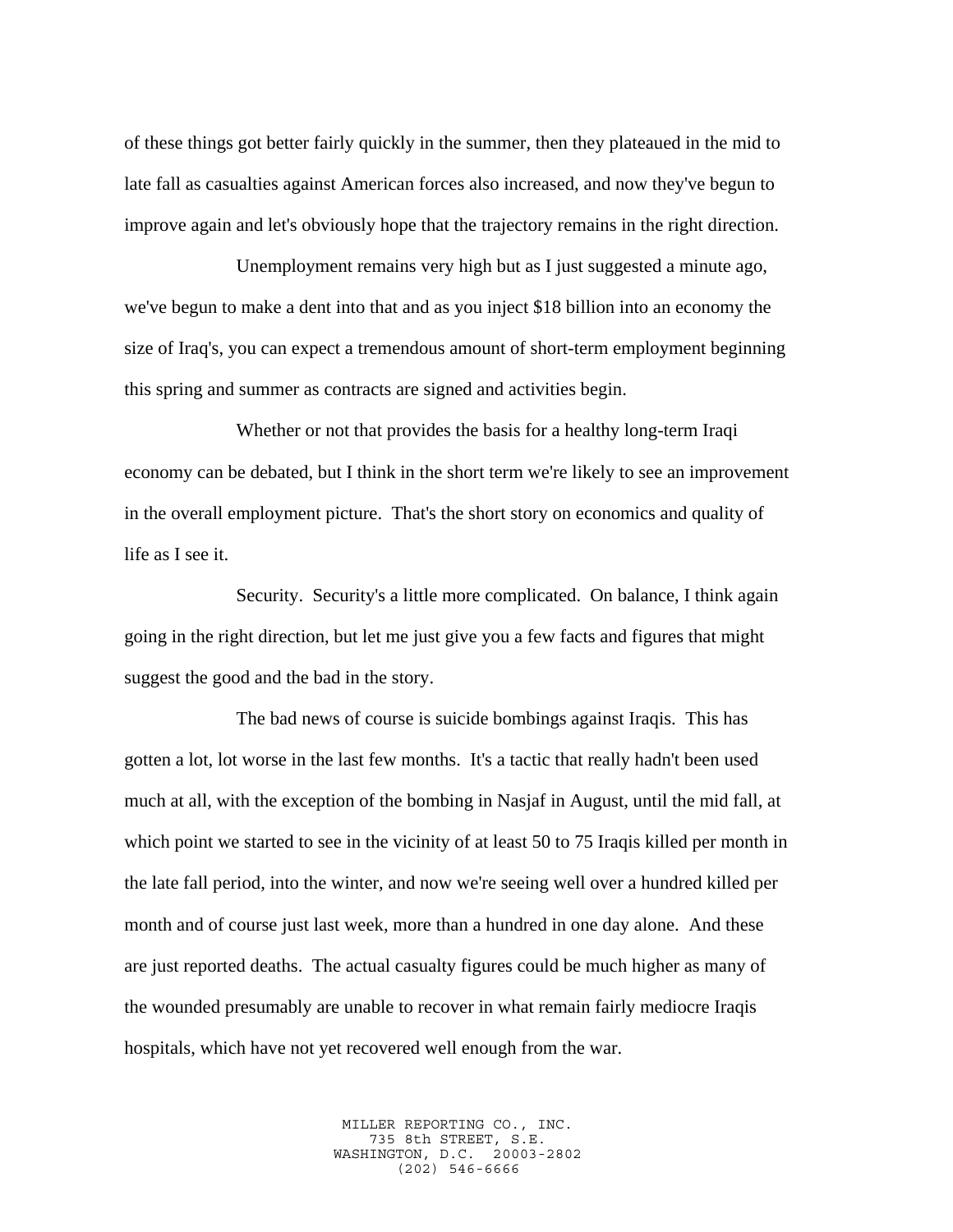So that's the bad news on the violence front. Most of the rest of the story is good, although again, as Ken pointed out in the last forum we had here on Iraq, security in day to day life for Iraqis is not good enough, nowhere near good enough yet. It's getting better. But that's the other part of the story that's not very encouraging yet.

So at least the trend is in the right direction but Iraq remains several times as violent as the most violent American city. Perhaps that's no great surprise in a country that was just at war and had 30-some years of Baathist rule before that. But it is not the kind of environment where people are going to have confidence in their future, where people are going to have confidence in their ability to build a life for their families, and compared to the pre-Saddam period, in terms of routine crime things are much worse.

In terms of state-sponsored crime, things are much better. But nonetheless, that's a second source of considerable concern, even as things start to get better than they were before.

In the area of positive news, and clearly positive news, unambiguously so, we see much lower American troop casualty numbers now in the last few weeks. This may or may not be a trend that's going to continue but in the period of time since February 1st, we've lost, I believe, 31 or 32 American troops. That's in the space of about five and a half to six weeks. We were losing about that number every three weeks through the winter period. So it's almost a dropping in half.

The number of attacks per day against coalition forces has dropped in half. The frequency with which we are able to detect improvised explosive devices and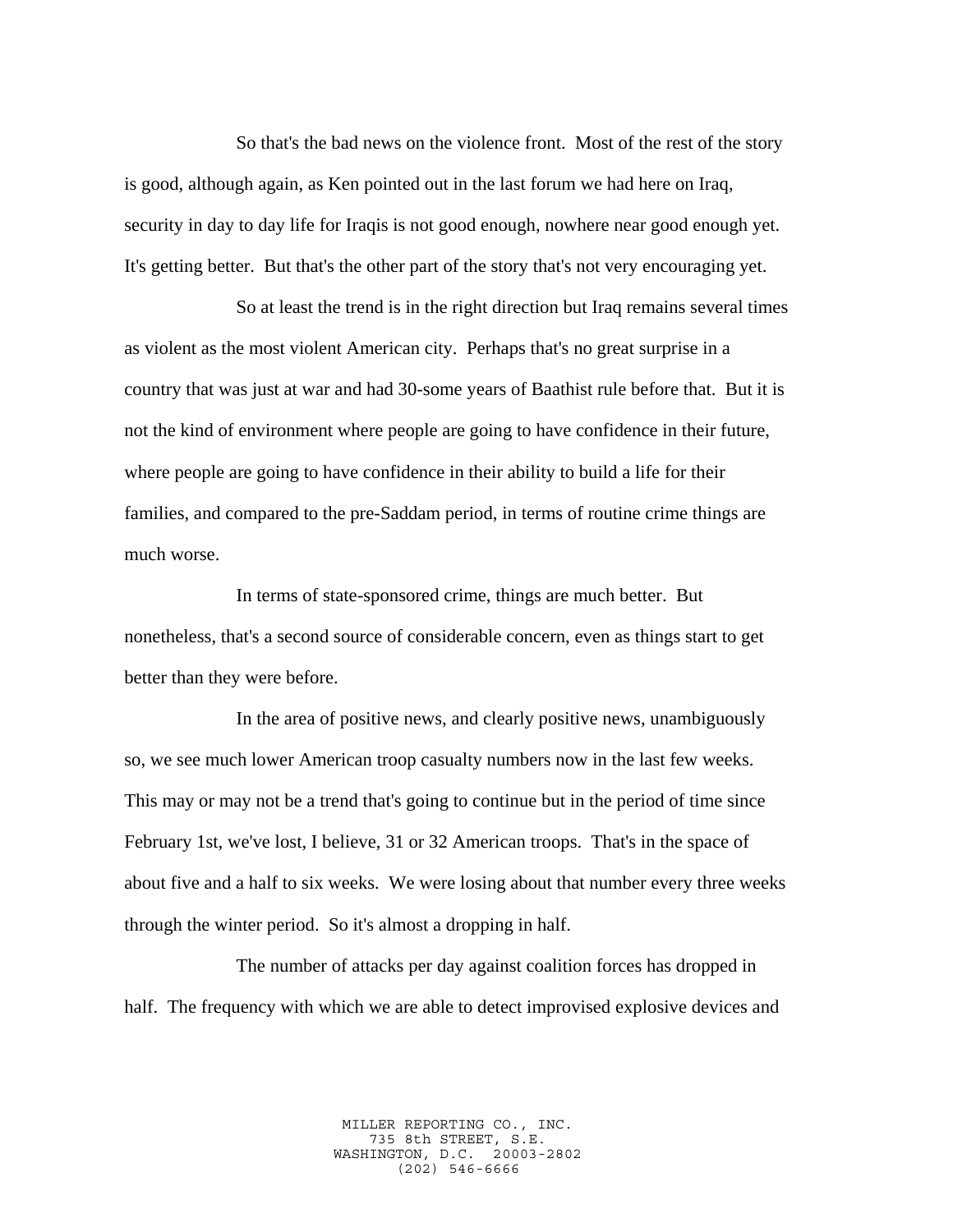defuse them before they can be detonated has quadrupled or quintupled according to coalition and DOD authorities.

The accuracy of intelligence leads being provided by Iraqis to the coalition has gone up quite a bit. It's not clear how good most of those intelligence leads are but in fact when they tell us somebody's going to be somewhere, or we'll find a few weapons here or there, they tend to be telling the truth these days, and we tend to go out and find the weaponry or the individuals that we were told about.

All these things are movement in the right direction. I don't know yet to what extent it's going to be decisive. One last point on this general issue of statistics is that we are now arresting or killing many Iraqis than we were before Saddam was captured. This has been a relatively unpublicized development but in the period immediately after Saddam was captured, in addition to getting a few more higher-level Baathist operatives, we've also managed to roughly double the daily rate at which we're arresting or killing people. Now the hope is we're arresting or killing the right people, and in fact those of you who have read a couple of stories on this issue in the newspaper in recent times know that we often are not, and we realize that, and we've actually been letting go 75 percent of the people we've been arresting.

If the worst that happens is we let them go a few days after they're arrested, we can probably deal with the political fallout of those actions. However, if we are killing a lot of innocent people or holding innocents for periods of months, as perhaps is sometimes the case, then you have a real worry about what this is doing to the overall popularity of the U.S.-led effort in Iraq.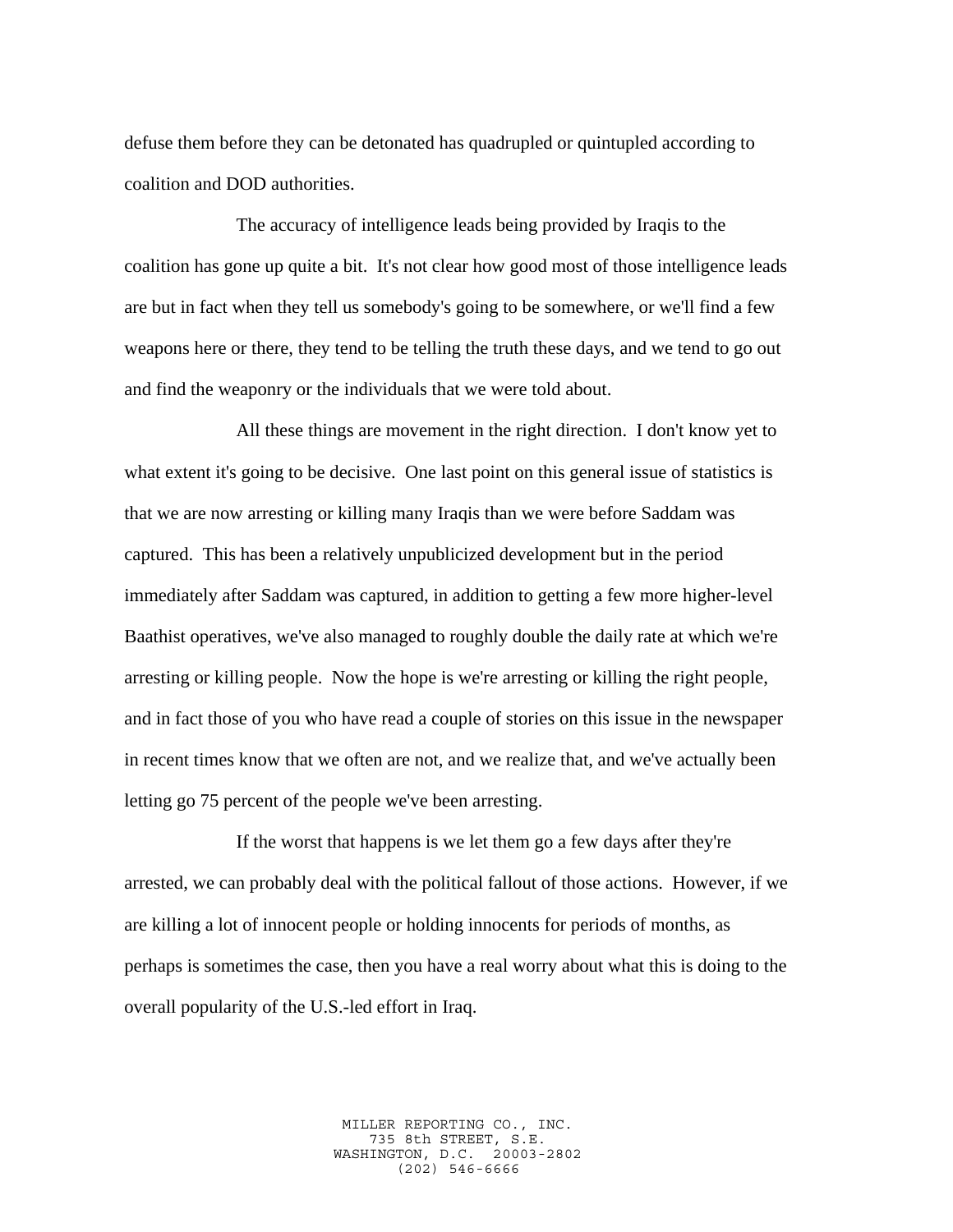But, on balance, I think to first approximation it's good news, we are getting much better intelligence and the insurgency is being weakened. Now how much it's also reconstituting itself as we arrest and kill people, and they're recruiting more individuals, whether from abroad or at home, we don't really know.

General Abizaid, last fall, said he believed there were about 5,000 hardened Iraqi insurgents. That was about months ago. Since that time, we've arrested something like 5,000 people and yet just recently CENTCOM gave the estimate there are still 3,000 to 5,000 hardened insurgents that we're contending with. So how these numbers square is anybody's guess. The short answer is they don't and we're just estimating, speculating how big the resistance is. But again, there is some good news based on hard data about numbers of attacks, numbers of Americans and other coalition forces being killed and wounded, and this is, to my mind, quite encouraging.

That's the overall snapshot I wanted to give you on how things are going in Iraq. I'll just say one word about another paper that's on the mantel out front, it will be on the Web tomorrow, which is my first blush effort to make a case for increasing the size of the U.S. Army and perhaps the Marine Corps as well, increasing active duty ground forces by something in the general range of 50,000 more soldiers above and beyond what Secretary Rumsfeld has done using emergency power, and I'll leave it to you to go through the argument there, if you want.

But, in short, the table on page two of my paper summarizes the argument, at least in snapshot form. For the active duty combat brigades of the U.S. Army, there are thirty-three. The total number of brigades from the active army that will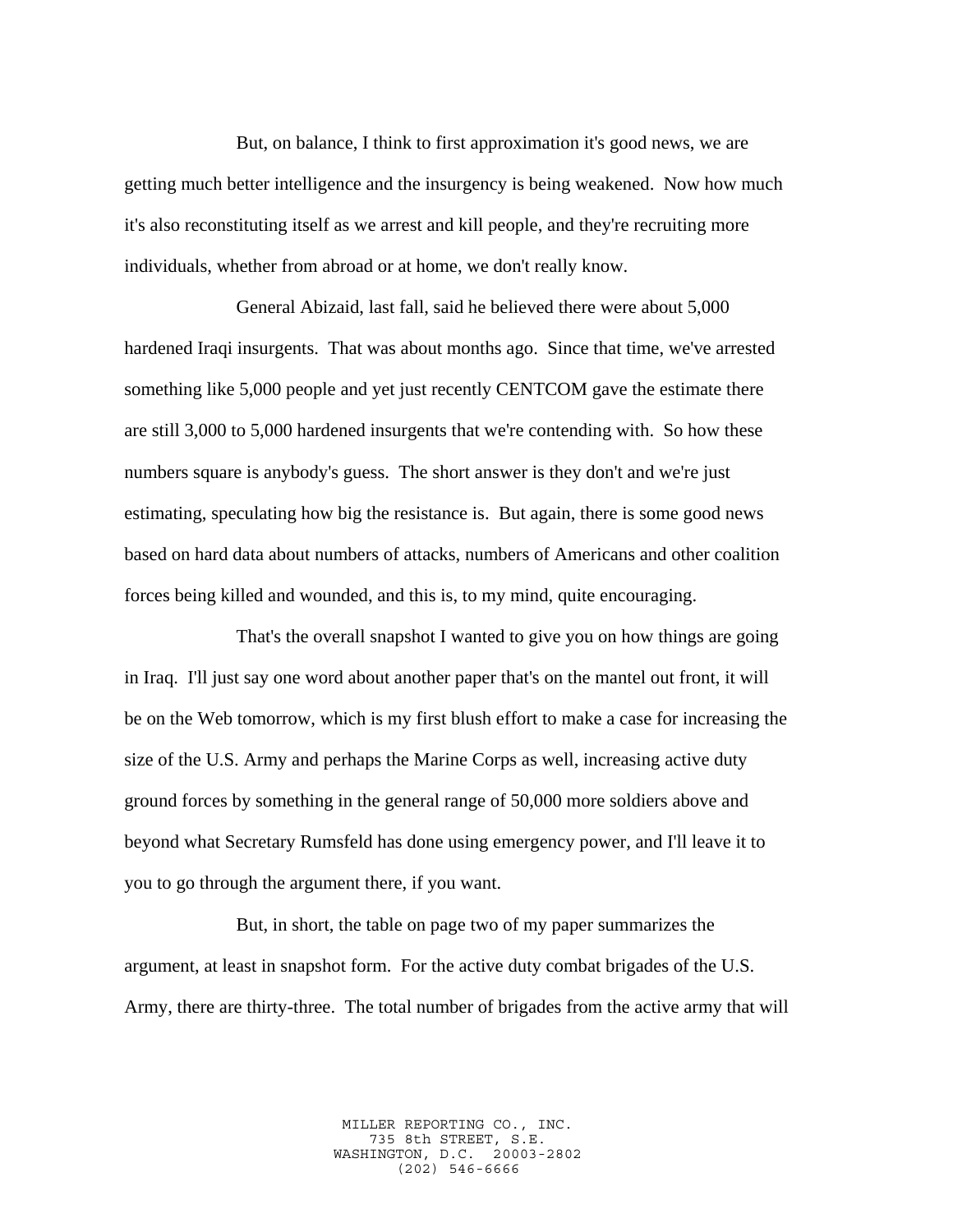have been deployed somewhere overseas in 2003 or 2004 numbers thirty-four. In other words, we've already sent some people back for a second time.

We're going to have to do a lot more of that in 2005 because there is no fresh rotation base and I see my good friend Jim Barr in the audience. Many other reservists are also dealing with the very distinct possibility that they are going to have to potentially go and serve overseas again when the whole notion of the citizen-soldier is after you spend a time abroad, you should have a chance to reconstitute your civilian life and be at home for a while before you have to think about the next call-up.

I think there's a real potential recruiting and retention problem developing in the U.S. military, and Mr. Rumsfeld's argument that we don't really know if there's a big problem, we don't really want to necessarily address it cause we're not sure about how bad it will be.

Frankly, I think this is a foolish argument. We need to buy insurance against the possibility that we're going to break the all-volunteer force. The insurance is not that expensive. We can still address this problem now by recruiting people because military service is still appealing to most Americans at this point.

But if we wait another year or two and we start to get shortfalls in personnel, and the word gets out that we're overdeploying and overusing and abusing the military, at that point it's going to be harder to compensate for any shortfalls we have because no one's going to want to join. So this is not the sort of problem you wait until it becomes a crisis before you address.

You take our some insurance against it when you see the early signs of a problem developing and the longer we wait, the more foolish we are in my judgment and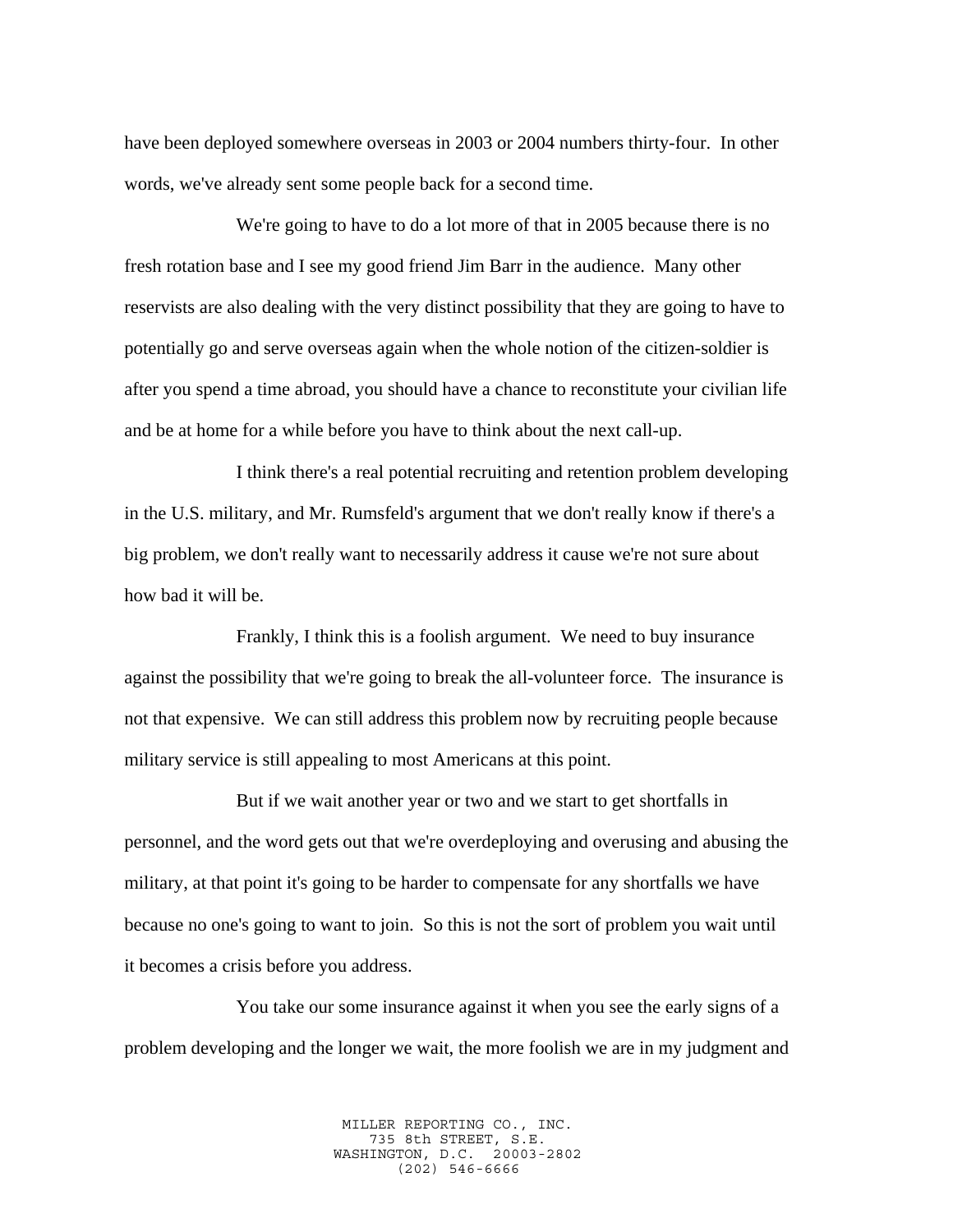I'm sorry to use strong language but I think this is a very severe problem for the United States because it takes anywhere from one to three years to recruit and train people.

So if you're going to have a problem in 2005, 2006, 2007, having to send the same forces back that have already been there once, you don't wait till 2005, 06, or 07 to begin to address the problem because then it's really too late. You do it now.

We should have done it last year, we better do it right now. The Congress is right. On this point Mr. Rumsfeld is wrong. I'll stop there.

> MR. STEINBERG: All right. I think we got your message. Shibley.

MR. TELHAMI: Thanks. What I'd like to do is talk about the impact of the last year on both public opinion in the Arab world as well as government calculations and the impact hasn't been the same.

Before I sort of describe it the way I read it, I should also say that obviously in the coming years, the next five years or so, the impact could be different depending on what happens in Iraq.

Clearly, if Iraq turns out to be the success that some people hope, it's going to have a different impact than it has had in the past year. My remarks therefore really are focused on what has happened so far and where public opinion is.

I'll begin where I left off exactly a year ago, we were here on the eve of the war, and we had a similar kind of analysis, and at the time I had just done a survey in six Arab countries, public opinion survey, in terms of how people in the region saw the war, their attitude toward American intentions, and also what their predictions were of the consequences of the war.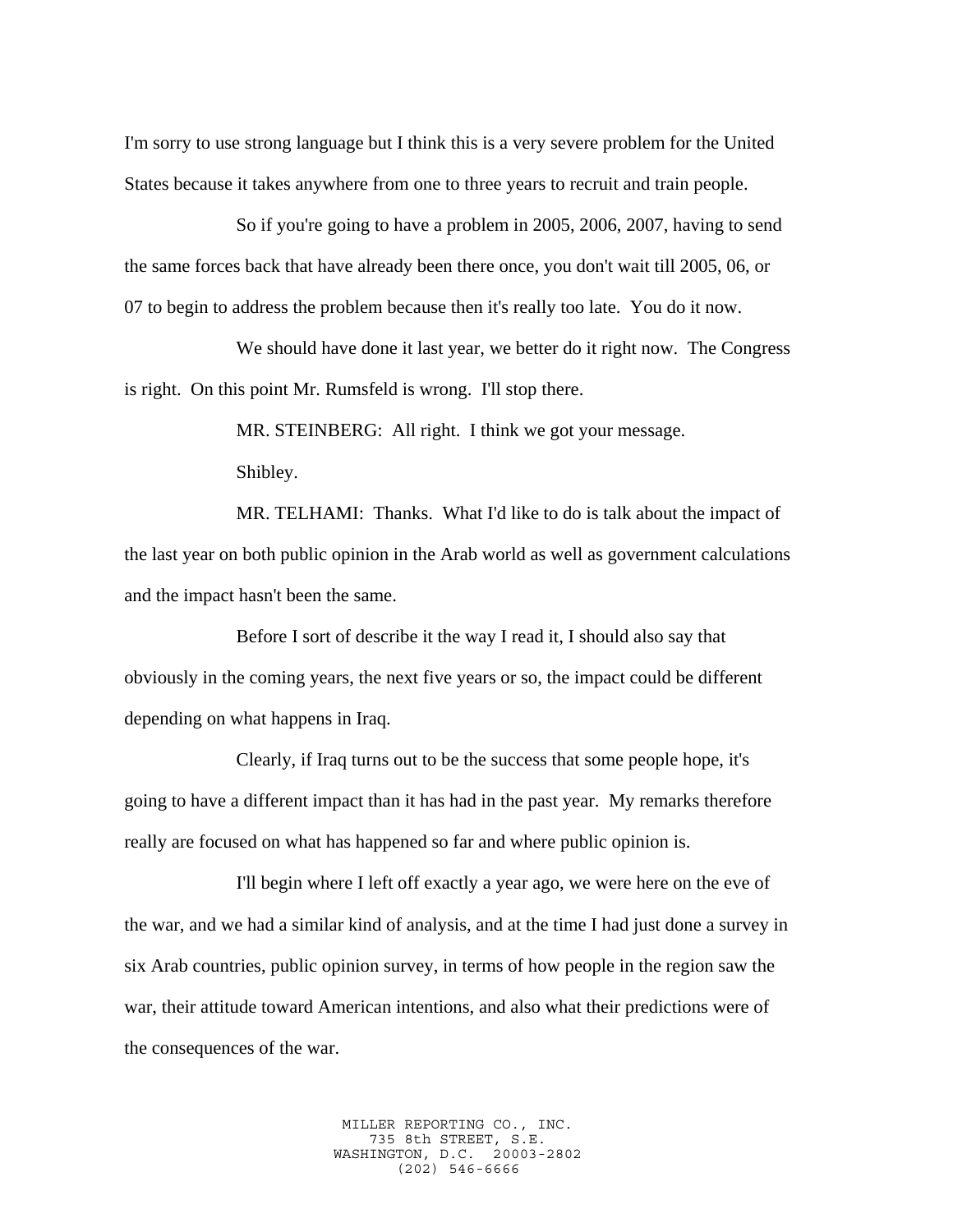It wasn't a surprise that most people in the Arab world opposed the war like many around the world. There are two things that were striking about the survey. One was that there was absolutely no trust in what the U.S. says. Basically the absence of trust was the primary kind of opposition point to U.S. foreign policy, but second, the prediction of the public in the region was exactly the opposite of what the U.S. was saying.

The vast majority of people believed that the Middle East was going to become less democratic, not more democratic. They expected that there will be more terrorism, not less terrorism, and they expected that the prospect of Arab-Israeli peace are going to diminish, not increase, unlike what the administration was arguing at the time. If you recall, on the eve of the war the administration was saying the war will make it easier for the U.S. to move and clinch an Arab-Israeli agreement.

That was the regional prediction. And I would say on the face of it so far- -I'm, by the way, doing another survey right now as we speak, one year later in the same places, to find out more systematically what the public opinion is. I've been going there several times in the past few months and I can say that, in essence, the first year after the war has reconfirmed people's suspicions and expectations rather than anything else at the level of public opinion.

On the issue of democracy, people do not believe that Iraq has or will bring democracy--that the war has or will bring democracy to Iraq or to the region. There are two reasons for it.

One is what they experienced themselves over the past year at home. Contrary to what we were expecting, many of the governments, because of the fear that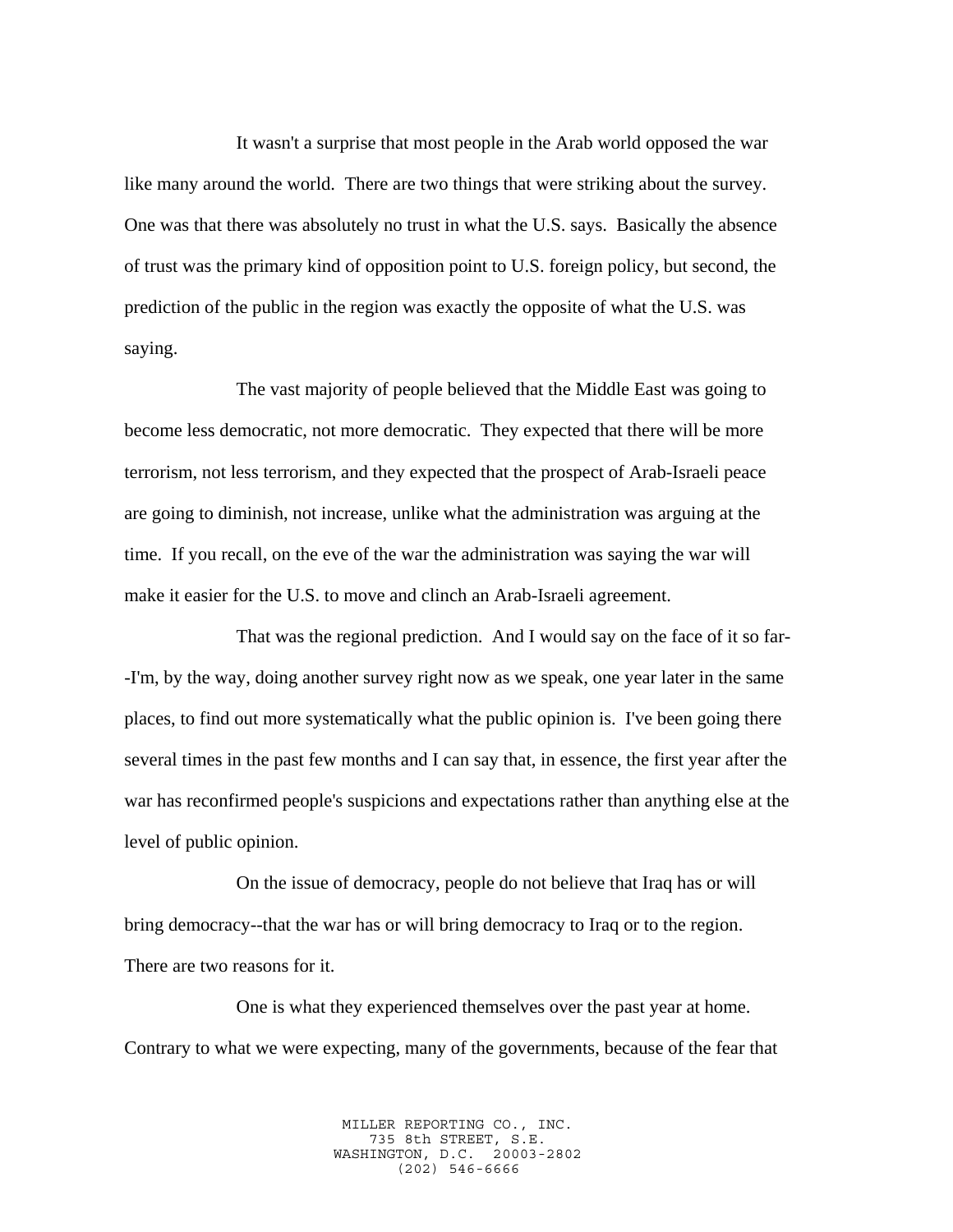the public was so frustrated and resentful of their tacit support for the war and for the absence of Arab-Israeli peace, have actually cracked down and they've cracked down in part also because they have intensified the war on terrorism in places like Saudi Arabia.

The consequence has actually been for the public certainly not seeing any new opportunities, and all is words and promises, and they have no trust in words and promises. So the real life for them has not been more democratic.

In terms of Iraq, even under the best of circumstances, people still view Iraq as being under occupation. They're not going to make an evaluation on the basis of what Iraq looks like under American occupation.

But, in general, the picture that they have of what's happening in Iraq is not exactly the same as the picture that Mike O'Hanlon presented here, because Mike is focused on the things that matter to us from our point of view.

From their point of view, they're looking at the life for Iraqis on the ground, and what they see is that a statistic of the hugely increasing insecurity of people at the daily life, the disintegration of society. It's a frightening picture. It's a frightening picture to the point that governments actually are able now to say, Is that what you want? and they don't want it, and you hear more and more in the public discourse the reference, quote, to the China model. I'm not sure people really know what the China model is but it doesn't matter.

The idea is you don't do fast reform. Let's do incremental. Clearly, governments don't want to have the power undermine--the China model is a nice way to say I'm not going to do major reform and the public, increasingly, is attracted to the socalled China model. That's at least the impact in the short term.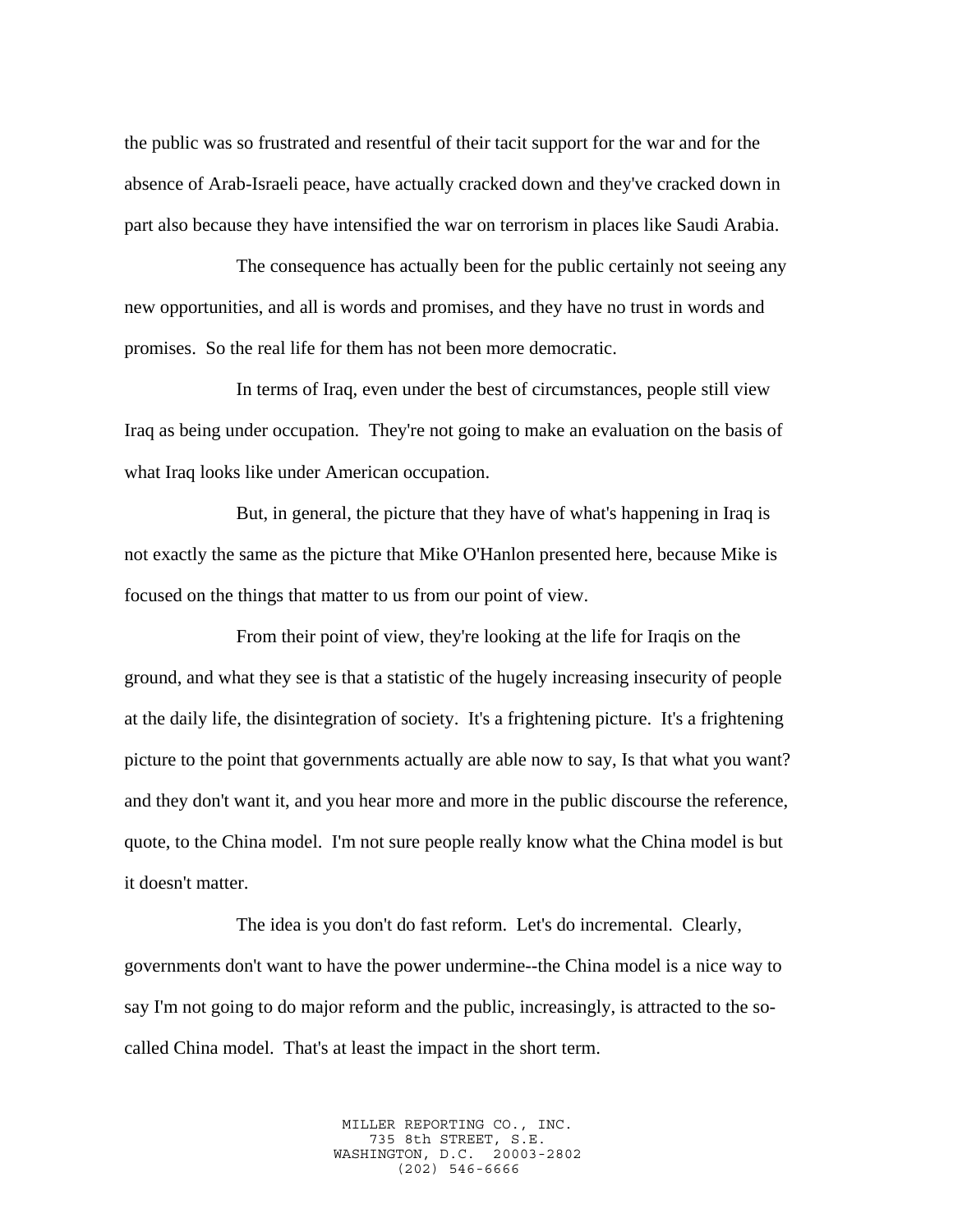As I said, in the long term, the Iraq situation could change, and it could change the model for the public as well.

On the issue of terrorism, and it's quite obvious that they fear terrorism more as a consequence of the instability that has emerged within Iraq, and the possible establishment of external bases, in ... that they could operate not only in Iraq but elsewhere. So in a way, they see that as confirming their fears.

And thirdly, the absence of Arab-Israeli peace process has reconfirmed their view that this has all been a promise that was intended to justify and legitimize the war. So, in essence, this has reinforced their fear because this issue, by the way, the Arab-Israeli issue, remains, in my judgment, the prism of pain through which they evaluate the U.S.

We can ignore it but it's like go into the region and say, saying to them, we can--you know, they can come to us and say we'll deal with you on any issue but we're not going to touch the issue of terrorism. Don't ignore terrorism. Terrorism is not important. Well, terrorism now is our prism of pain. It is the prism of pain on 9/11. It is the reality of how Americans are going to see the world, and anybody who wants to deal with the U.S. cannot ignore that issue.

Well, the Arab-Israeli issue remains the prism of pain for the public in the region and they evaluate American intention through that prism of pain and I think that isn't working on our side in the short term.

On the government calculation side, I think it's interesting to look at how governments have seen the events of the last year, and I think it goes a bit against some of the conventional wisdom about the war.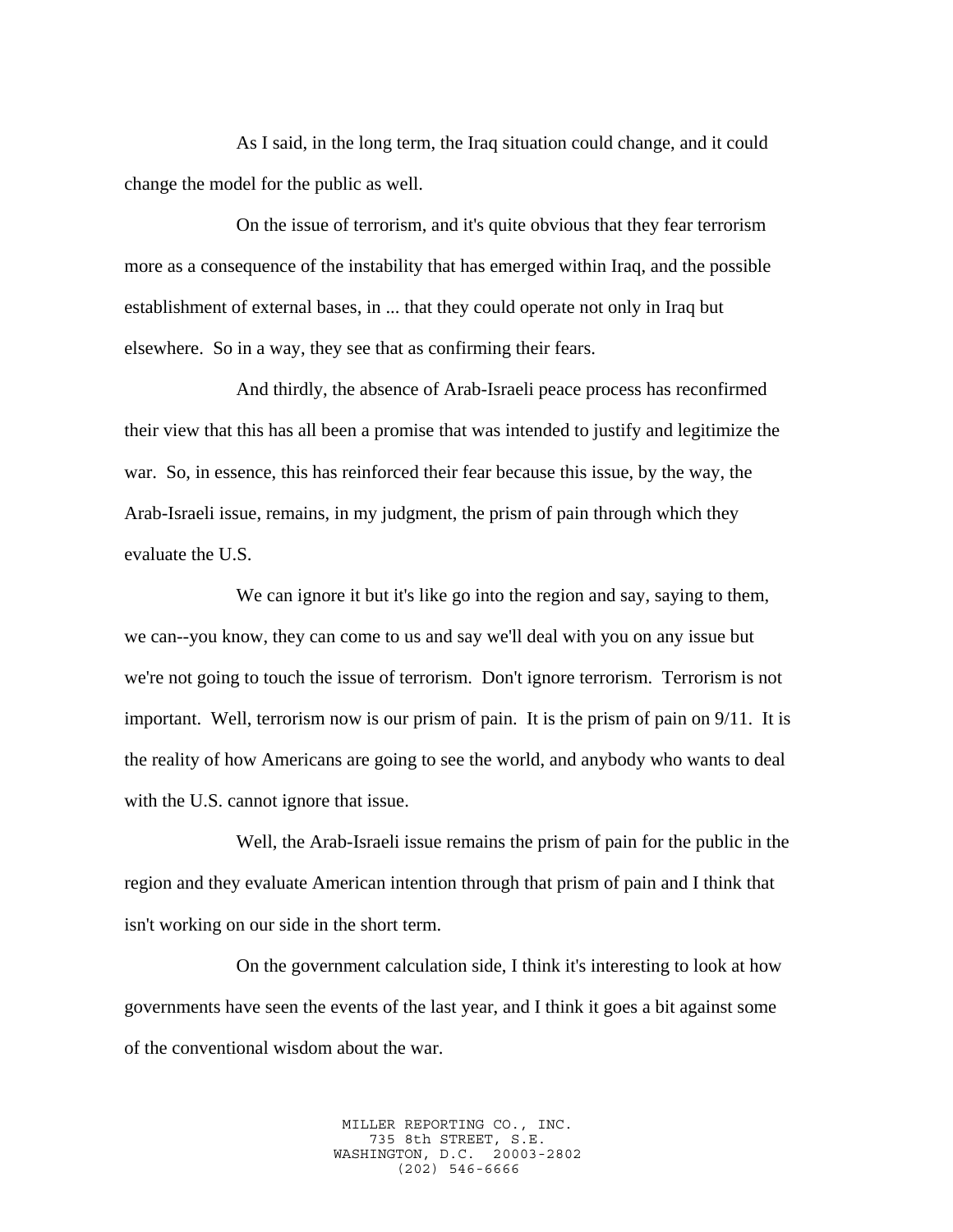Obviously, before the war, there was a notion that when we assert our power people are going to fear us and respect us and they're going to fall in line because of seeing our power.

Well, in reality, I think it has had an impact on regimes. I think less because they think that they're going to be next or because American foreign policy has it in its interest to remove this or that regime.

But I think what the administration has really projected is the psychology of unpredictability. We have an unpredictable, angry, powerful state, that is the most frightening thing in the world, and I think in the Iraq thing, it was like they couldn't believe that it was going to happen, they didn't see it as serving America's interest, both in terms of alliances and the objective calculations of interest as they saw them, and yet the U.S. did it and succeeded and carried it out, and it can do it again.

So they can say, well, it's not in their interest to do this in Saudi Arabia or Syria, but then again, that's what they thought about Iraq, and the unpredictability has made people nervous, and there's no doubt that early on it has made regimes more nervous about what could happen from the U.S.

So, on the other hand, in comparison to a year ago, the assessment in the region is that the U.S. is weaker than it was before the Iraq war, and that the prospects that the U.S. is going to go on with another war in the short term has diminished significantly.

So in fact it has gone the other way in terms of the calculations because they believe that now the U.S., in essence, has over a 100,000 forces in Iraq, is spending about \$5 billion a month, American public is hesitant. It is much more difficult for the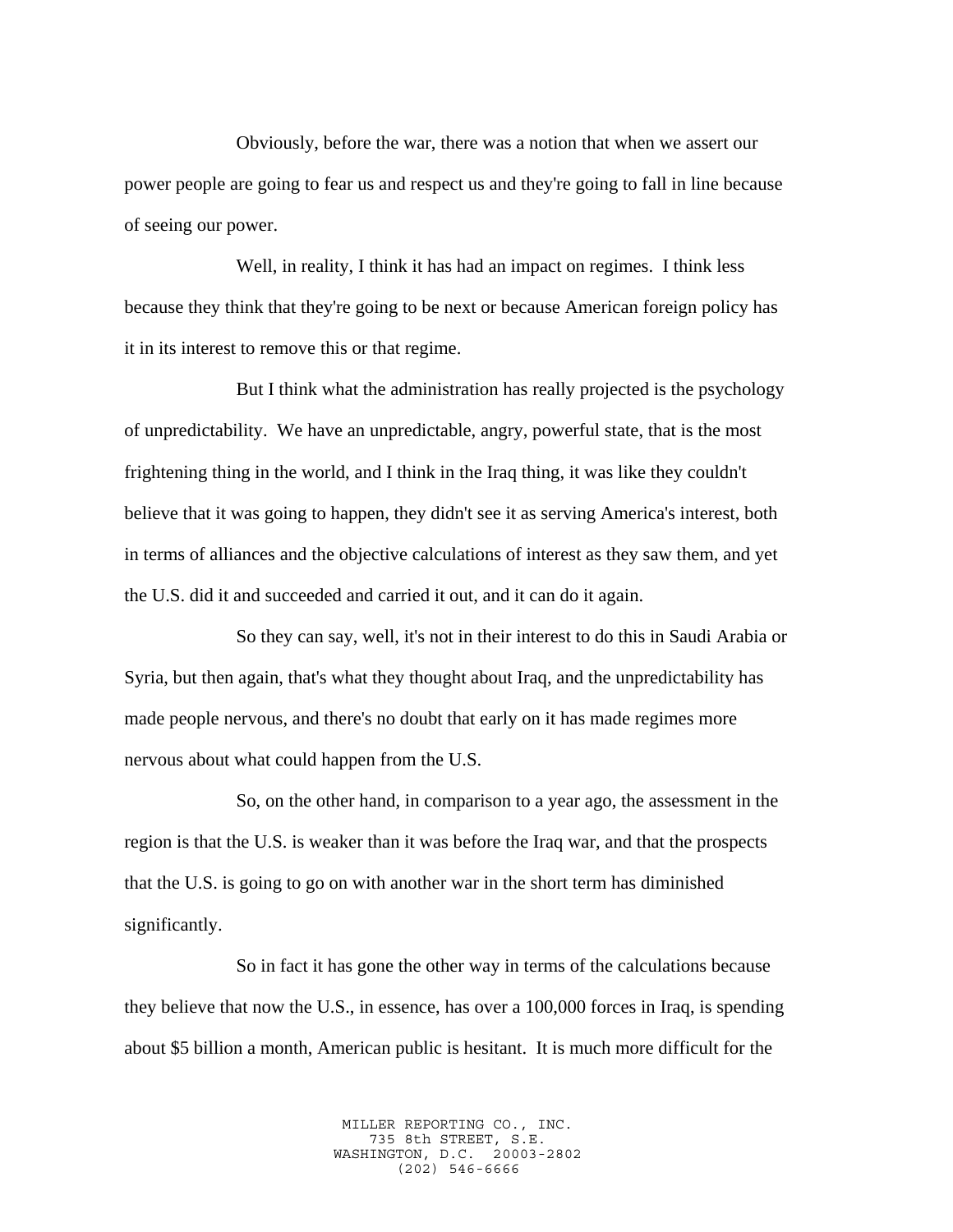U.S. to mount another war of choice. Obviously, no one would doubt that we would wage a war of necessarily, and therefore, in a way, many of the governments in the region actually feel much more relaxed than they were before the war.

I would say the Libya model probably is a perfect example, because, on the one hand, there is no doubt in my mind that Libya was bit nervous. I mean, I think it would be wrong to say that it wasn't. It was, and Qadaffi was, even though he was making the gestures.

But, on the other hand, it's highly unlikely that this administration with its doctrine of regime change would have accepted this kind of deal from Libya, had the Iraq war gone better. It is hard to imagine that just mere modification of behavior would have been accepted. So I think it's both ways have had an impact on that decision.

In that sense, I think people are nervous but not fearful, not frightened. The bottom line.

I think if you look at how most governments see the U.S. in Iraq today, their attitude is summarized in two conflicting, you know, perspectives. They definitely don't want the U.S. to win decisively in Iraq. They fear American success because they think that the restraint now on American foreign policy is, in large part, because the U.S. is encountering more difficulty than it expected.

So no one is rooting for a speedy success for the U.S. On the other hand, they don't want the U.S. to fail, because they know that the consequence of a fragmented Iraq, and militants winning, will come to haunt all of them, and that's where they're trying to navigate a space of modest cooperation without undermining the stability of Iraq in the long term.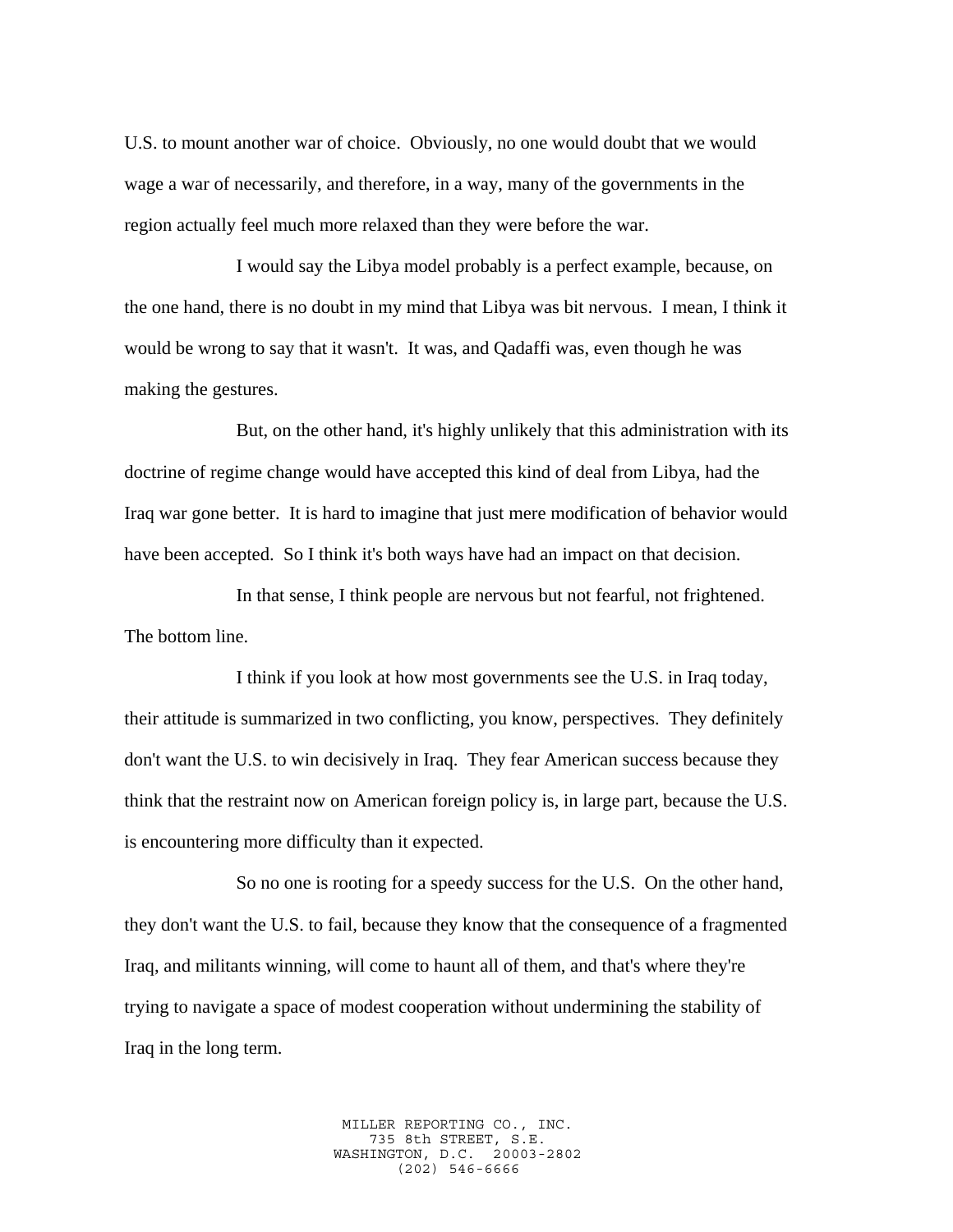MR. STEINBERG: Thank you, Shibley, and it's a terrific segue into Phil, where the question of whether our allies want us to succeed or not in k has been one of the things that has bedeviled our relationship.

Phil, I turn to you and if you want to give a plug for your book to begin with, that would be welcome as well.

MR. GORDON: Okay. I think you just did, and I think we inflicted about a 100 copies of the cover on people out there. The book that Jim refers to is a book I just completed together with another scholar at Brookings, Jeremy Shapiro, called in fact *Allies At War: America, Europe and the Crisis Over Iraq*. It comes out in a week or so, and in this book we look precisely at the question of what was the role of allies, what went wrong, why did we have such a crisis, and how can we put it back together.

That's the aspect of this issue that I would like to talk about here in complementing what my colleagues have already said.

The role of the allies. What lessons are there? A year after what was probably the most severe crisis in the transatlantic relationship, at least in 50 years, possibly more in the entire post-war period, what lessons are there to draw?

And let me begin with one lesson that I think is already apparent, it's something that Churchill suggested already 60 years ago. I learned over the past year that you can never go wrong with quoting Churchill when you're talking about wars and things like that.

Churchill said the only thing worse than fighting a war with your allies is having to fight one without them, and I think there's a lot of insight into that. Don't get me wrong--we are not fighting a war without allies. We have a lot of allies in Iraq.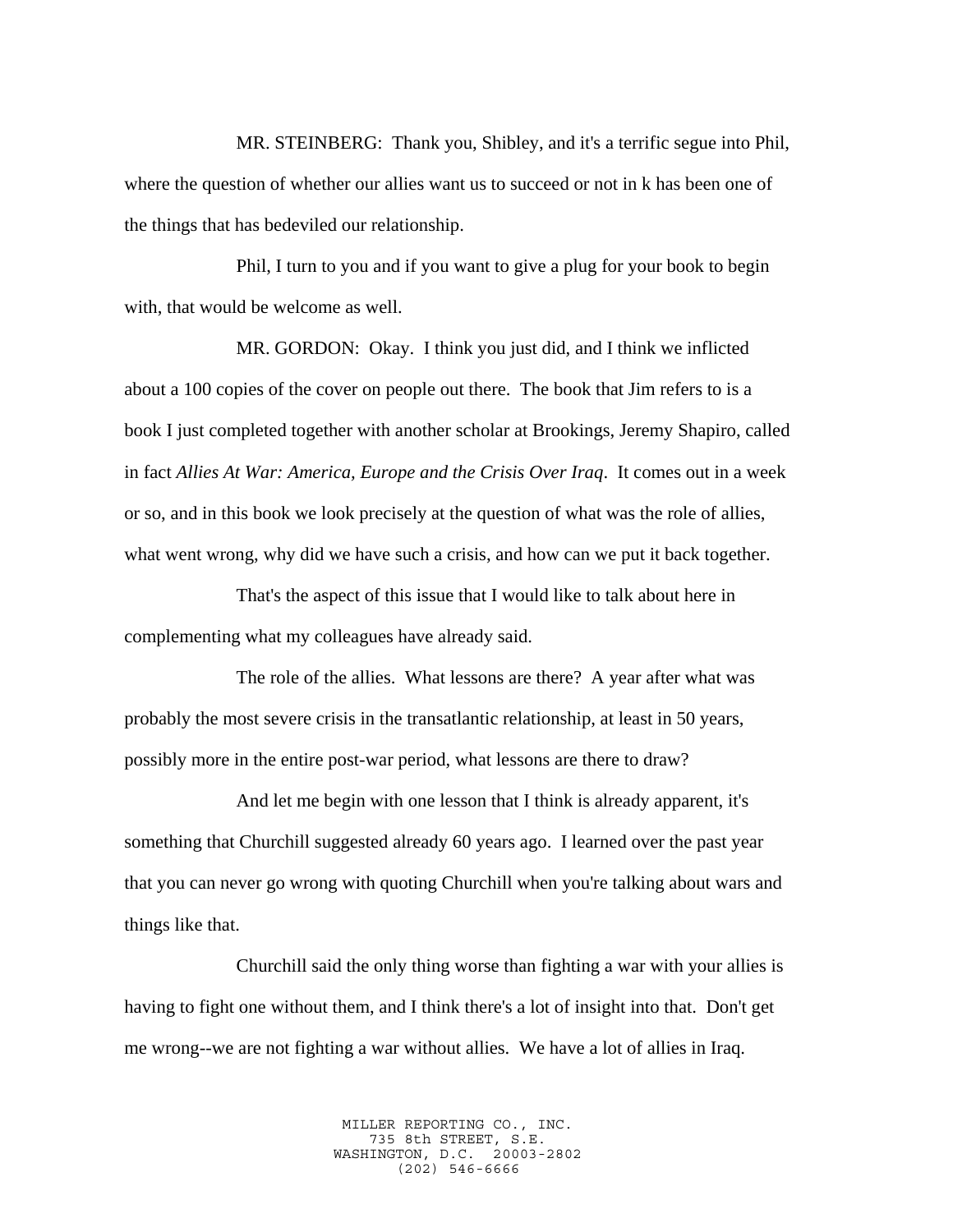As the administration doesn't tire of pointing out, the coalition, depending on how it's defined, consists of dozens of countries who've contributed in one way or another in Iraq. The British, in particular, have been enormously helpful and did a lot of the fighting.

There are now some 24,000 foreign troops in addition to the Americans in Iraq. So you can't go so far as to say that we have done this without allies, and yet, despite all of the contributions I just referred to, the fact remains that the United States, because of the way we went into the war and the lack of more allied support and more international legitimacy, finds itself bearing an enormously disproportionate proportion of the costs of the war on any level you want to take.

 If it's the troops in Iraq, despite the 24,000 others, we still have more than 80 percent of the overall foreign troops in Iraq.

In terms of money, it's over 90 percent, and the pledges, frankly, of most of the international community have been very small and they haven't even been delivered on, the pledges that were made.

And then in terms of casualties, the human costs of the war, also the percentages--and you can look at all the numbers that Mike has compiled on the statistical index on the Brookings site. We are also above 80 percent of the fatalities and probably an even higher number of the wounded and casualties.

So despite the various aspects of coalition support or what we're doing, one result of doing it without more international legitimacy and support is the enormous proportion of the burden that we're bearing, and also, you know, what Mike said about the army and the reserves and the overstretched U.S. Army. That's one consequence of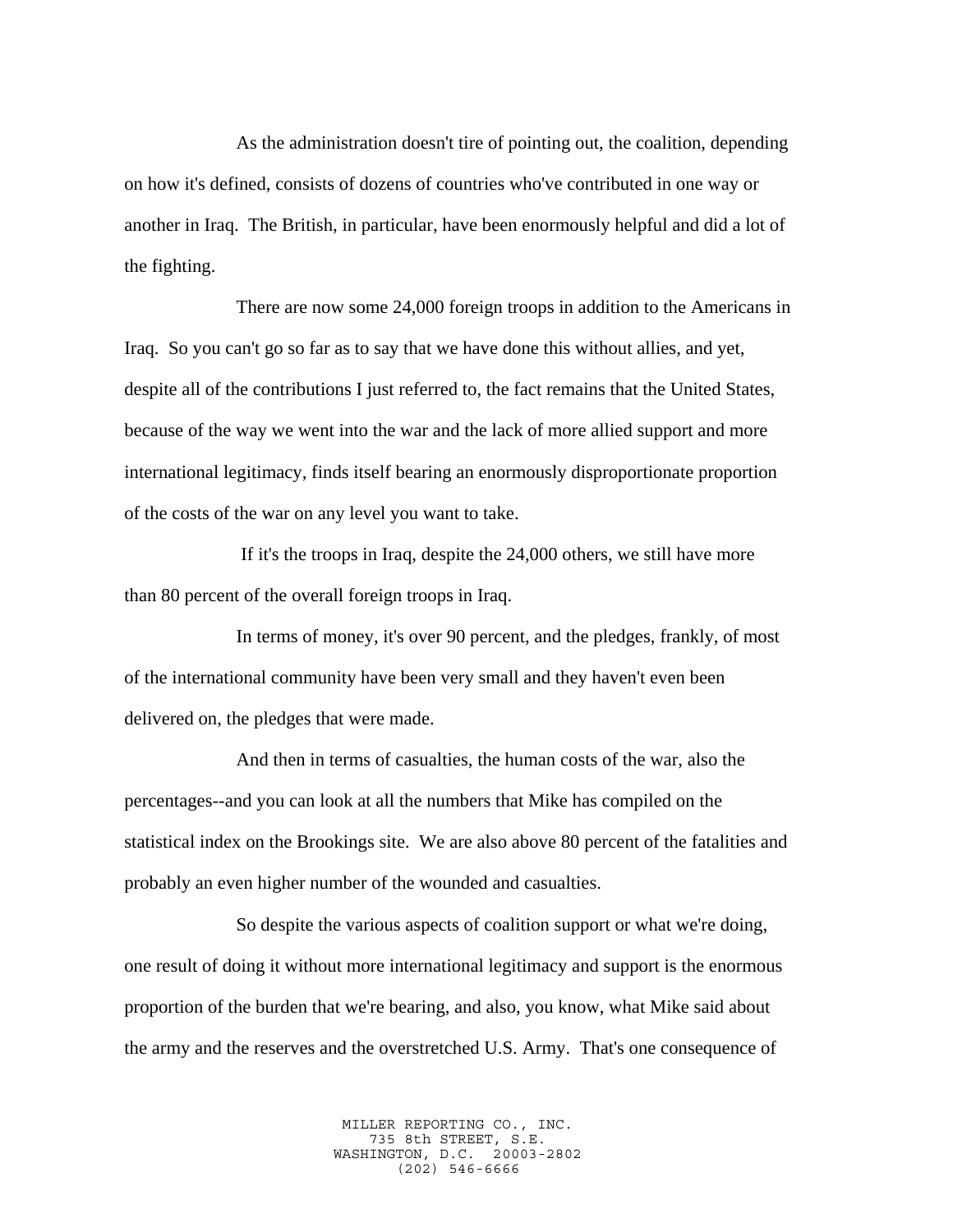not having been able to do this--and we can talk about what might or might not have been done to get more support--but the bottom line is without having to get more support, the material burden on the United States is considerable.

But I think there's more to it than that. The question of allies in the war is not just a question of how many foreign troops you can get, as important as that is. It's also a question of the legitimacy and perceived legitimacy of the operation, and that's I think another lesson that we're learning as we look back over this past year.

Legitimacy is important for more than how many troops or how much money you can get from other countries.

It's important for persuading the American people that this is an operation that they should support and I think we should all continue to worry that the American support for this is thin. It has been fairly broad but it's also thin. If things go badly, without other countries with us, it'll raise questions in Americans' minds, whether they want to keep supporting this.

Legitimacy is also important for the sustainability of the operation. The more others perceive that the United States is isolated and it doesn't have the backing of the international community, it doesn't have the backing of allies, the more they think we might actually fail and cut and run, and that's particular important for those on the ground. Indeed, those who are trying to drive us out, if they smell blood, so to speak, and the Americans seem isolated, they are inspired to try to win.

If, on the other hand, they're fighting a united international community backed by international organizations, many allies committed to this, they're less likely to win and they're more likely to know that.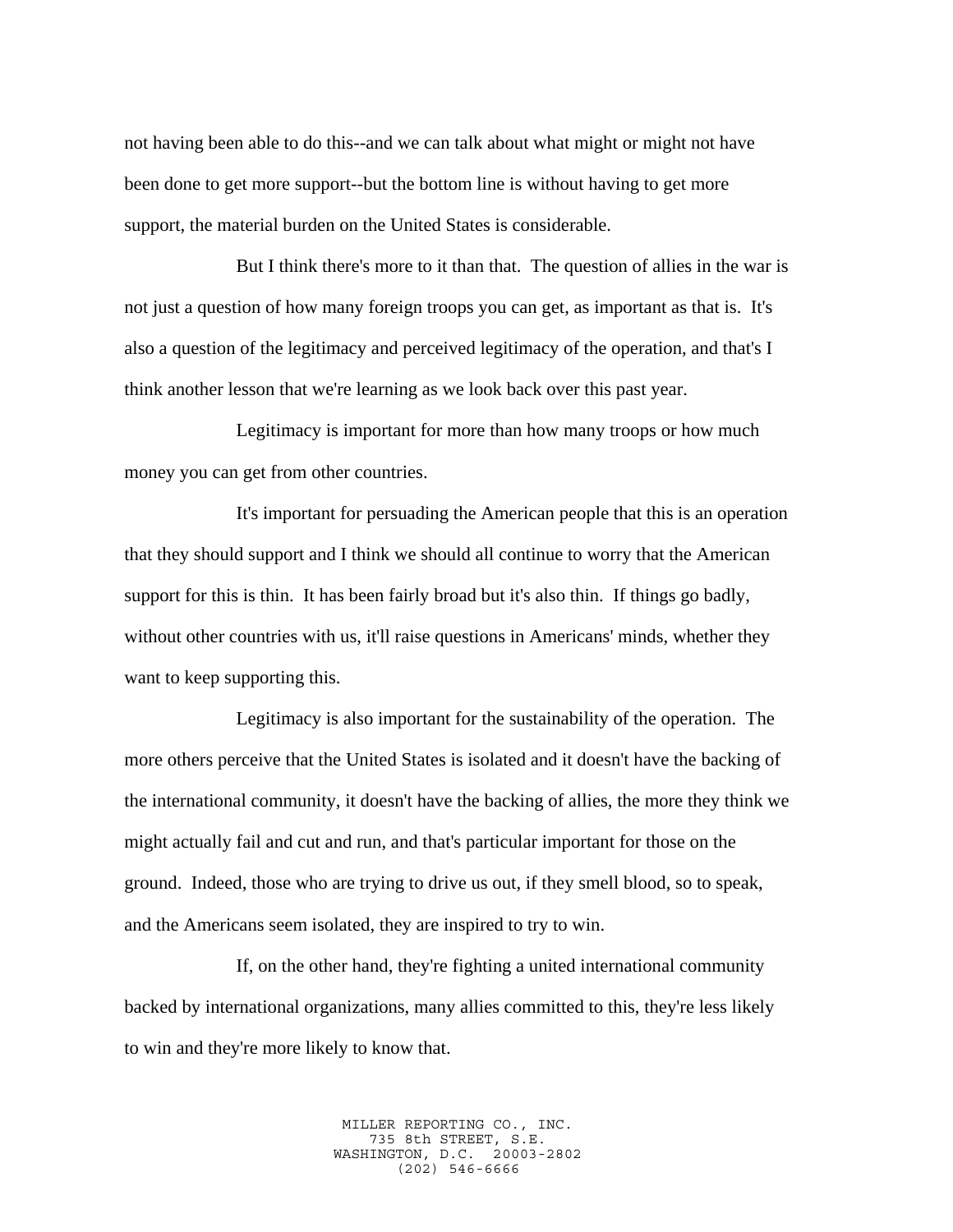And then finally, legitimacy can be important for getting things done that the United States alone cannot get done, and I think we saw an example of that when we finally did bring the U.N. in, Lakdar Brahimi, U.N. envoy, is able to talk to people like Ayatollah Sistani, who are simply not willing to talk to or negotiate with the United States.

So it's not even just a question of getting resources from others. It actually can be more effective when we can bring others on board to help us, and I think that's a lesson, that's one of the things that was part of the debate going into the war, but I think the administration underplayed the importance of getting allies and winning legitimacy.

I think the administration went into this with a different attitude based on a couple of assumptions that have been proven questionable.

One is, as I've already suggested, we didn't really, at the end of the day, need allies. Militarily, we could do this largely alone, and that turned out to be true.

But even more important, I think the administration felt that victory would bring its own legitimacy and bring the allies along. And Shibley hinted at this vis-à-vis the region, but it was also true vis-à-vis the Europeans. We were so certain that we would win, we would go into Iraq and find massive weapons of mass destruction and programs, prove links between Saddam Hussein regime and terrorists, and put something stable in place that the allies would be faced with that victory and ultimately have to concede with their tail between their legs and come along and support the United States.

Unfortunately, none of those categories--you know, we were not only, you know, two for three or one for three. We didn't find the WMD. We didn't prove the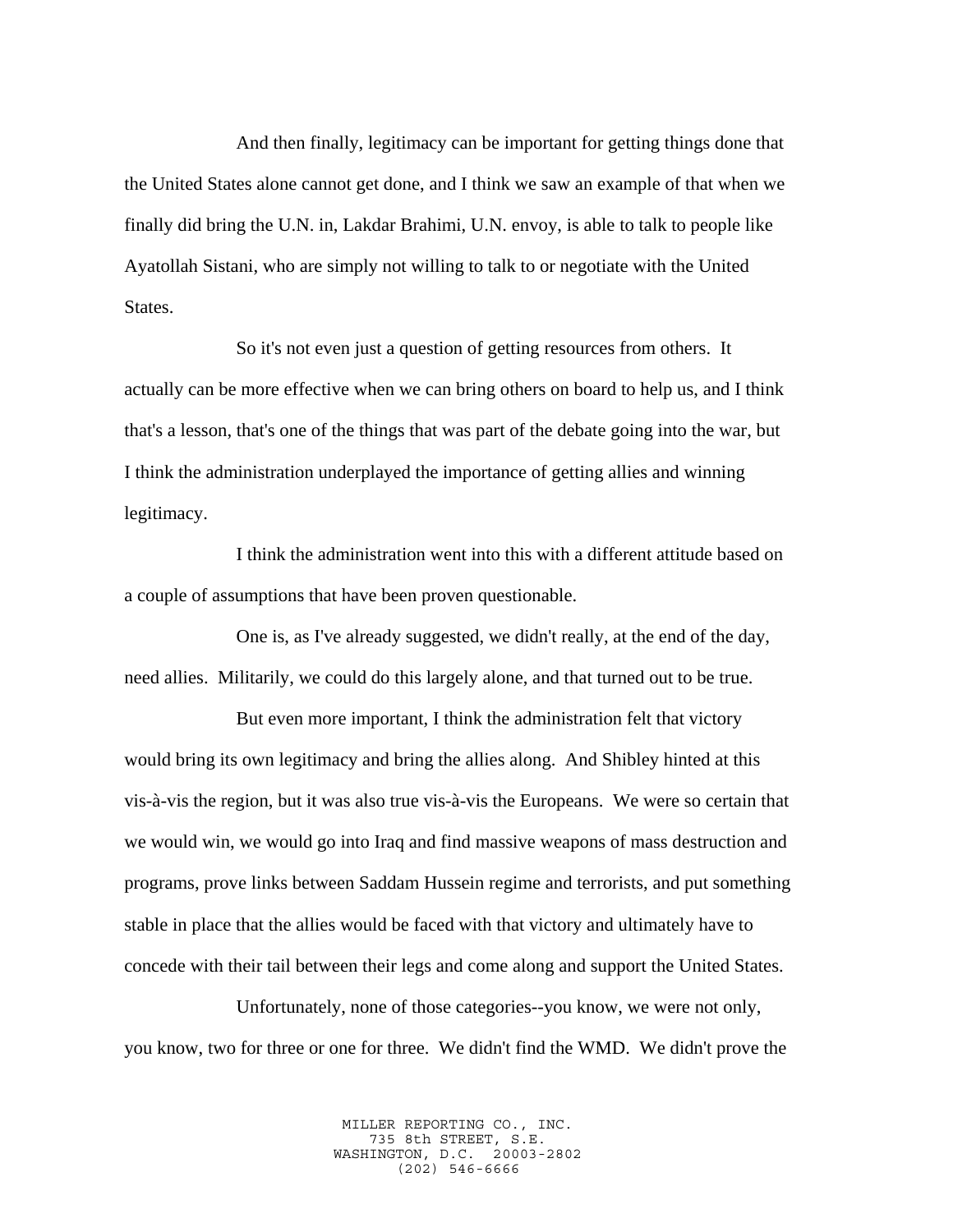links with terrorism, and the aftermath has hardly been a cakewalk. And so in the face of that, the allies have been even less ready to come and back the United States, and I think that's another lesson about how you go about this in the first place.

Fortunately, it seems to me that these lessons are sinking in not only among the administration's critics but within the administration itself. And I think, to its credit, it has started to draw some of these lessons and act upon them, and I think you've seen things over the past couple of months at least nodding in the direction of trying to win more international legitimacy and allied support for what we're doing.

The date of June 30th came, to a certain degree, at least, from international pressure; others saying that we needed to accelerate the process of transferring sovereignty. We've decided to do that.

The U.N. I mentioned Mr. Brahimi being involved. That too was an acknowledgment that maybe the U.N. can help, and the U.N. is starting to get closer to playing the vital role that we promised from the start but, to be honest, didn't really have the intention of giving it. There is talk of a serious NATO role in Iraq, which the administration is open to, and the James Baker mission. I think there, too, it's both substantively--I'm talking about debt relief, sending the former Secretary of State Baker around to allies to try to win debt relief. It wasn't a coincidence that James Baker, who put together the first Iraq coalition and was seen more as from the Bush One administration--the importance of allies and so on--to perform this task. So already, it seems to me, the administration is starting to do some of the things that you would expect it to do if it thought that getting allied support was important.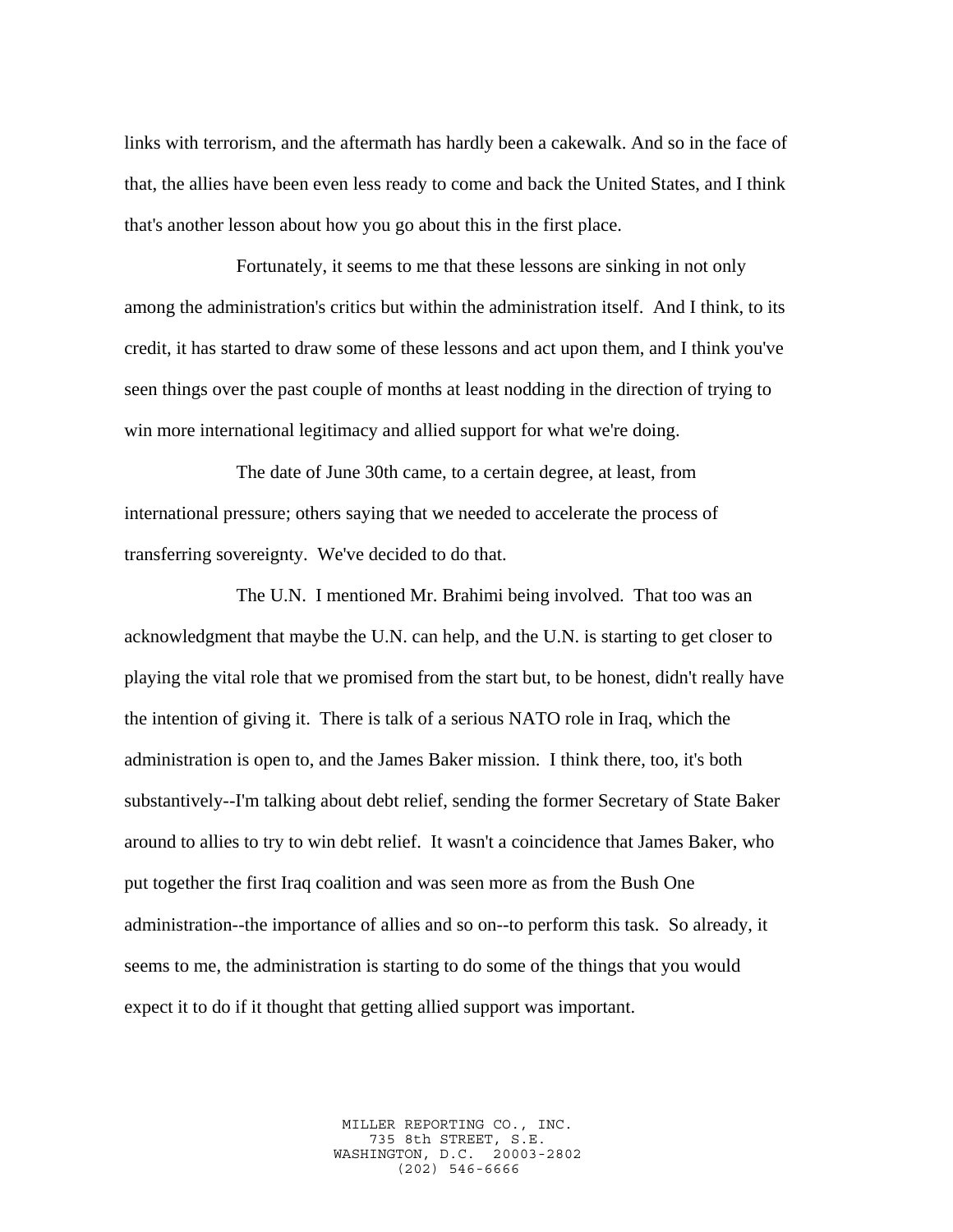Still, the instincts, it seems to me, seem to be very cautious and skeptical. They don't want to share authority and power--and sometimes, don't get me wrong, for good reason: you don't want to dilute U.S. authority if you can avoid it. But they're starting to conclude that in some cases it's worth trading a little bit of that control and autonomy for outside support, and on a political level as well I think it's important. I think President Bush doesn't want to go into this election campaign vulnerable to the charge that he's isolated the United States and that nobody is helping us.

So you put all of that together and I think they're starting to, reluctantly, come to some of these conclusions, that this is important.

The lesson of all of this as we look back a year later, it cannot be--again, I want to be clear on this--it cannot be, however important I think one should conclude getting allies is, the lesson can't be that the United States therefore subordinates its foreign policy to allied support. You can't give a veto, even to your best allies, over things that you might really have to do.

I think you certainly can't give it to the U.S. Security Council and say that if we can't get a majority, we will under no circumstances act. The United States does need to lead, and sometimes by example. But it also seems to me that there's a big gap between subordinating your foreign policy to allied decisions, on one extreme, but then on the other extreme, assuming that they're not important, you don't need them and you don't have to do anything along the way in order to win their support.

It turned out in Iraq that we did, and we didn't do some of the things we ought to have, and we've done them in the meantime.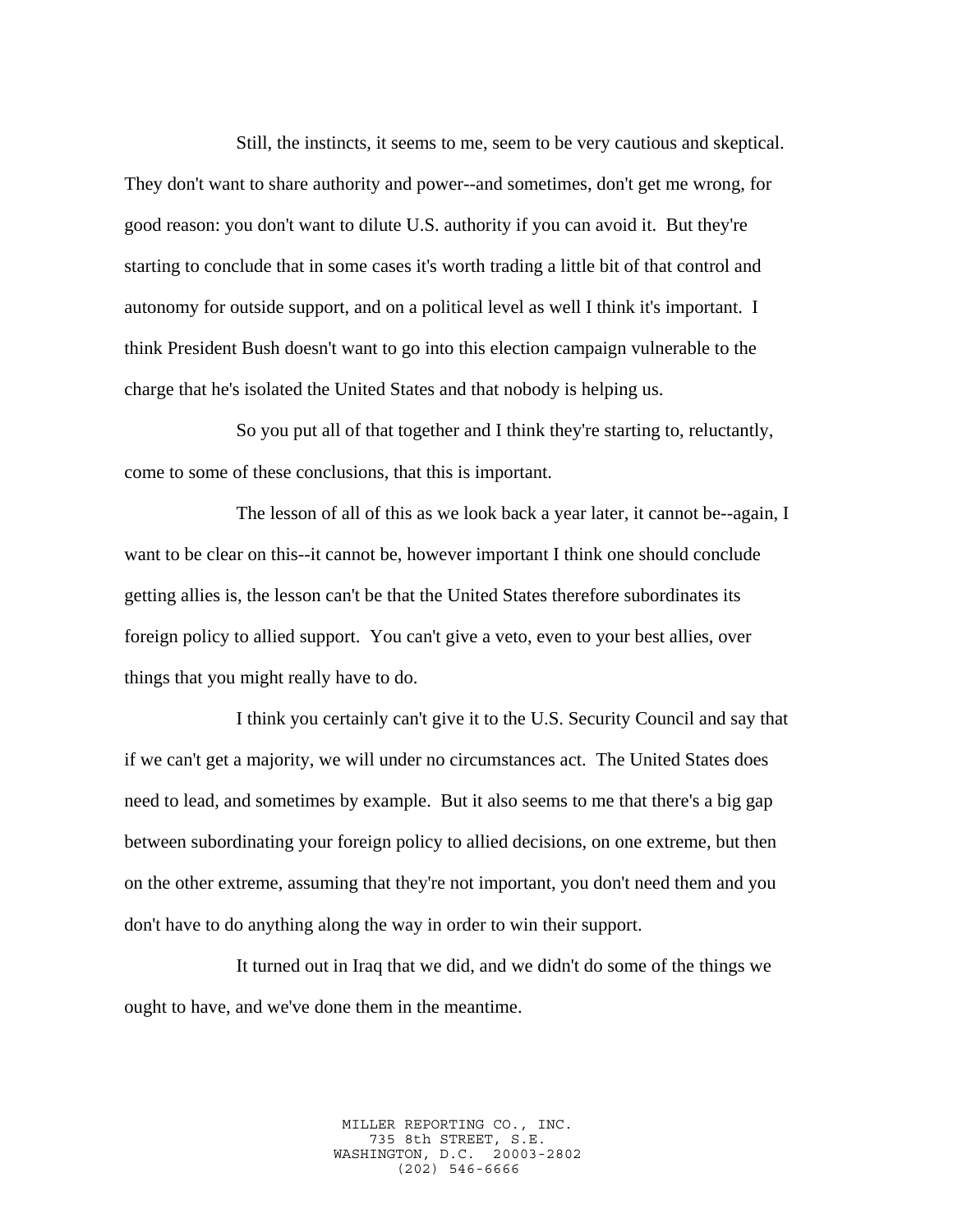And because I think that lesson is starting to sink in, and I'll end with this thought, the future doesn't seem to me to be as bad as the past year has been. I also, like Shibley, reflected a little bit on some of what we had said at these past panels, and I think when I've been up here the message was usually it's really bad with the allies and it's likely to get worse.

So I'm finally going to change that tune, and I think, actually, it's likely to get better. I think there's a real prospect that over the course of the summer, as we continue to do these things--bring in the U.N., involve NATO more, transfer sovereignty to the Iraqis--we make it a little bit easier for allies to start helping even more, particularly the French and the Germans, who have been most opposed and least willing to help. It become easier for them, once we have a sovereign Iraqi government in place, once the U.N. is involved. They're awfully reluctant to help the Bush administration and help the theorists of the Iraq War, but they also know that they have an interest themselves in stabilizing in Iraq.

I say this not only because the U.S. and France just collaborated on regime change in Haiti. I actually think there's a real prospect that we'll see more support as the Bush administration starts to do the things that I think it needs to do in order to put this worst crisis in 50 years behind us.

MR. STEINBERG: Thank you, Phil.

I'll just say for the record, some of us have been sunny optimists about the alliance all along. But I think you've really done a good job of highlighting the issues.

Before I turn to questions, I want to come back to the issue that Ken started us with, which is intelligence and some of the implications of the debate about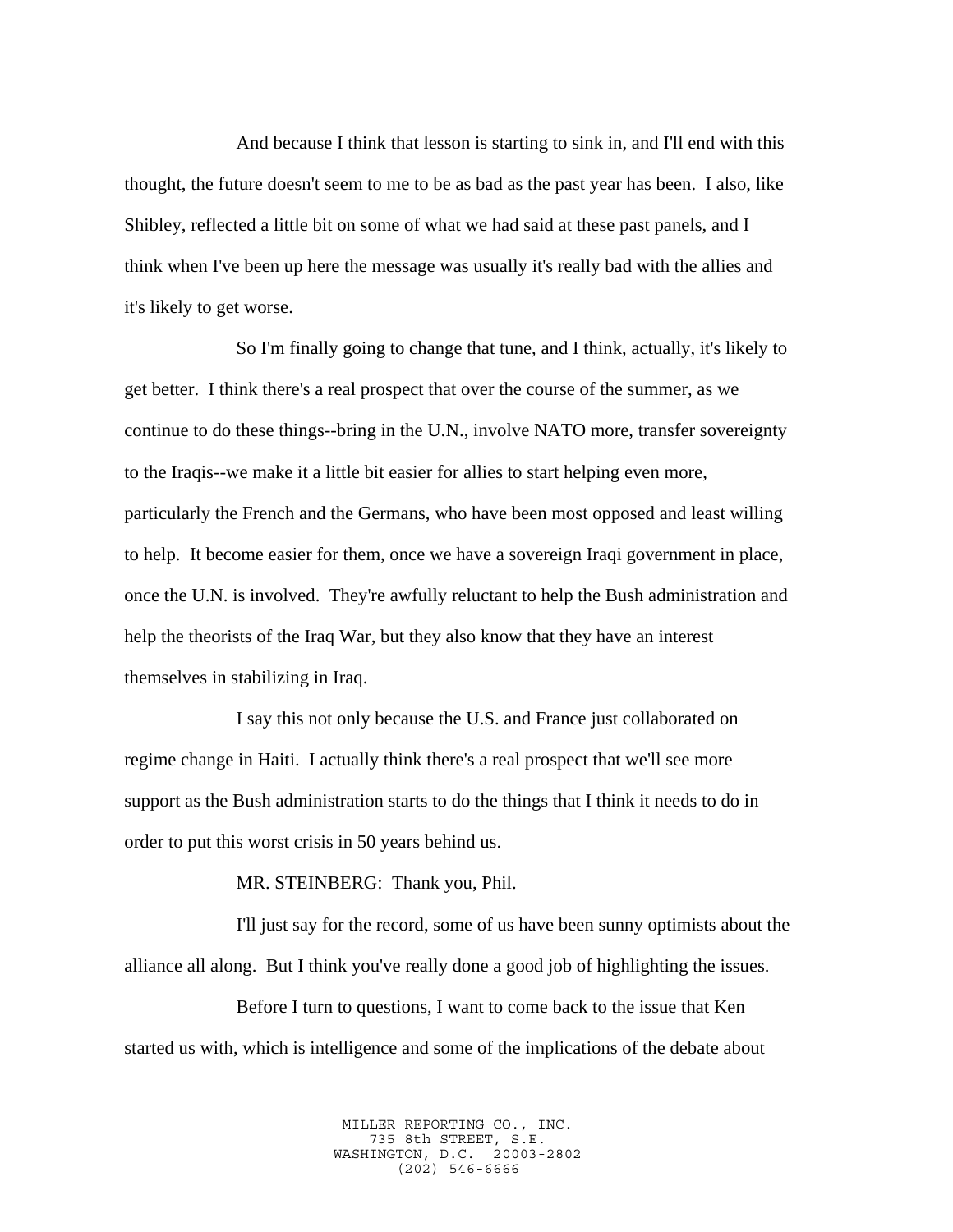the success or lack thereof of the intelligence and the use of intelligence in connection with Iraq and its implications for the future.

Particularly on its implications for national security strategy. One of the things that's been very distinctive about what the Bush administration has highlighted is its view, particularly post 9/11, that we need to take a different view about the balance of risks between action and inaction. That in the face of existential terrorism, potentially armed with weapons of mass destruction, that the risk of inaction in some circumstances may be greater than the risk of action and that we need to change the balance of the way we act, particularly towards the more preventive strategies or preemption as it's typically called.

And there's clearly a very powerful substantive case to be made, that in the fact of those kinds of risks, that you have to worry that by waiting for the risks to become more manifest, that it may become too late.

But if you're going to take that kind of strategy, then intelligence takes on a uniquely important role in trying to inform policy because you're far more dependent on both predictive intelligence and an assessment of capabilities than you are in a situation where you're allowed to wait until a threat becomes so manifestly clear and imminent, that nobody would doubt the need to act.

This is not a new problem, and I want to make clear that the Bush administration is not the only ones who've struggled with it. There are a few of you who will remember a very notable incident in the mid 1990's during the Clinton administration, where we received intelligence that a Chinese flag ship, the Yinxa, was carrying chemical weapons precursors to the Middle East and after great debates within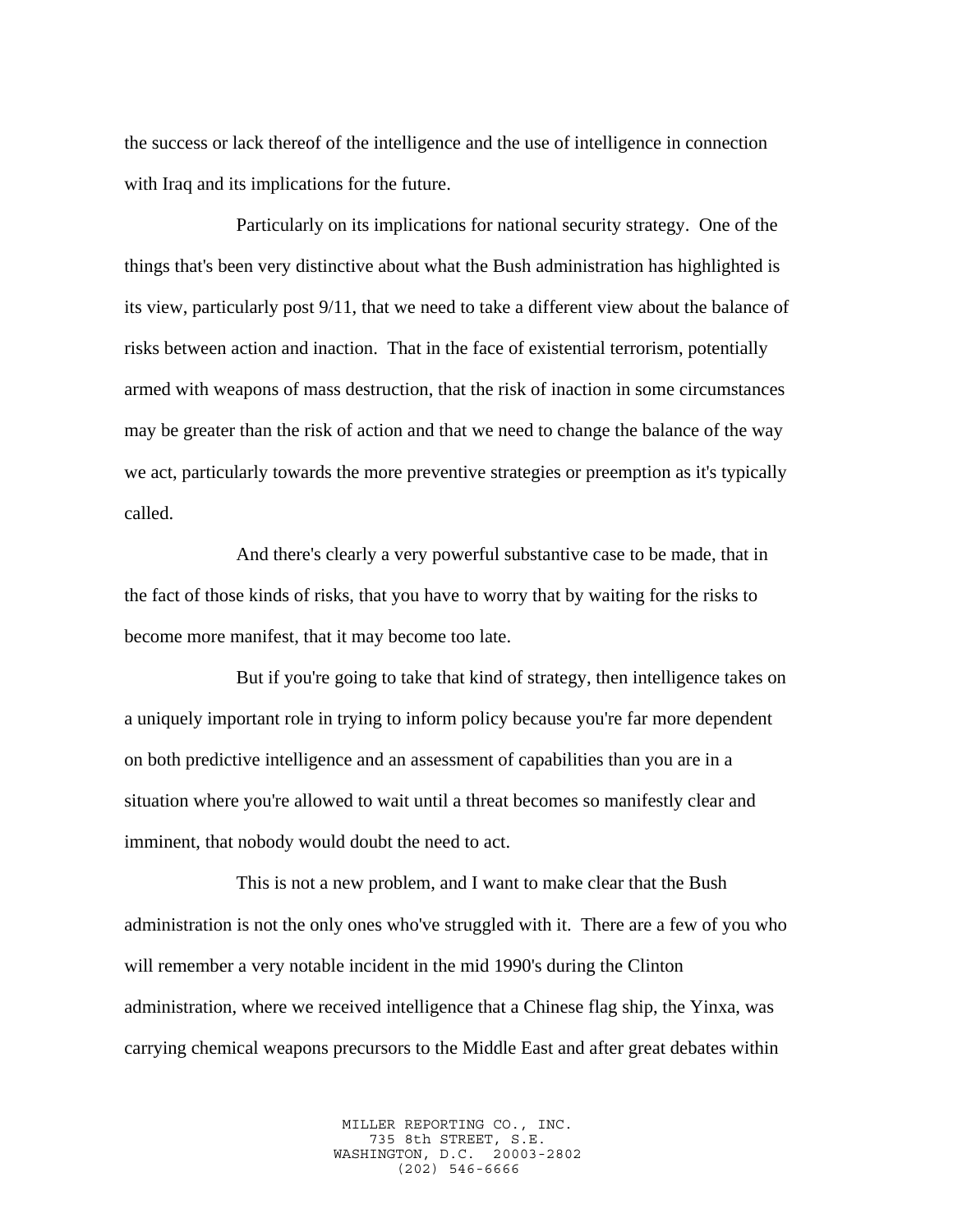the administration and after looking at the intelligence, we decided that this was a serious threat and the United States undertook to intercept that shipment, at first at sea, and then finally forcing it into port.

Of course when we got it into port there were no chemical precursors there. Now there are a lot of explanations and a lot of after action was done about how did we get that wrong, did the Chinese get wind of it and offload the shipment or never make it in the first place cause they thought we were coming? Did we have the intelligence wrong?

But there were clearly costs to us for having taken an overt action, a preventive action based on intelligence, which turned out to be faulty.

Now you're not going to be right in every set of circumstances but the more you place your cards on the use of intelligence to engage in preventive or preemptive action, the more risks you're going to take.

And there's a kind of delicious and dangerous irony here because the greater the risk, the more the temptation is for the intelligence community to err on the side of the worse case analysis, and the lesson of the last decade, in at least two important cases tends to reinforce that. That is to say we got it wrong in the late 1980's about how far Iraq's nuclear program had gone and we misjudged how close Iraq had come before the 1991 war to developing a nuclear program.

And similarly, we misjudged the state of advancement of the North Korean missile program later in the 1990's.

And so if you're looking at a situation where the risks are very grave, as in the case of developing long-range ballistic missiles or nuclear weapons, then it's very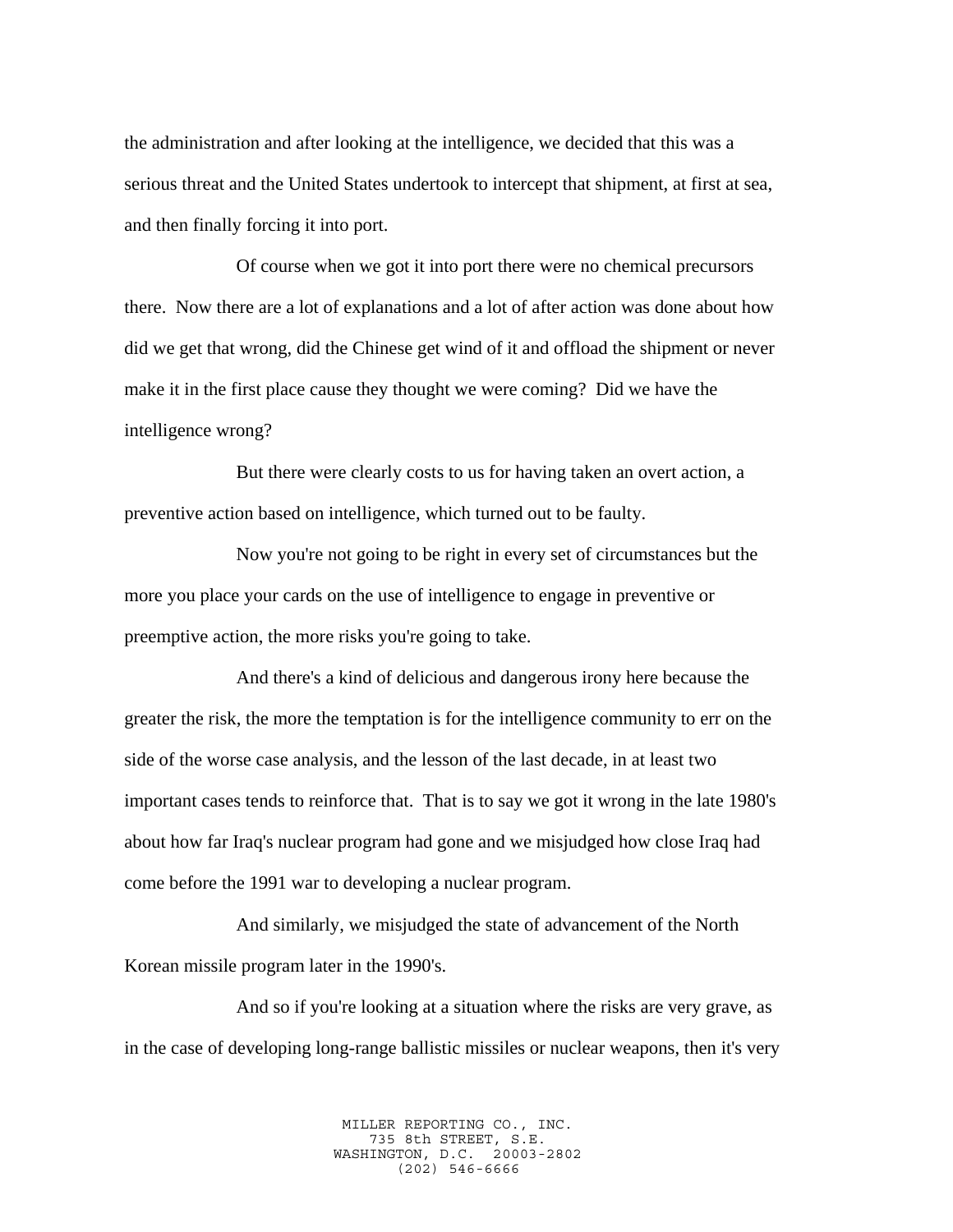difficult to resist the temptation to say, well, under uncertainty we have to prepare for the worst.

And yet if you're response to preparing for the worst is taking rather aggressive action, including preemption, then you put the two together and you end up with taking policy actions that are very high risk based on very uncertain intelligence.

And so we have to come to terms with the fact that if we are going to try to develop a set of policies that need to depend on predictive intelligence, we need to develop a range of tools that allow us to prepare for the worst case from a policy point of view, but not make us so dependent on that worst case being right, that if, in the event we're wrong, we pay a large price.

I think that's one of the big intelligence issues that we have not come to grips with or really debated enough, which is how do you intersect the inevitable uncertainty that Director Tenet talked about in his Georgetown speech last week with a set of policies that are more fine-grained and attuned to the fact that the risks are high but so are the uncertainties about the intelligence?

And I think that that's one of the lessons that I hope the new commission that the President has appointed will come to grapple with, not simply trying to understand how did we find out what we found out, or how did we miss the facts, but, rather, to look at that interface between the necessarily uncertain nature of the intelligence and the very consequential policy decisions that may flow from getting it right or getting it wrong.

So on that let's turn to questions. We have mikes. If you would stand and identify yourself after I call on you and then we'll [inaudible].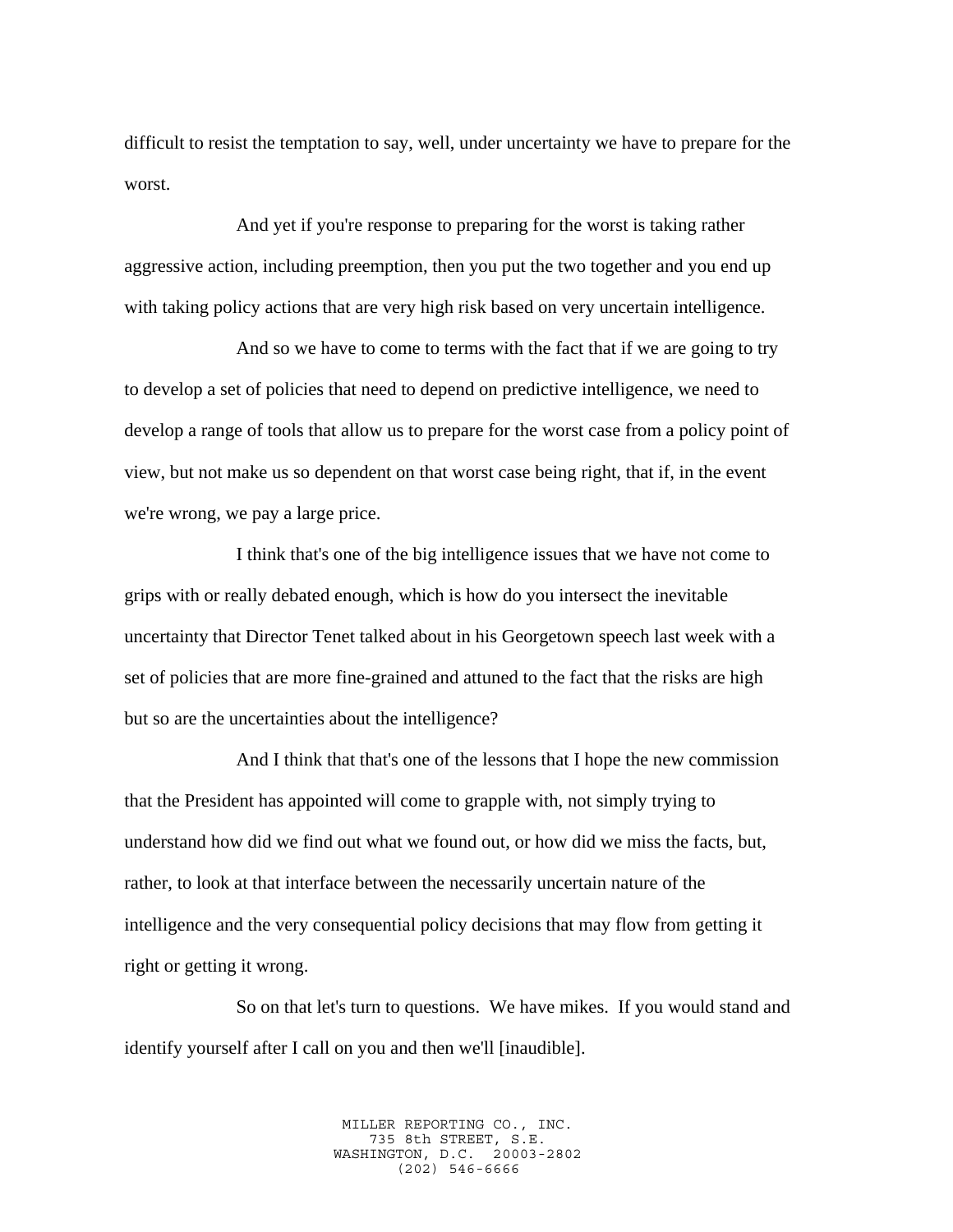QUESTION: My name is Mike Miaza [ph]. My question is simple.

What is the definition of success in Iraq? I guess there are several different versions of the definition of success in Iraq. A, one by the administration. B, by the people in Iraq. C, by the governments in the region. And finally a definition by Jacques Chirac.

Could somebody on the panel explain more about the divergence in the definition of success in Iraq and the implication or danger it could cause.

MR. STEINBERG: I suspect a number have comments on that but we'll start with Ken and move down the line.

MR. POLLACK: Mike, I think it's a great question and I think the answer is inherent in the question itself, and it gets to both points, that Shibley and I were both making, which is that everyone is going to determine their own criteria and everyone is going to independently judge whether Iraq met that criteria.

You know, for the United States, I think that, you know, we could probably work out a criteria among us. I'm not certain that would necessarily meet, you know, President Bush's criteria or other members of the Bush administration or necessarily the rest of the American public.

I've got my criteria, and my own thinking in the future about other actions like Iraq will be conditioned by whether I think that we met that criteria.

As Shibley has pointed out, the region sees Iraq very differently, and, you know, this is my point as well, in terms of I think right now, no one believes that Iraq has met the criteria for success. As Shibley has pointed out, many in the region think it's going in the wrong direction.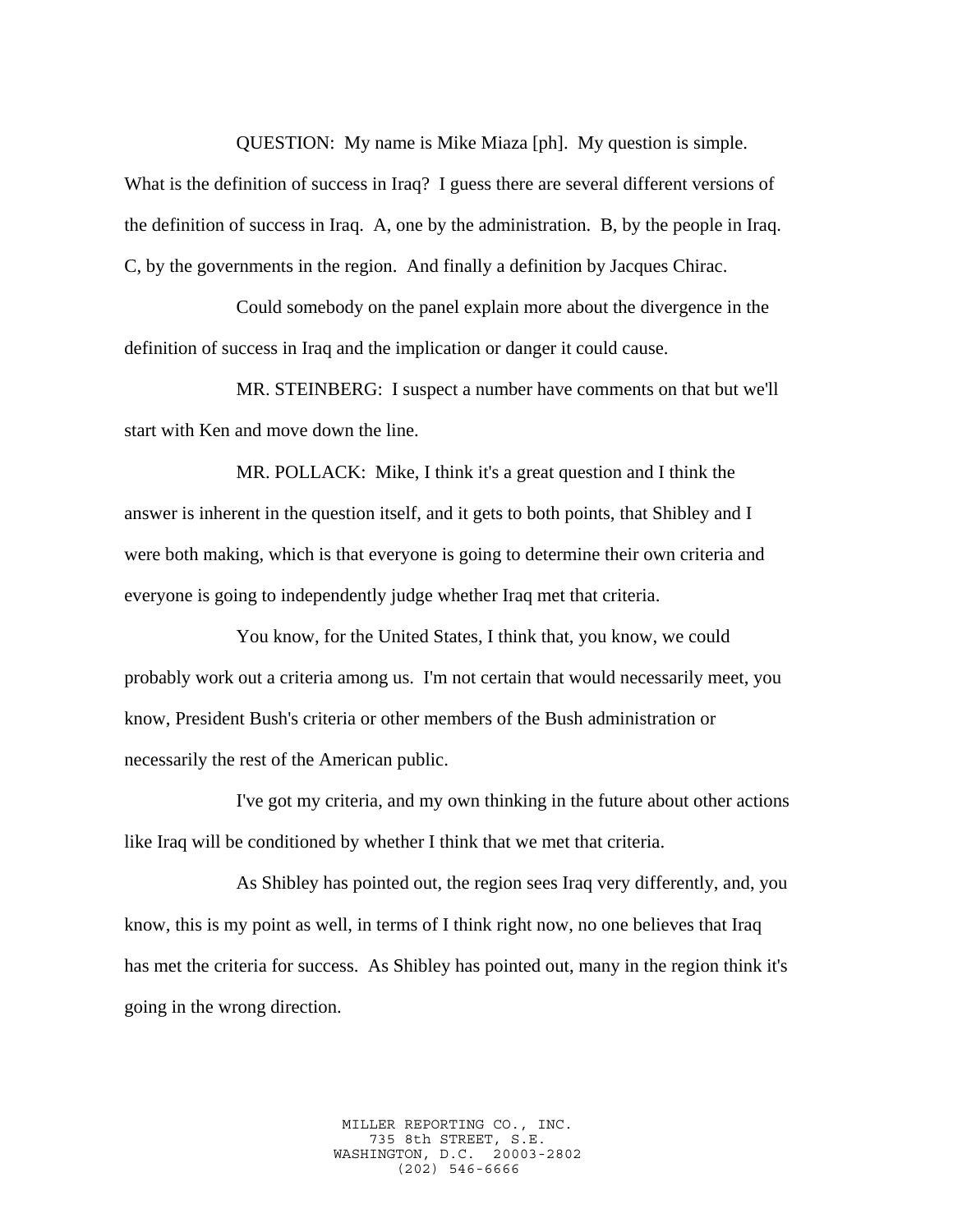But I think that ultimately everyone agrees that the jury is still out and the question is, At what point in time does someone decide Iraq has been a success or a failure? and when they decide, based on whatever their criteria is, how will they react? That's why I think, as I said, right now, we just don't know what the real impact of the Iraq war is going to be, because the most important aspect of the Iraq war, as I and many other members of this panel said repeatedly before the war, was going to be about the post-war reconstruct ion of Iraq, and if that succeeded it would have a tremendous impact on the region and if it failed it would have a tremendous impact on the region, and no one I think can say right now whether it is going to succeed or fail.

MR. TELHAMI: Yeah. I think that obviously there are many different interpretations of what success if, and I think if you look even at the public level in the Arab world, I would daresay that probably most people want the U.S. to, quote, fail, more than they Iraq to succeed.

I mean, I would think that is more true at the public level, not necessarily at the government level in the sense of what they see America's success means.

But I would go a step further. I don't think that there is a clear view in this town of what an American success is. I don't think you could take that for granted. It's not just differences between the U.S. and everyone else.

I think the reality of it is there are some things that everybody sort of wants and in fact maybe even the commonalities among governments which is, for example, a stable and unified Iraq. No one wants to see disintegration and instability.

I mean most countries around the world, and certainly the U.S., sees that as a bad outcome.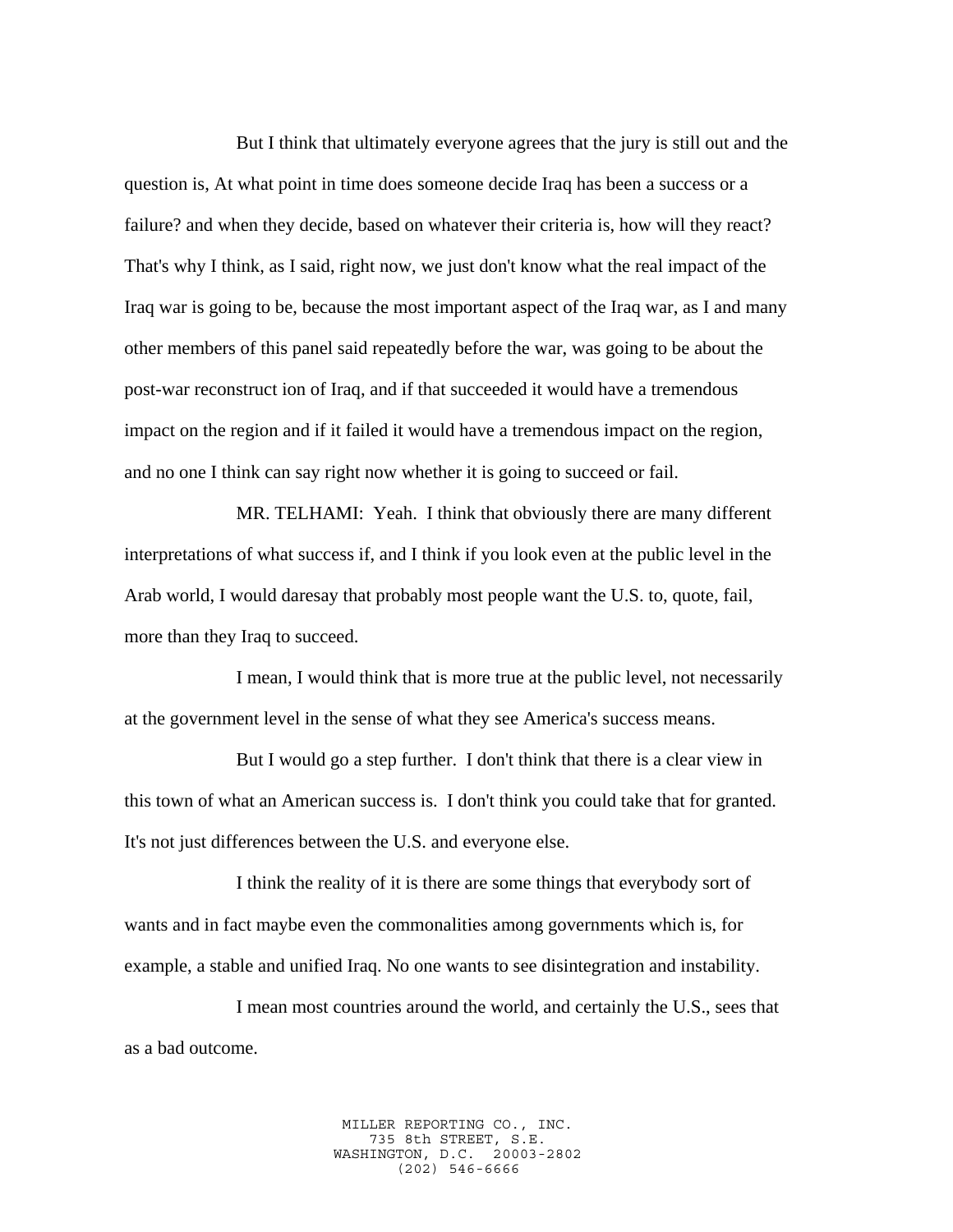But beyond that, it's not clear to me, for example, of--we have a lot of conflicting priorities. We have seen that those priorities to conflict. We have an interest in protecting the sources of oil. Even if that wasn't, in my opinion, the driving force for doing to Iraq, it becomes an issue in terms of what happens to those important resources.

We have an issue in fighting terrorism. We have an issue in an Iraq that has a foreign policy that is not in conflict with those interests and we have an interest in having Iraq being somewhat democratic, certainly more democratic than it has been.

We have already seen that some of those choices are not harmonious. Would we be comfortable, if we have an election and it turns out that we have a Shiia government, dominated government that wants to have closer relations with Iran, especially if Mike O'Hanlon's fears turn out to be right. You know, is Iran placing assets in Iraq now that will be deployed at some point?

Would we be comfortable with that? Would we be comfortable with any democratic government which may decide tomorrow we want all of American forces to be pulled out of Iraq very quickly. And maybe you can say that's maybe unlikely, perhaps it is unlikely, but if it is, is this something the U.S. is prepared to do, given the fact that there is an American interest now in stationing American troops in Iraq for a while, besides, in addition to the need for creating a unified Iraq.

So I don't think we have sorted out those priorities and I think our political system is going to have to work through them because the reality is we can't have all these things, and it's impossible to have all these things, and that I think is one reason why a lot of people around the world are suspicious of what we say.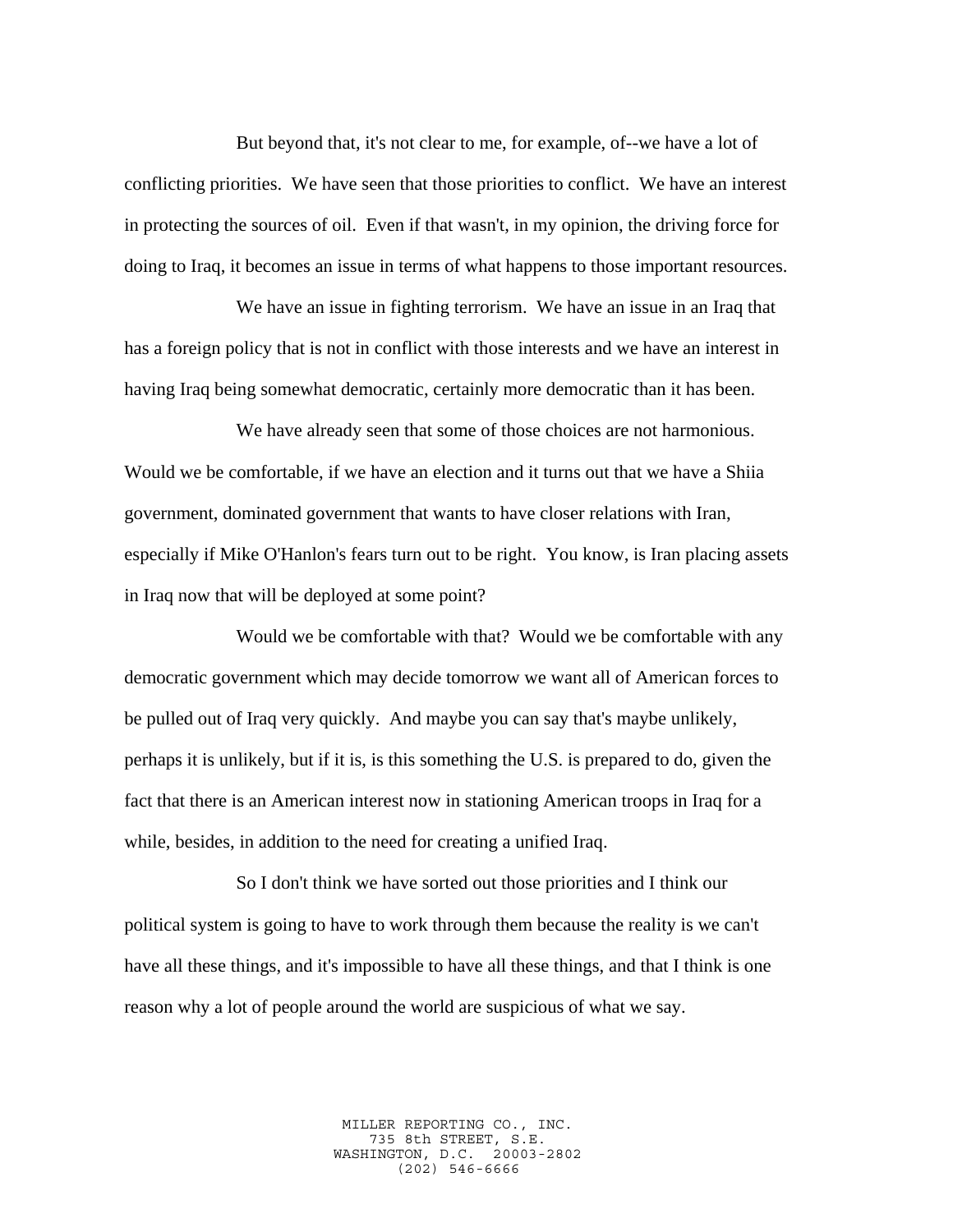We say we want democracy. I believe we mean it. I think we want democracy. I think our political elite wants democracy. I think even our leaders want democracy. But they want a lot of other things even more, and that's the problem that we have in Iraq.

MR. GORDON: I would like to add a thought because I think it's a profoundly important question, the answer to which--whose nuances are not captured by the screaming back and forth between proponents and opponents of the war.

What I mean is there is many definitions of success in Iraq as there were arguments for going in in the first place, and there were many, whether it was Saddam's WMD or the military threat to the region or freeing the Iraqi population, or promoting Arab-Israeli peace, or ensuring oil supplies from the region, or ending sanctions on Iraq, or giving us an ability to get our troops out of Saudi Arabia.

When you have so many--and there are more--when you have so many possible reasons to do it, you can judge success on any of those and all at once, and what we don't have, and I think we'll never have, is an ability to make a net assessment.

How do you weigh and compare liberating millions of Iraqis from potential torture with the strains on American military families or the casualties or the monetary cost of doing it?

it is almost impossible to make that judgment globally, and so we will continue to fight about this all along because everyone will put a different priority on some different aspect of that.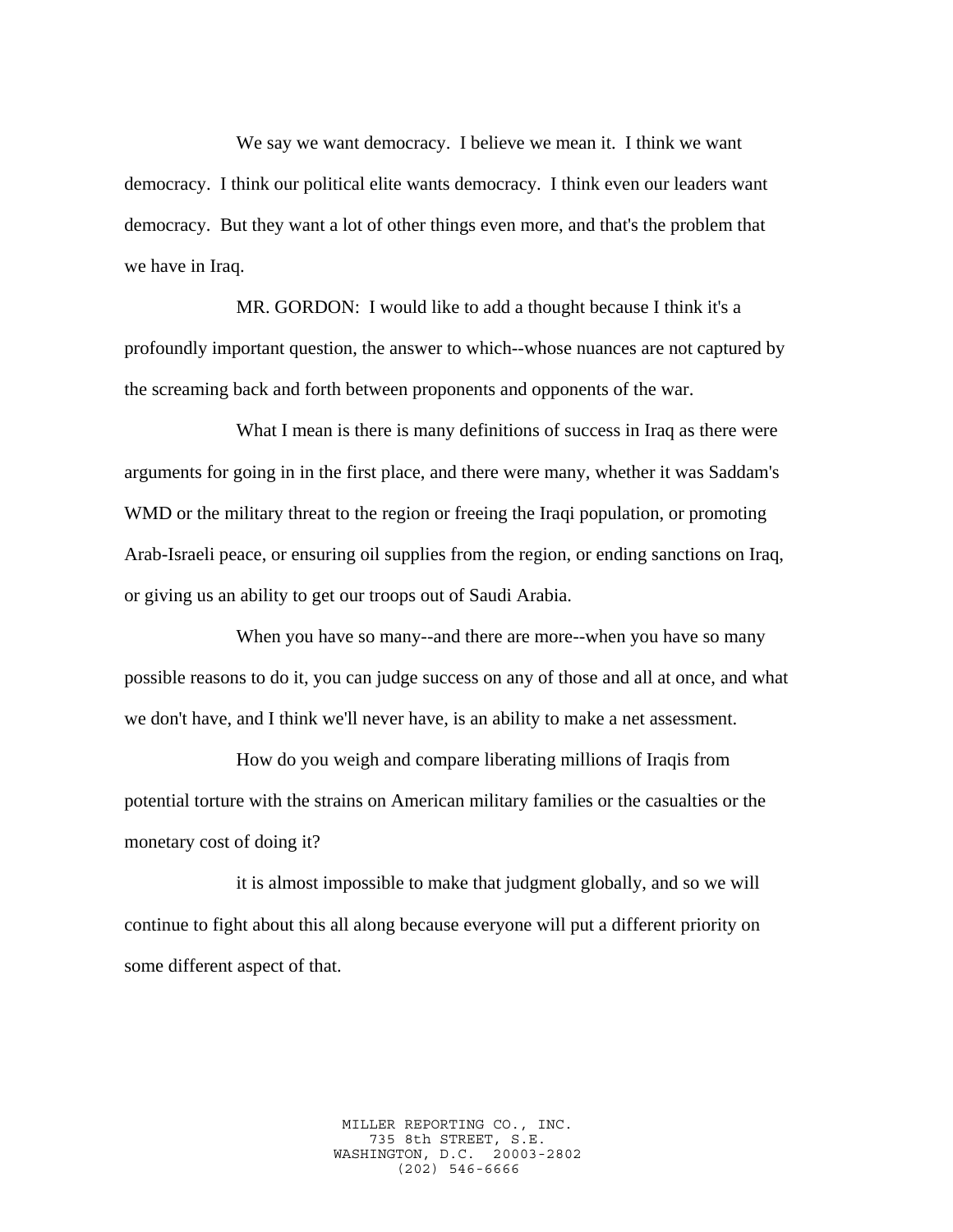So I fear, you know, like Chou En-lai said about the French Revolution, you know, it's too soon to tell. 200 years from now it's still going to be too soon to tell because there may not be an answer to this metaphysical question.

MR. O'HANLON: I agree with a lot of this but I would also say for me, I have a fairly short list and in response to Phil's thought, to me, I'm not sure if we'll be able to prove that the benefits are worth the costs. But if we can still accomplish the following, I would consider it a success.

No terrorism or no state sponsorship of terrorism and no use of Iraqi territory for terrorism. No Iraqi WMD. No genocide inside Iraq. No aggression by Iraq against its neighbors and at least a patina of democracy. That's my short list.

QUESTION: I'll shout. A question to you. You were saying that, several months back, we can either have the Bosnia model or we can have the Lebanon model. Where would you say we are at? To Mike O'Hanlon.

QUESTION: Twelve months from today, where do you see the security situation? What is the troop level we will have? What kind of--you know, the election will have come and gone--both Iraq and the United States. Thank you.

MR. POLLACK: I'll start by answering my part of the question. This is a really crude metric but it's how you ask the question and it is a point that I've made in the past. Unlike Mike, I kind of would flip. He said, you know, there's a glass that's 60 percent full. I would say it's 60 percent empty at the moment, with an important caveat. I think that the developments of the last few months, again, the breakdown of the November 15 process, which I thought was a very important process, and the increasing unhappiness among Iraqis at our inability to provide security and the rest of the basic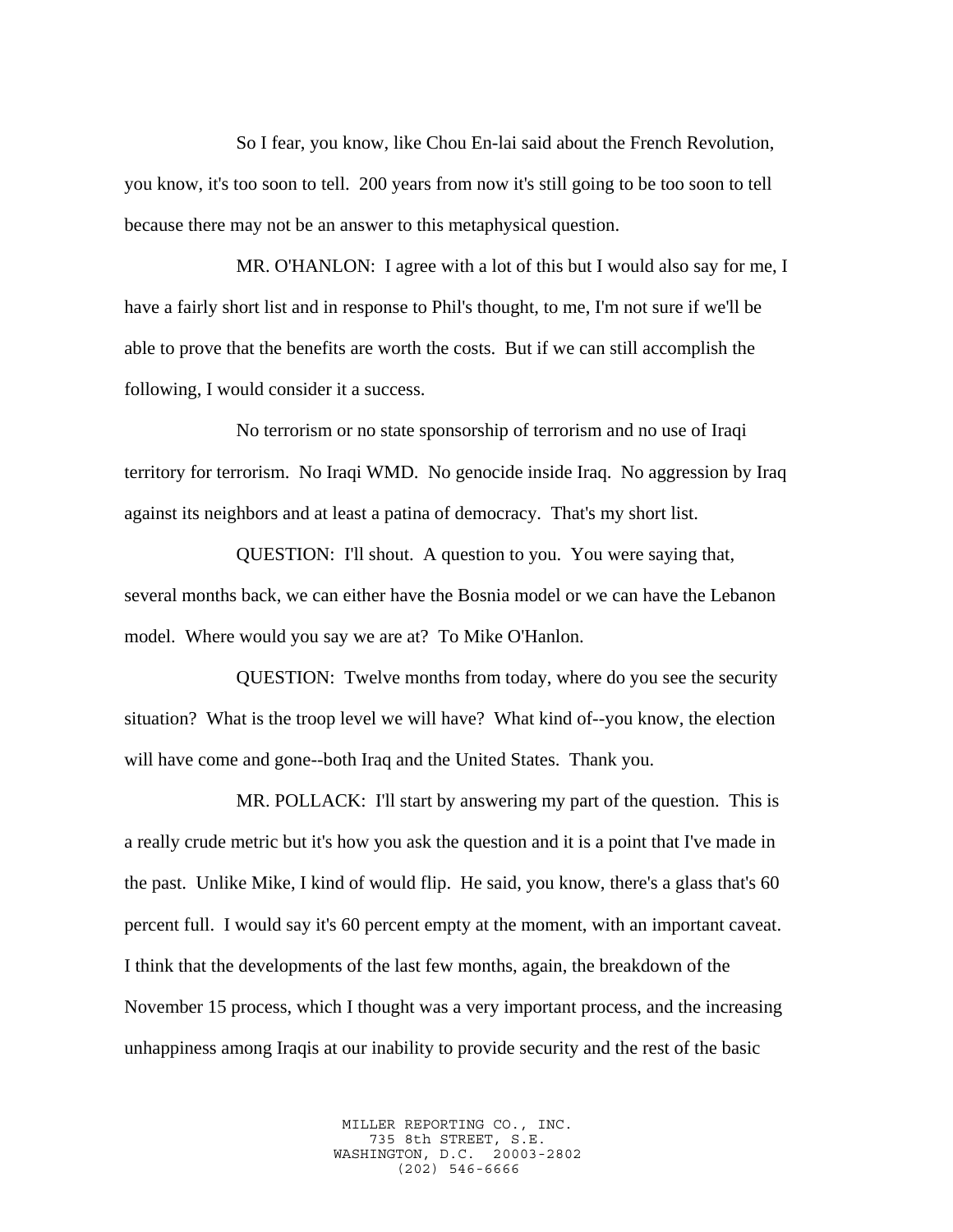services, those are troubling signs, and think that that leaves us somewhat worse off than where we were a month or two ago.

But I agree with the point that Mike just made, which is a really important one, which is we are about to see a flood of money come into Iraq, and, you know, "inch Allah," that money is going to produce at least a temporary buoyancy in the Iraqi economy which will relieve a lot of pressure. If all we do is flood the country with money and create some temporary jobs and by that create a breathing period by which we can deal with the deeper issues of security and basic services, that would be fine, because right now we've got an increasingly unhappy population and it is conceivable to me that that influx of money will create a short-term fix to that problem.

The bigger issue is whether we use that breathing space to deal with these bigger structural issues or we just say good, you know, they aren't as unhappy as they were a month ago; problem solved.

MR. STEINBERG: Mike.

MR. O'HANLON: Amen to that, and my prediction in 12 months, this is not just a complete guess, it's mostly a guess, but you can look at Jim Dobbins good book at Rand, where he has looked at a lot of case studies, past peace operations, trends in troops, et cetera, obviously Iraq's got its own peculiar characteristics. But in terms of our troop levels, I would think we're going to be at about 50,000 in a year, roughly. You know, it could be 75,000.

> MR. STEINBERG: 50,000 U.S. or 50,000 total? MR. O'HANLON: 50,000 U.S., in rough terms. MR. STEINBERG: And what total foreign?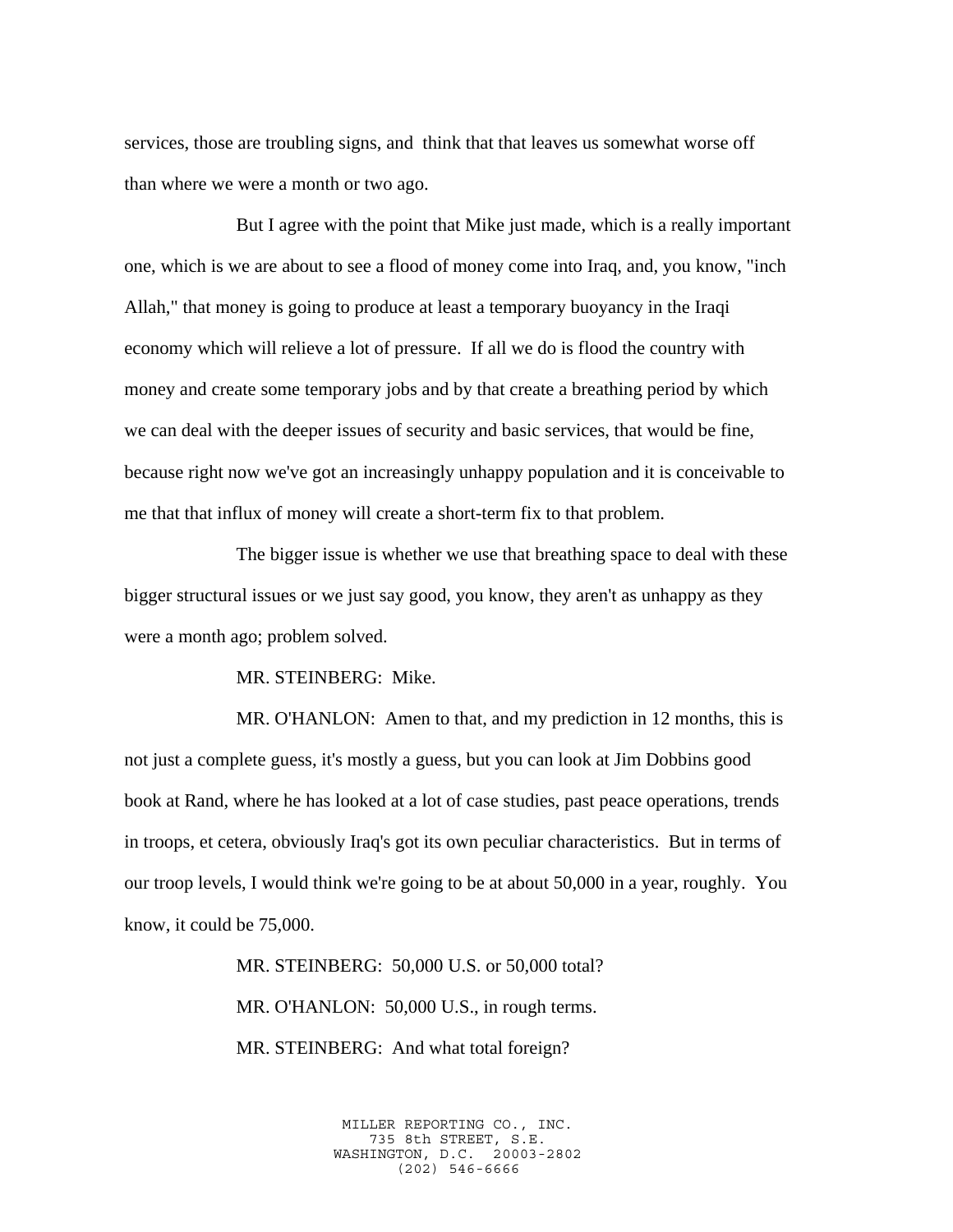MR. O'HANLON: And let's say seventy. Let's say we keep that good solid 25,000, that we don't get things completely repaired with the allies and don't get a lot of French, German and Indian help in the next 12 months but we still maintain about 25,000. So the total foreign presence is seventy-five, rough numbers, but I would have preferred that Jim not ask me to clarify cause then I could have had 25K worth of wiggle room, which is about what I need to admit the uncertainties in this business, and in terms of casualty levels to American troops, I hope they're no higher than ten to fifteen killed per month but it could still be easily at that level.

And in terms of the point that Ken's been I think wisely emphasizing now for months, security on the streets for Iraqis based on the improvement in their own security forces and whatever we contribute.

I would hope that by then violence rates have been cut in half compared to what they are today. I would still expect Iraq to be a very violent place in a year but I would hope we can make a lot of progress in the next 12 months.

QUESTION: Andrew Schneider from the Kiplinger Letter. You'd mentioned the likelihood that we'd have something in the neighborhood of 50,000 troops in a year. What are the chances that eventually, when some sort of interim government is put in place, given the ongoing security problems, that there might not be the support for asking the U.S. to stay on, which is a precondition for those 50,000 staying?

MR. : Others are probably better than I on answering that. I'll have to leave it for--

MR. POLLACK: I just can't imagine any Iraqi interim government asking the United States to leave now. You know, there's no one--unless Muntada al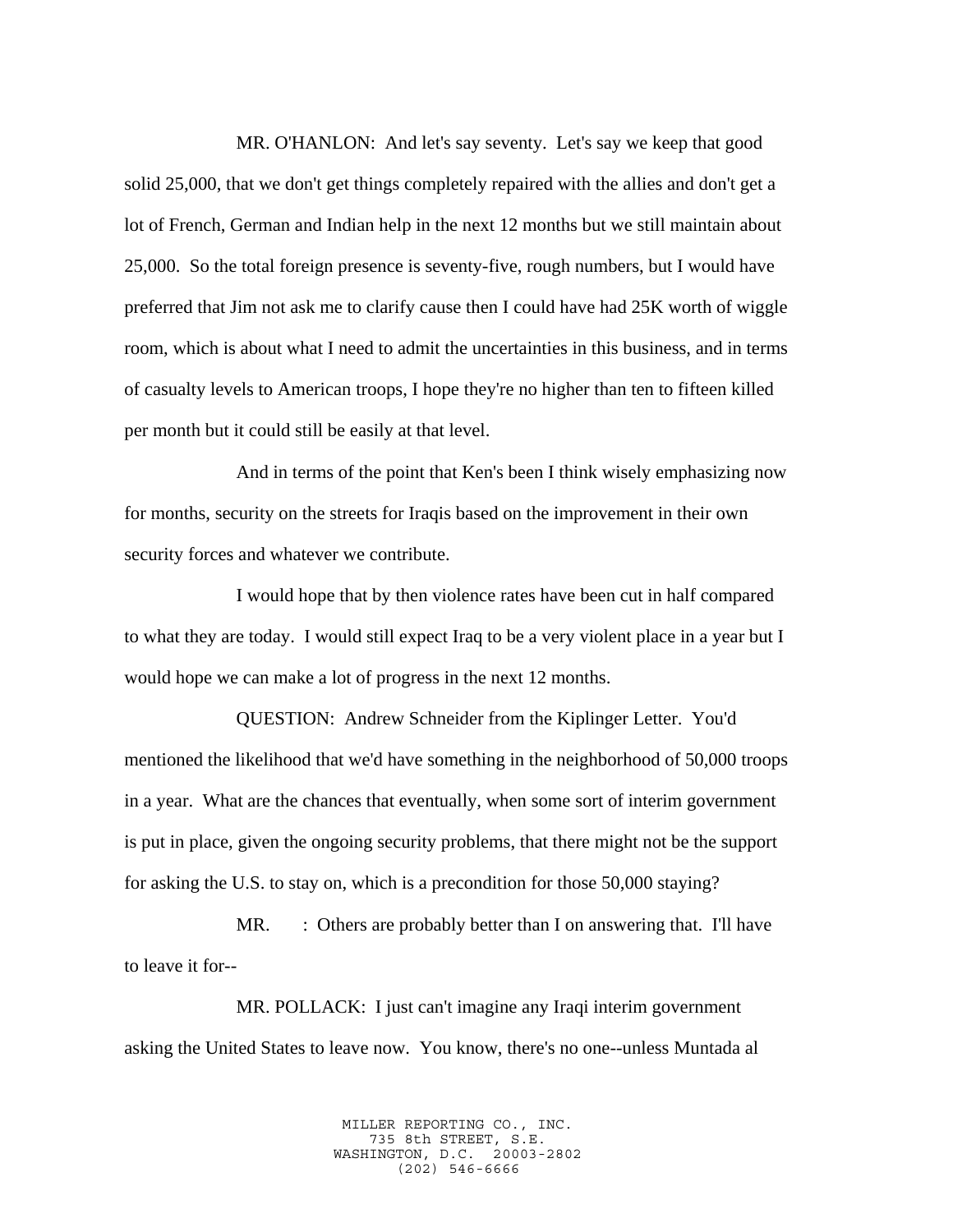Sadar somehow comes to power in Iraq in dictatorial fashion, I just don't see it happening.

You know, every Iraqi leader of any real responsibility has made it clear that they share, you know, public sentiment. They don't particularly like having us there but they are terrified of what happens if we leave.

And, you know, I think that an interesting question that could obtain is that once you do have a sovereign Iraqi government but I actually prefer the term a more legitimate Iraqi government cause I don't know--we're going to have a sovereign government on June 30. I don't know when we're going to have a more legitimate Iraqi government.

You know, the question becomes, Does that Iraqi government want to tackle this issue head on? You know, do they actually want to sign a status of forces agreement with the United States which might require them to commit to some things which their public would consider an affront to Iraqi dignity but which they nevertheless recognize for pragmatic reasons are absolutely essential.

Things like, you know, who gets to try American soldiers accused of crimes? You know, that's a really interesting question and it may simply be that that Iraqi government chooses to avoid that issue altogether.

That might actually be the smartest answer to what ultimately is an insoluble problem for them.

MR. GORDON: I would just add, I think that Ken has identified an issue which has gotten far too little attention, which is as we move through this next phase, post June 30th, the question of who really has authority to make decisions over what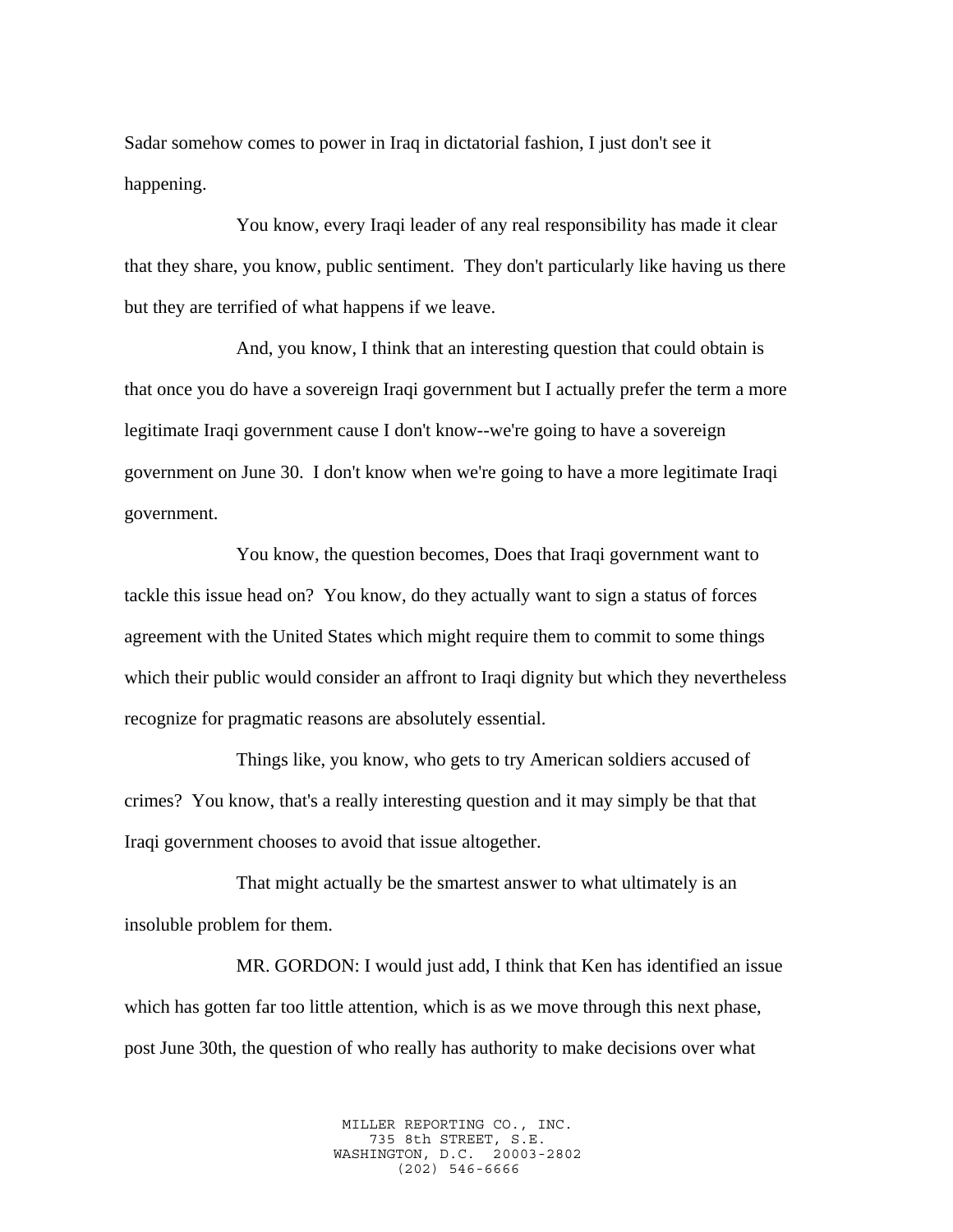issues is going to become very, very difficult because there's no question that as long as the U.S. is there, there's going to be a certain amount of authority which the U.S. military commanders are going to insist on and that's more than just the ability to command their own troops.

There are certain things that they will insist on for force protection and for carrying out the mission that will range widely over various aspects of Iraqi life and yet at the same time [inaudible] sovereignty's going to exist in the transition government.

Obviously in the best of all cases they'll work things out. But as we've already seen, that's not assured and how you're going to deal with these two conflicting authorities, each of which are going to claim to have absolute authority over matters which they think are within their sphere of jurisdiction but whose jurisdiction clearly overlaps, has potential for real conflict.

As the members of the IGC begin to think about their own political future in the elections coming forward, how willing are they going to be to accept the demands of the United States which will be significant and whether you have not basically set up a structure which is inherently prone to conflict and divergence leading into a very delicate time.

MR. TELHAMI: I agree with what you both said but I want to add a word of caution. I mean, I don't see any Iraqi government in the foreseeable future asking the U.S. to leave because they really can't handle all of the duties that they have to handle.

But I can see, if in fact we get to a point where there are elections, and real legitimate open elections, that the American presence could become an issue and the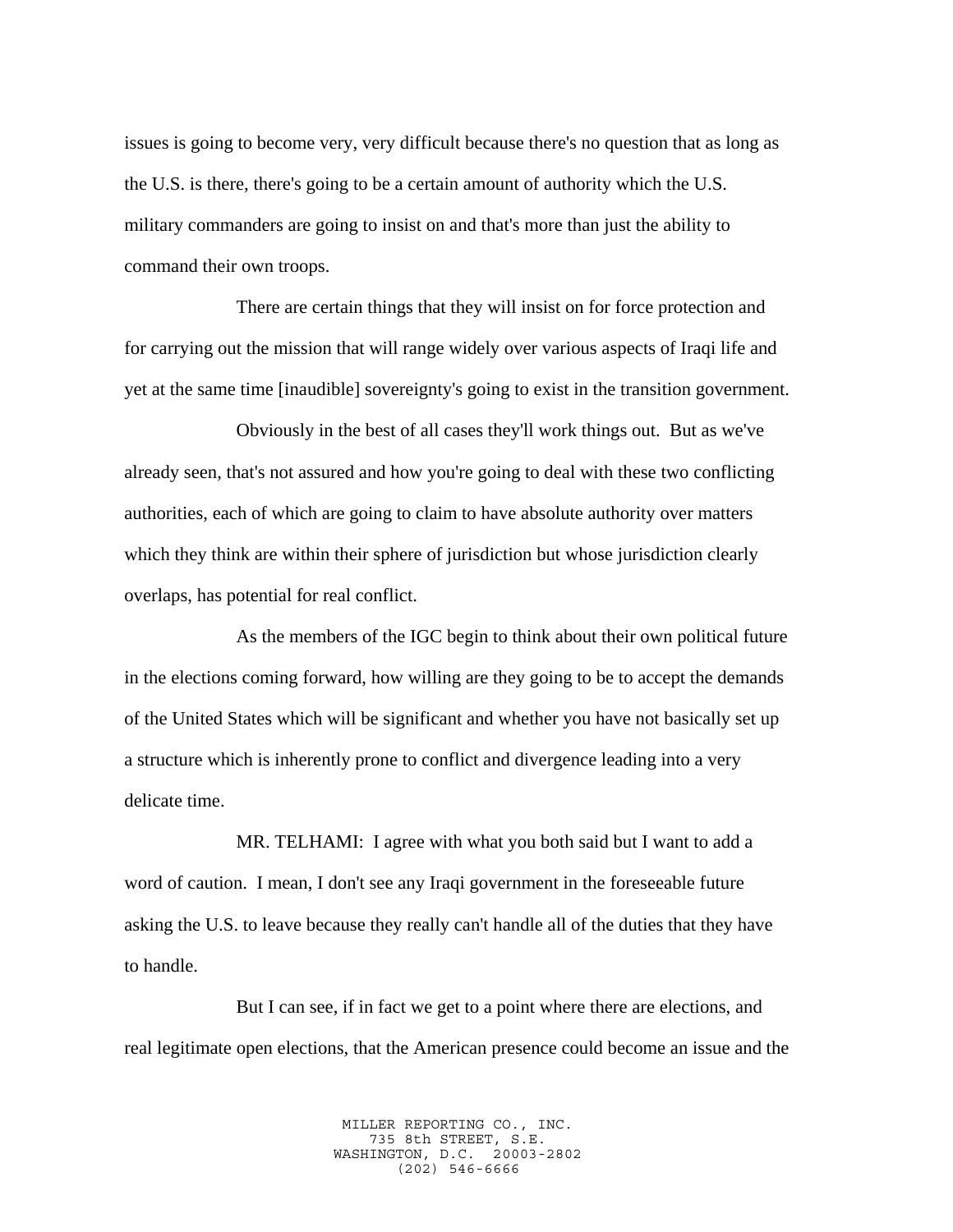nationalistic forces will be making an issue of American withdrawal, and how this would work out, how soon, or, you know, it's not that there will be an immediate demand but it could be part of a platform or agenda that is hard to avoid, and it could unleash a process that is going to be, you know, in conflict, at least with what American plans in the foreseeable future may be.

MR. : [inaudible].

QUESTION: I'm Diane Pearlman, co-chair of the Committee on Global Violence and Security for a division of the American Psychological Association and I've written about psychology of terrorism, and I have a question about, or comments and a question about psychological intelligence that you've talked about, predictive intelligence, and some failures in predictive intelligence and planning for worst-case scenario.

And if we're not aware of, say, the dynamics between us, we could also be provoking worst-case scenario, and it seems to me there is an absence of awareness of the Heisenberg principle which is the effect of us on the intelligence system, and that a lot of unintended consequences are due to psychological ignorance, and there are bodies of knowledge in political psychology and conflict studies, specifically tension reduction, that can have an impact in it.

So is there any consideration of applying some of these areas of--it's like we're just waiting to see what's going to happen or for twenty--you know, in 200 years, what's going to happen, whereas there are interventions that we could make that are based in psychology and social science, that can have more of an impact on the system.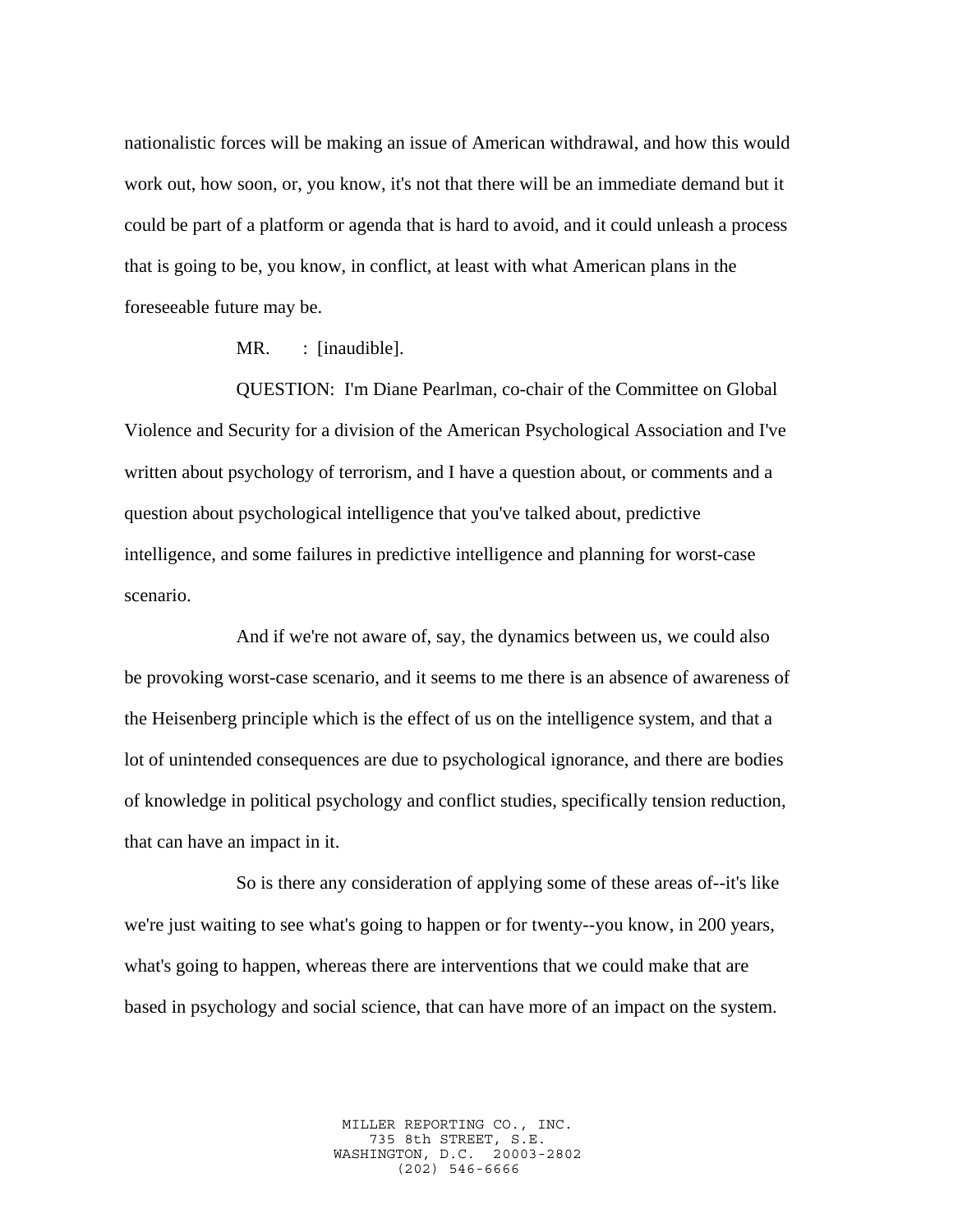MR. : I think Clausewitz got it before Heisenberg did and we certainly understood, I mean it's been well understood in the science of the use of force, that the unintended consequences are the most predictable of the consequences, and the unforeseen consequences.

So I think it's something that policy makers have struggled with for a long time.

I think the challenge, and I say this particularly mindful of my predecessor and good friend, [inaudible] here, for planners, is to try to figure out how you can develop policies which are fairly resilient to the uncertainties, and so that the actions that you take into account the range of potential actions, and rather than betting on one particular outcome or one particular horse, you try to think about ways in which you take actions which can be effective, if you're right, about what you anticipate happening, but also relatively costless if you're wrong.

And that's where I think psychology and the social sciences come in because it helps you think about the range of potential responses to your action and you can use the tools of social science to think about, well, given this range of potential responses if I do X, how do I take a set of actions that maximizes the good results and minimizes the poor results? And I think that's the way in which you can really begin to add a kind of predictive--it's both social psychology and psychology, into the planner's tools in trying to develop a more sophisticated response.

The problem with responses, such as the administration's response in Iraq, is it was a highly effective response if they were right about the intelligence but it was much less clear that it was the right response if they were wrong, and so you have to go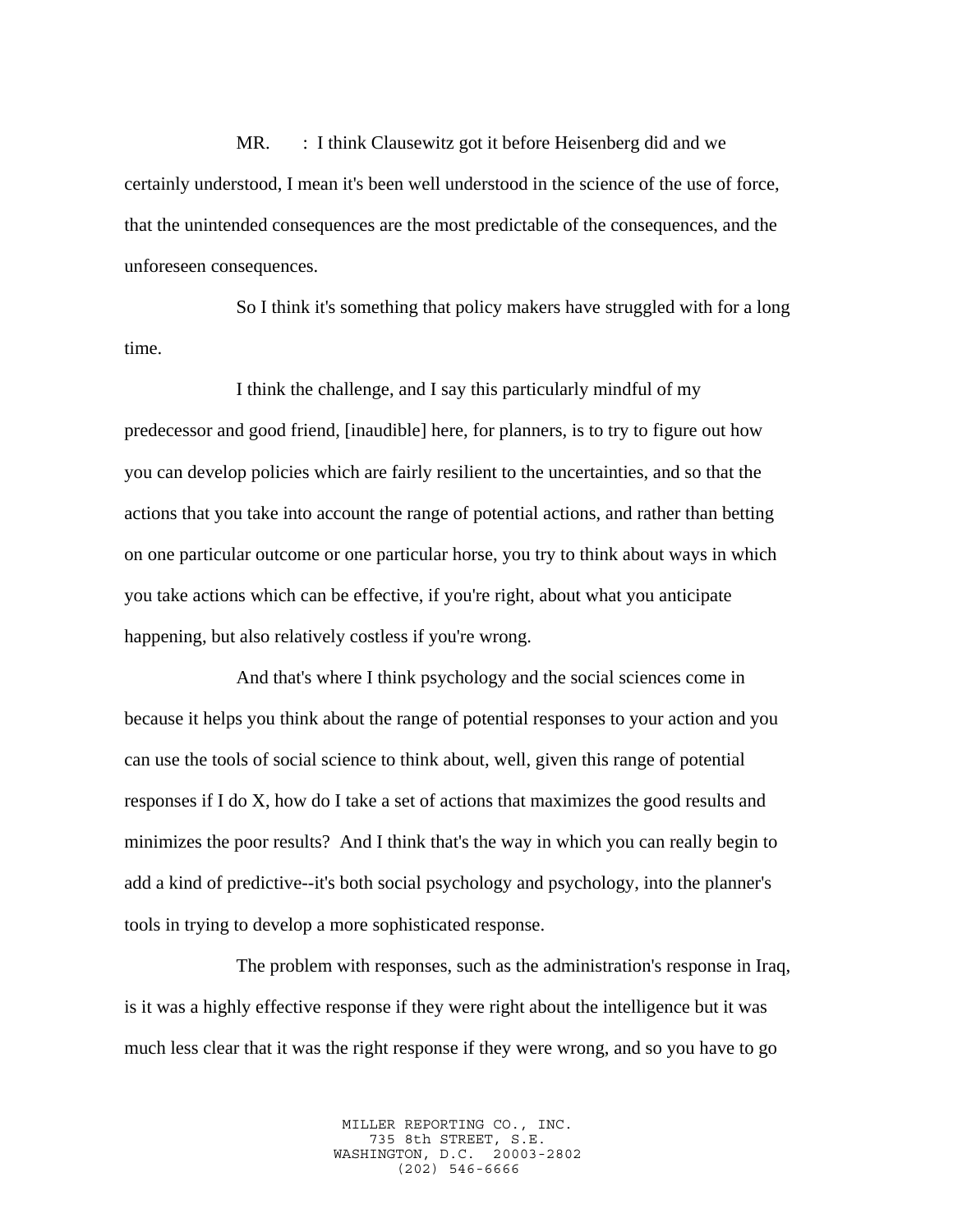back and say were there alternatives that could have been pursued, that would have been reasonably as effective if they were right about the worst case, but also have a better set of outcomes if they were wrong about it.

MR. STEINBERG: Right there.

QUESTION: My name is Tamil Abarazi from [inaudible] magazine. There are two question. You didn't mention about the Kurd in the north, I mean the basic law which is, you called it the constitution, you know, just give them more leverage on all Iraq, and that's, you know, a lot of Iraqis see it as almost--that's the main result of the war, almost giving Kurdistan of Iraq more autonomy or maybe almost secession.

Secondly about, you know, I've been in most of your briefing about pre the war; you know. You talk too much about Syrian, Syrian support for resistance or insurgency or whatever. We don't see so much Syria now talking about--I mean people talking about Syria. Even the congressman came from Basher al-Assad, you know, told, on the Hill told Secretary of State that Syria really wants to cooperate with you and nobody is listening to them.

So can you tell us about these two--

MR. : On the Kurdish issue, I think it's good actually to point it out, because I think if you look at the Iraq question and the potential for civil war and instability and disintegration which is out there--I mean, you know, obviously it's unpredictable and I wouldn't want to be the one to predict what Iraq is going to look like a decade from now.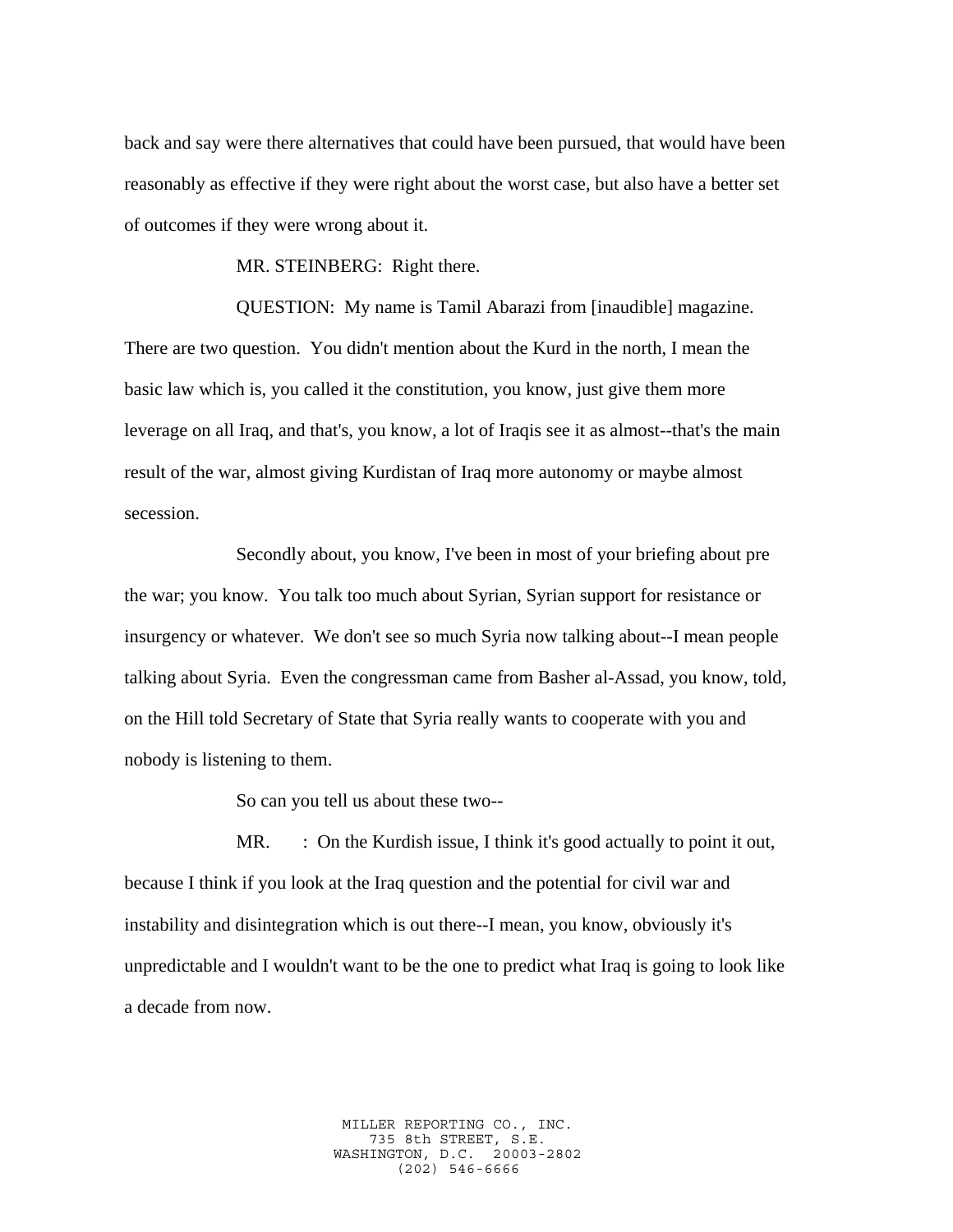It could be a very positive and unified state or it could, you know, fall into civil war and disintegration. Unfortunately, both of these are possibilities.

But if you look at probably the most robust long-term issue in Iraq, in terms of internal division, it has been the Kurdish issue, much more than the Shiia/Sunni. I mean the Sunni/Shiia division is there and it's much more important in terms of the religious differences as well as the division of power within the state, the distribution of resources, and so forth.

But I think one can argue that both Sunnis and Shiias, Sunni Arabs and Shiias have always looked at Iraq, have always emphasized their Iraqi identity, and there hasn't been the challenge, either by the Shiias or the Sunnis to the notion of a unified Iraqi identity.

I think with the Kurds you can make a very strong argument that they've had a very long-term sense of national identity, that has been at odds with the state throughout, even when the state succeeded in managing the conflict, and today it's clearly probably the most obvious one, in part because there is an opportunity for the Kurds, in part because they've tasted more autonomy and less likely to be willing to give it up, and in part because the new federal system will give them potential for more assertion of power, and probably more claims to the resources of the state.

And I think that feature is a real one. Obviously the Shiias are making a point of it now because they're the majority and they're fearful of this having a potential impact. I'm not sure how this is going to go and I do think that this is going to remain a source of tension that has to be addressed.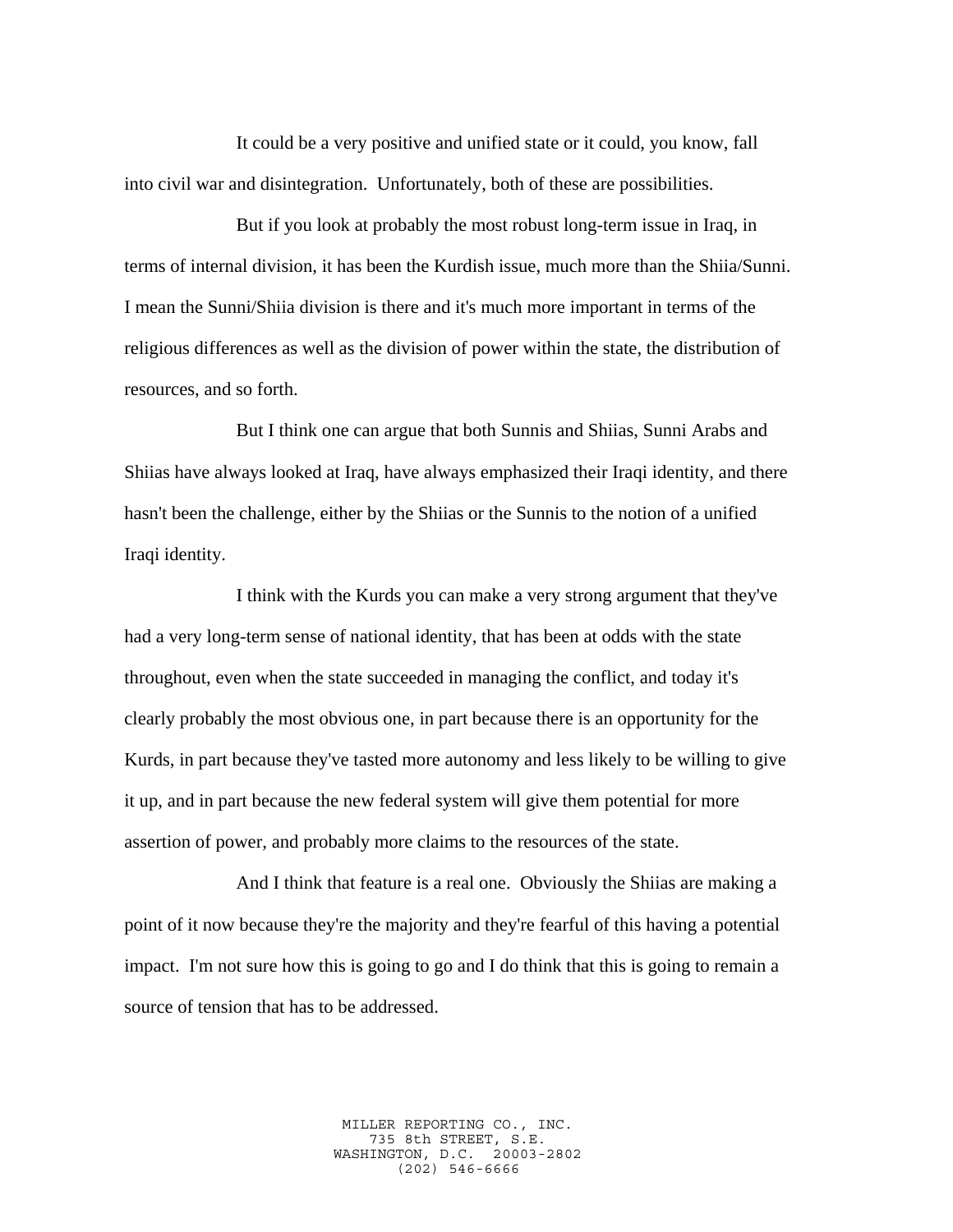MR. STEINBERG: Ken, are we underestimating Basher Assad's willingness to cooperate?

MR. POLLACK: We may be. I mean, I think it's actually a really important point. I would like very much to see this administration doing a better job to at least explore what's going on out there. You know, obviously from my own experience, what the first Bush administration, Bush Sr. administration did, to me, was really remarkable, in terms of waging the Gulf War, winning this tremendous victory and then very quickly making the decision that they are going to use all of the political clout that they had gained from that war to turn around and make peace.

I think it was a brilliant move on their part and I think that much of the success that we and the Clinton administration enjoyed in the 1990s was based on, in part, that initial decision.

Now again, I think we made some good moves on our part, and I think there obviously were some mistakes made in the Bush administration. But this one I think I give them tremendous credit. I would very much like to see this Bush administration learn that same lesson. Take the military victory of the Gulf War, take the point that Shibley and all of us up here have been making, which is that yes, the region isn't quite as bowled over as they were quite when the war ended back in April of last year, and maybe it wasn't quite as bowled over as it was back in the Gulf War.

But nevertheless, there is a sense of, you know, once again, a very strong, assertive United States which the power to do all kinds of things, and if the administration could take that and turn around and show the other cheek and say we want to use this situation, this new situation we've created to move in a very progressive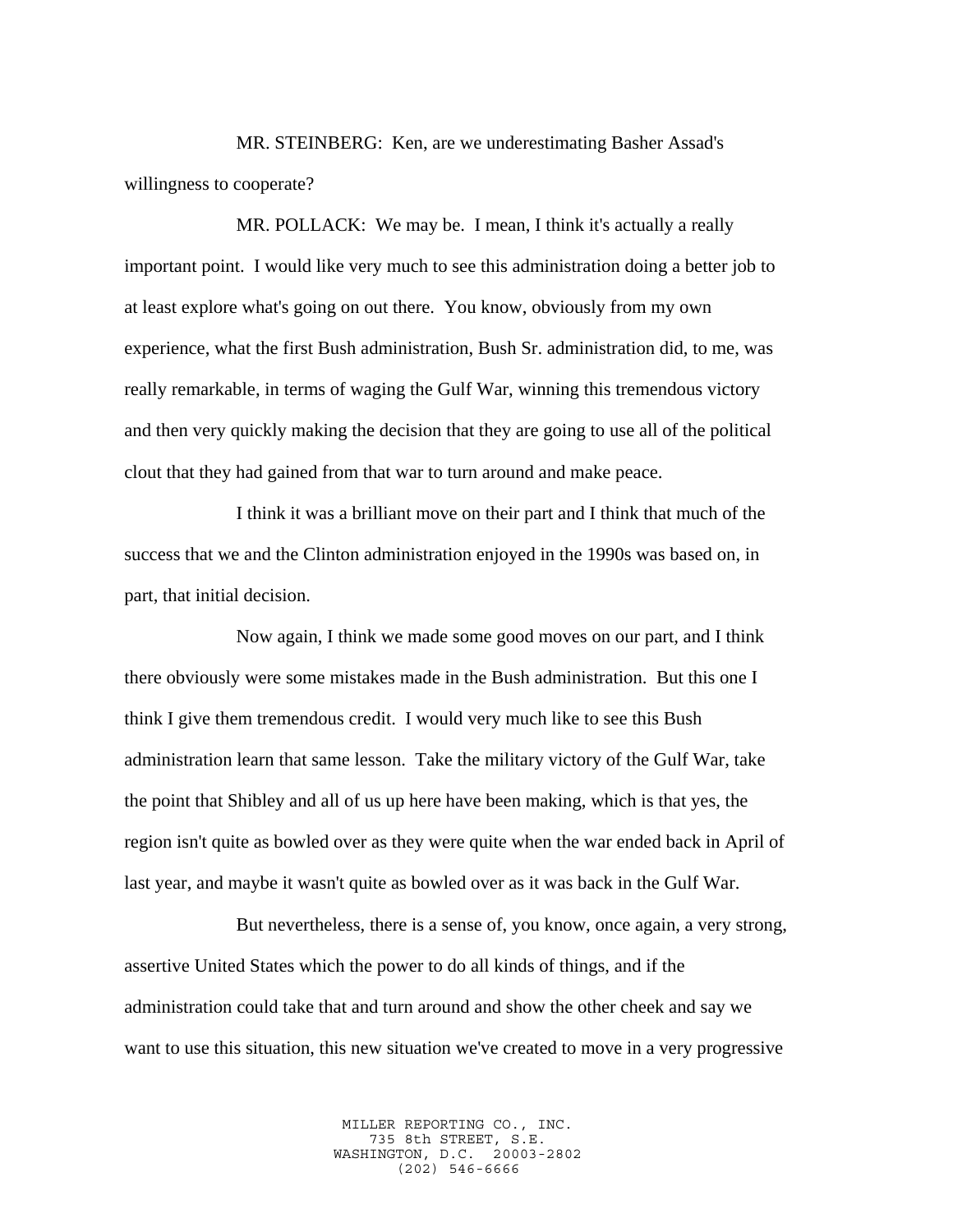direction and we want to restart negotiations between Israelis and Palestinians, between Israelis and Syrians, between Israelis and Lebanese, I think that could have a tremendous impact on the region in the same way that the Madrid process did after the first Gulf War when, again, you had a lot of Arab regimes who were very nervous about what the United States was going to do with this newfound power and were incredibly glad, grateful, relieved when it saw the United States take that capital and try to put it in this very progressive direction.

And I think, you know, Syria represents an opportunity. Who knows exactly what Basher Assad is actually willing to do? Who knows how much control he has over that country? It'd be nice to find out.

QUESTION: Mark Matthews with the *Baltimore Sun*. For Mr. O'Hanlon, do you expect an American drive to build up the Iraqi security forces as a way of reducing the presence of American troops there? Do you think it will be effective? And for Mr. Telhami, can you tell me what impact a very strong Iraqi security force might have on the development of democracy there?

MR. O'HANLON: Thanks, Mark, and Ken may want to comment on this as well. It seems to me that part of the strategy is correct. We get a lot of Iraqis hired- they need jobs, we need time to vet them and train them; we give them minimal training- -it may be too minimal but at least we're getting started; and then we do on-the-job training.

I think the on-the-job training part is a little weak right now, to put it kindly, and Ken has helped sensitize me to this and others who have been to the region, and my own experiences when I was briefly in Iraq in September. We're not going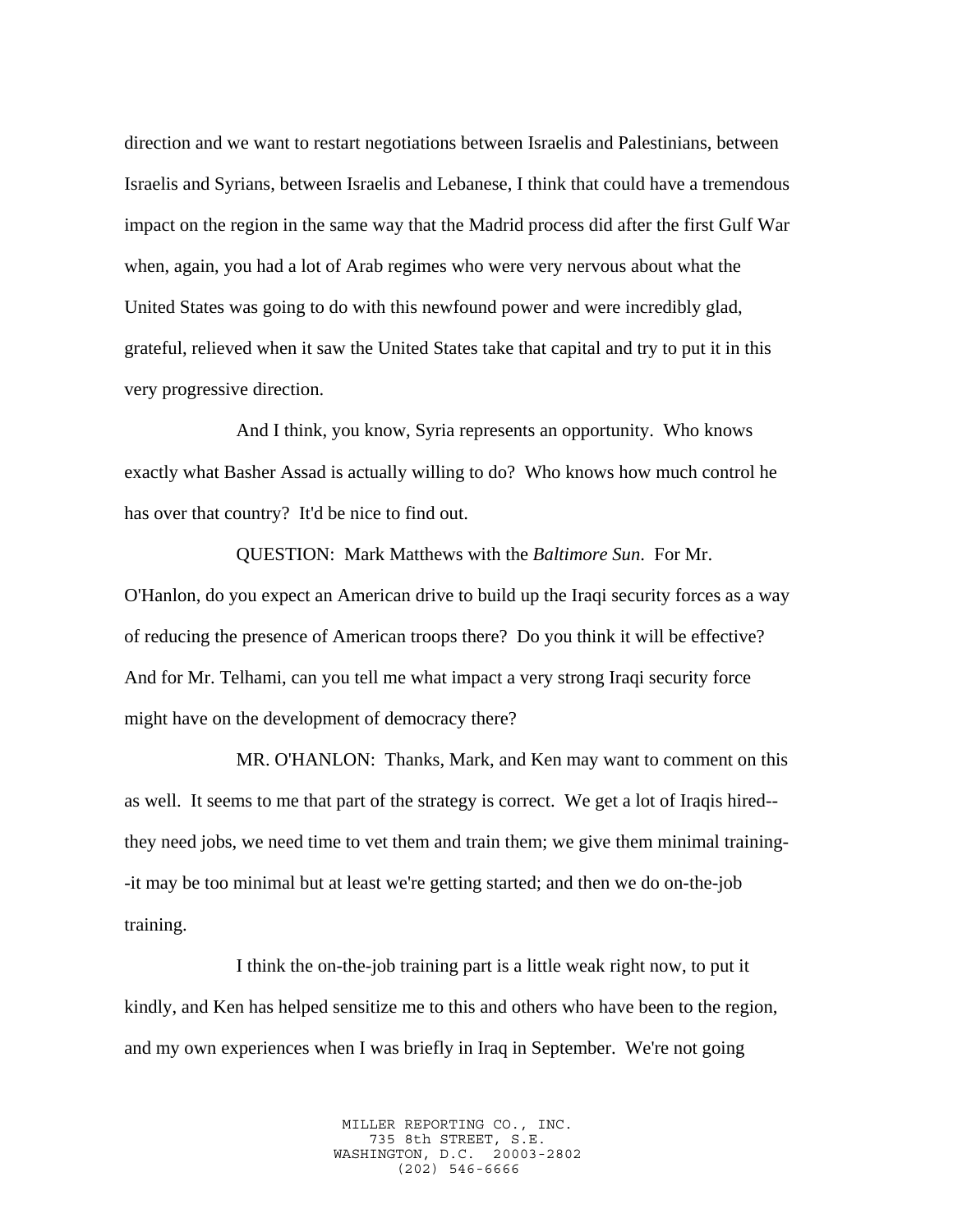enough joint foot patrols, we're not doing enough on-the-job training with the Iraqi police.

But at least the first piece of the strategy to hire them and to get the numbers up quickly and to try to turn over some responsibility to them, I think that's right. But again the next stage is critical and we haven't succeeded in that.

Also with the army, as you know, the army in Iraq now is very, very small, having a great deal of trouble making any progress here. And that raises the longer-term question, Are we going to be able to create truly national institutions? You don't have to do that with city-by-city police forces. You do have to do that with a national army. And so far, we're taking a very patient approach. It is not the first-order problem, and so in that sense we can afford to take a little bit of time. But I haven't yet seen evidence that convinces me we're ever going to succeed with it, and I am getting nervous about the fact that, a full year after the invasion, we've only gotten about two thousand people in the Iraqi army in its entirety.

MR. TELHAMI: Let me see if I understood your question. You're asking if a strong Iraqi security force would help bring about democracy in Iraq.

QUESTION: Or the other way around

MR. TELHAMI: Or the other way around. I think it is an essential element, obviously, for any kind of system in Iraq. Otherwise, you know, the people are going to lose patience and nobody is going to have cooperation. But it clearly isn't sufficient. It is an important ingredient, but not sufficient.

I think, when you look back at, you know, the day after the regime collapse and the decisions that were made pertaining to security in Iraq, I think that's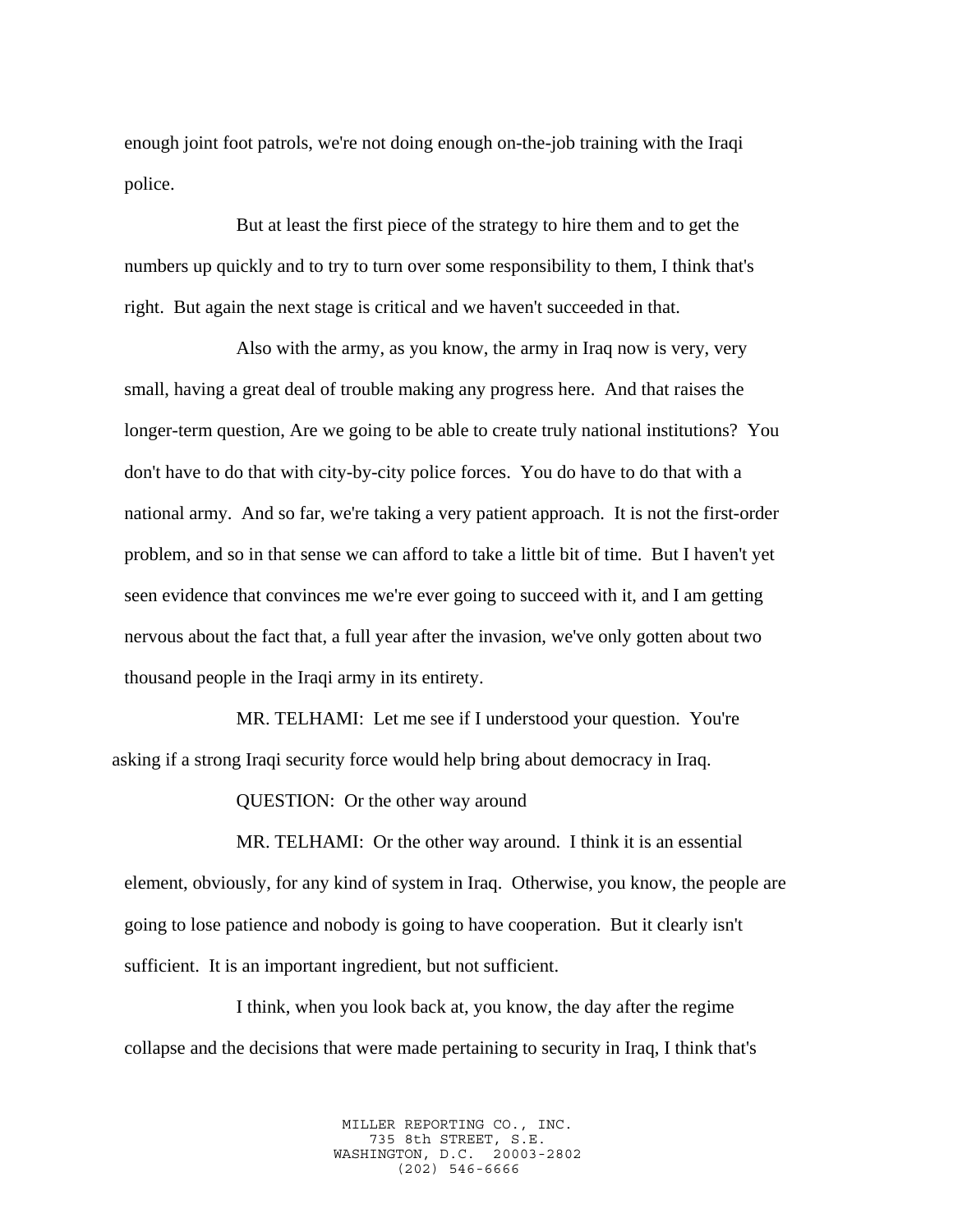going to emerge, in historical perspective, one of the most problematic issues facing the U.S.--that there was no preparation to have security for Iraqis the day after, or maximize that; the issue pertaining to the dismantlement of the Iraqi army, which is going to be debated for a long time whether that was a wise thing or not, from the point of view of Iraqi internal security; and the third, the de-Baathification as it was implemented, which is essentially to [inaudible] making or incorporating even some of the Baathists in the government and therefore to have a lot of important segments of society, who still could wield power, who are outside of the system. And therefore, no matter what you did, you had enemies of the system within Iraq.

And that is obviously one of the problems now, because you see even the Iraqi police force are targets of segments of the Iraqi population that are just going to try to derail any system. And yet you still have people who apply to the police, and you have lines, because people are very often hungry or they just want the \$100 a month, even with the risks that come with that. But don't interpret that as sincere cooperation in a context of an environment of an occupation, because we have found already a lot of people who join and also are still willing to go against the U.S. in that kind of environment.

So it remains to be seen the extent to which a security force in this environment is going to be an actual force for stability. It depends on what happens politically at the same time.

MR. POLLACK: If I could just--Mike, as you know, I have infinite respect for you, but on this one I do disagree with you. And here I'm much more close to what Shibley had to say.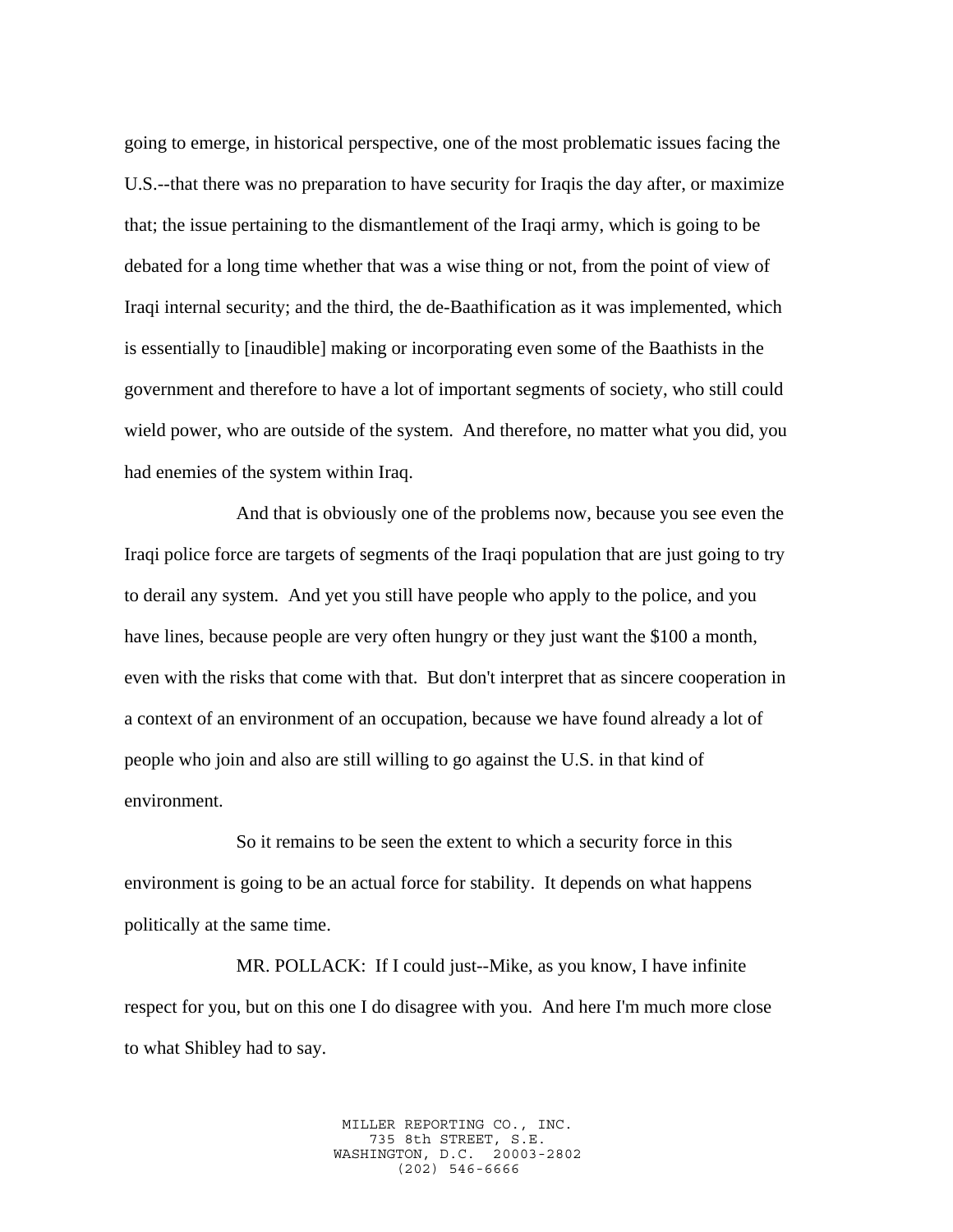I think that the tack that we're taking is a very deleterious one. If I could do it all over again, I would go in exactly the opposite direction. I think by not having enough troops to begin with, ours and foreign troops, we made it necessary to bring in large numbers of Iraqis. As Shibley is pointing out, we are not vetting these people properly, we are not training them properly. As a result, they are becoming part of the problem, not part of the solution.

A much better way to have done this from the start would have been to have started with much smaller numbers of Iraqis, well vetted, well trained. Put them out in the street in situations where they are bound to succeed, to build their confidence and the confidence of the Iraqi people.

The problem is we have too many people, as Shibley is alluding to, who have joined the police--and don't get me wrong, because there are some very brave, very honest, very good people in the Iraqi police force who have my enormous respect, and, you know, God, I wish we had more of them.

But the problem is we have a lot of people there who are corrupt, who are using the police for their own personal gain, who are extorting from Iraqis, who are participating in kidnap rings against Iraqis. And there are a lot of others who, as Shibley said, they're just doing it for the money. You know, I had senior administration officials say to me that on a good day, about half of the numbers of Iraqi police and other security forces actually show up for the work. Most just collect the salary and never show up.

And the problem is, this becomes a reinforcing pattern. The people lose faith in the security forces, the security forces themselves lose faith in the mission and their compatriots. They don't feel like they can count on anyone and they're kind of, you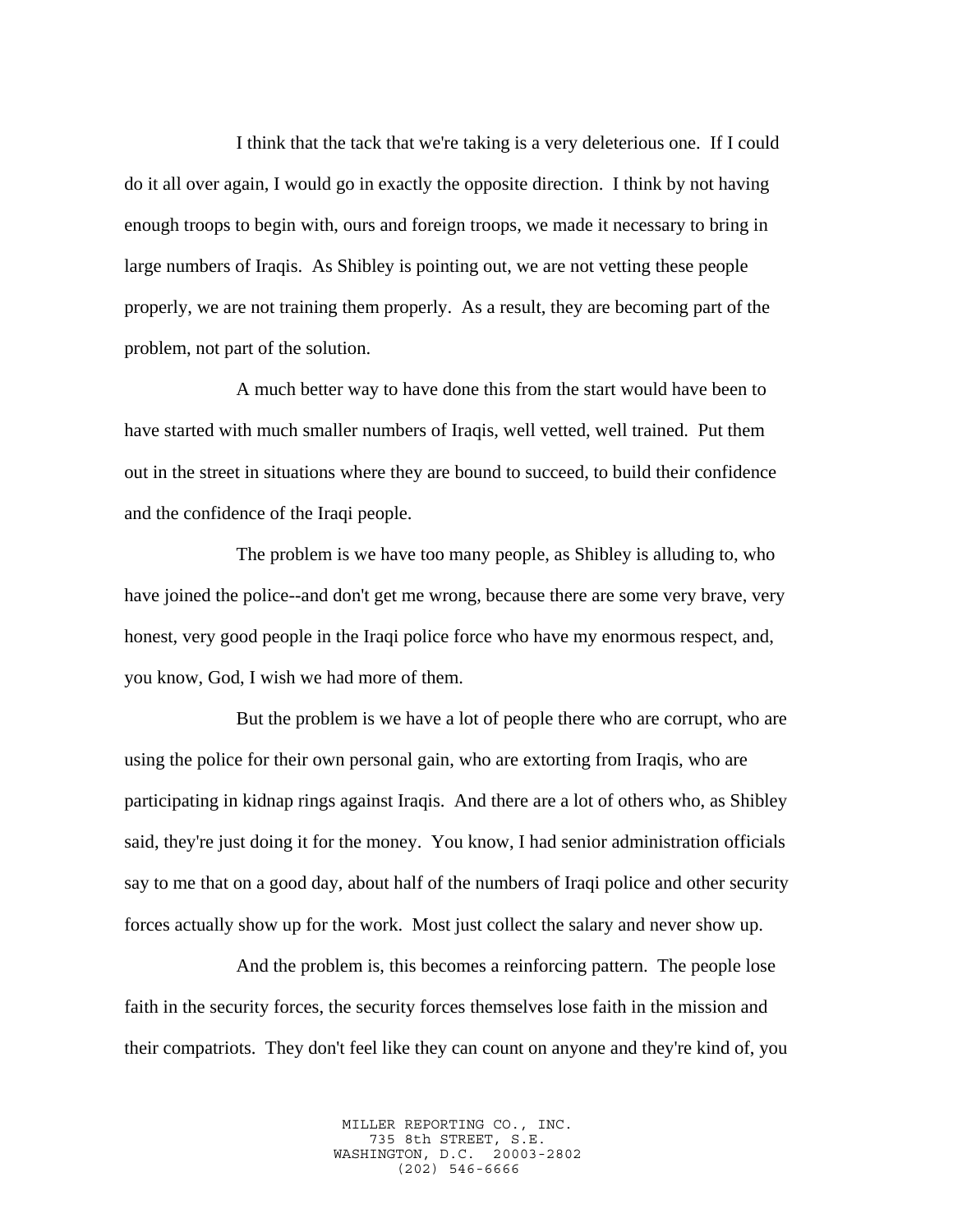know, left adrift by the United States, which increasingly says, You guys have got to do this yourselves.

Again, if we were to change that pattern, it would probably require injecting a whole bunch more American and foreign troops into Iraq to take over the security mission and allow us to pull the Iraqis out properly, vet them properly, train them, and then start to redeploy them, which doesn't seem like something the administration is going to want to do.

But that, I think, personally, that is the solution. And I am very, very unhappy with the course that we're taking just trying to generate numbers. It is just creating a self-fulfilling prophesy that is creating more of a problem, not more of a solution.

MR. STEINBERG: Mike, do you want to come back on this?

MR. O'HANLON: Fair enough. As you know, and as you inspire us, Brookings is a place for debate.

QUESTION: Sam Lewis, American Academy of Diplomacy. I know you don't like to talk about the future. But there is one future I think you ought to make some reference to, and any of you can try this. By January 20th, a lot of things will have happened. If by chance we have a new administration, how much is already so preordained that there is very little maneuver? What real effect can be achieved after January 20th of the process that you all have been describing?

MR. : Well, it's a really interesting question--not only an important question, anyway. I do think that there are some things that are set in motion now that are going to stay regardless of who's in power. I think the priorities in Iraq are going to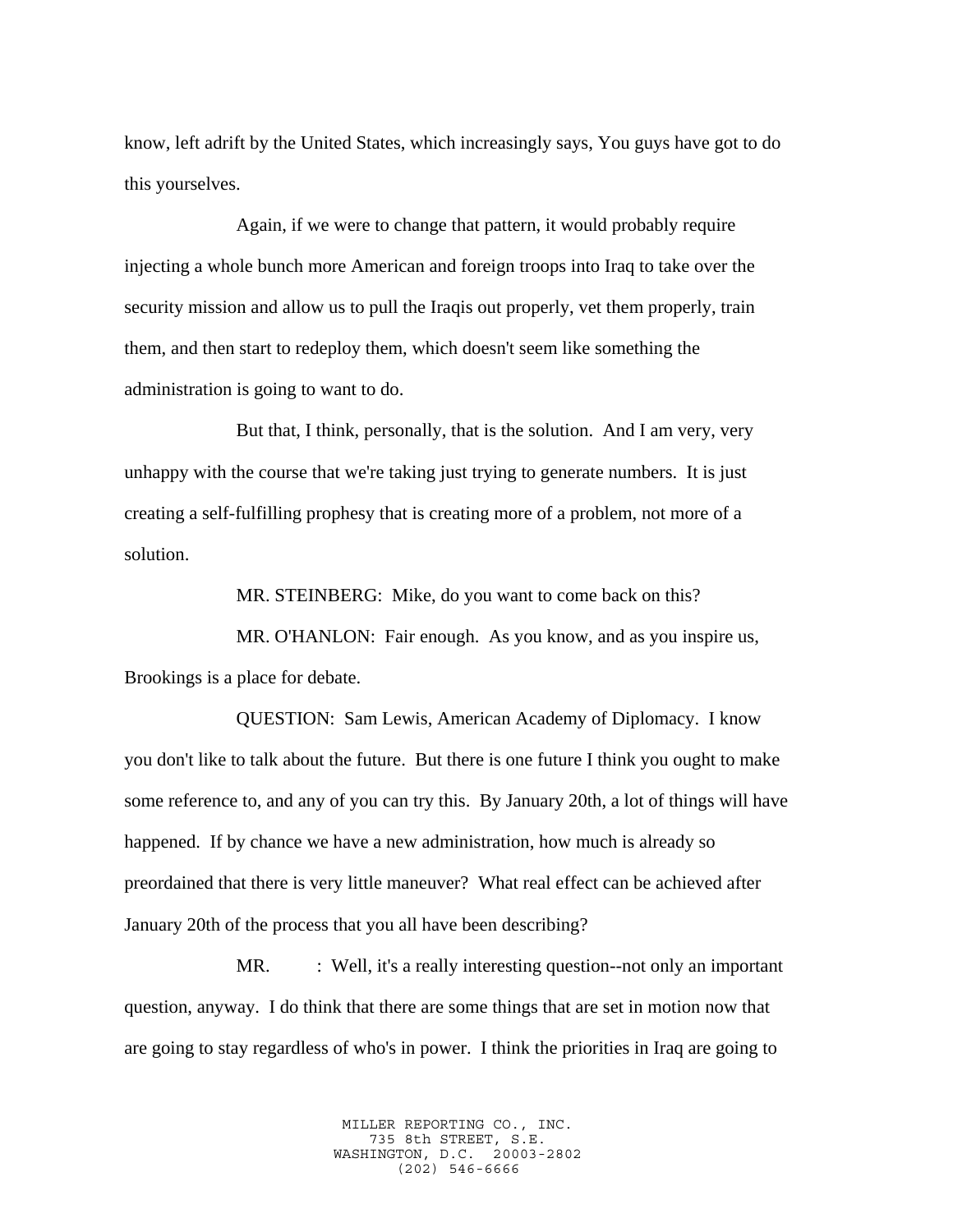remain American priorities in Iraq in terms of our long-term view, in terms of--even including its relations to the Arab-Israeli issue. I do not think there will be a profoundly important shift in how we see our interest.

I think there are two things that will change, and they will change possibly dramatically. One, in terms of the differing views on the role of the Arab-Israeli issue in the regional priorities. This administration clearly has disconnected the two. They think the Iraq issue and cooperation in the Gulf and so forth are disconnected from the Arab-Israeli issue. The Arab-Israeli issue is a secondary issue; it's downgraded in the priorities.

I believe, by and large, certainly Mr. Kerry and many in the Democratic Party give it a higher ranking. In fact, President Clinton, when he left office and sort of had the final discussion with Mr. Bush, clearly gave the Arab-Israeli issue a much higher priority than the Iraq issue as such. So that would be somewhat different.

And second, I think that's more important, is that if I am right about what is now the source of the lack of cooperation, the sort of reluctant cooperation, one might call it, by Europeans and others in the Middle East, and that is a sense that this is part of a foreign policy that they fear--whether it's the doctrine of preemption as sort on the back of their mind, or the lack of trust--that this is part of a policy that they're comfortable with.

And there is so much resentment at the level of public opinion, as our surveys have shown across the board, that I think if you have a new administration, the one thing that might happen, at least a psychological shift. In some ways, you know, I would compare it in a way with the shift in Israeli politics from Netanyahu to Barak. It's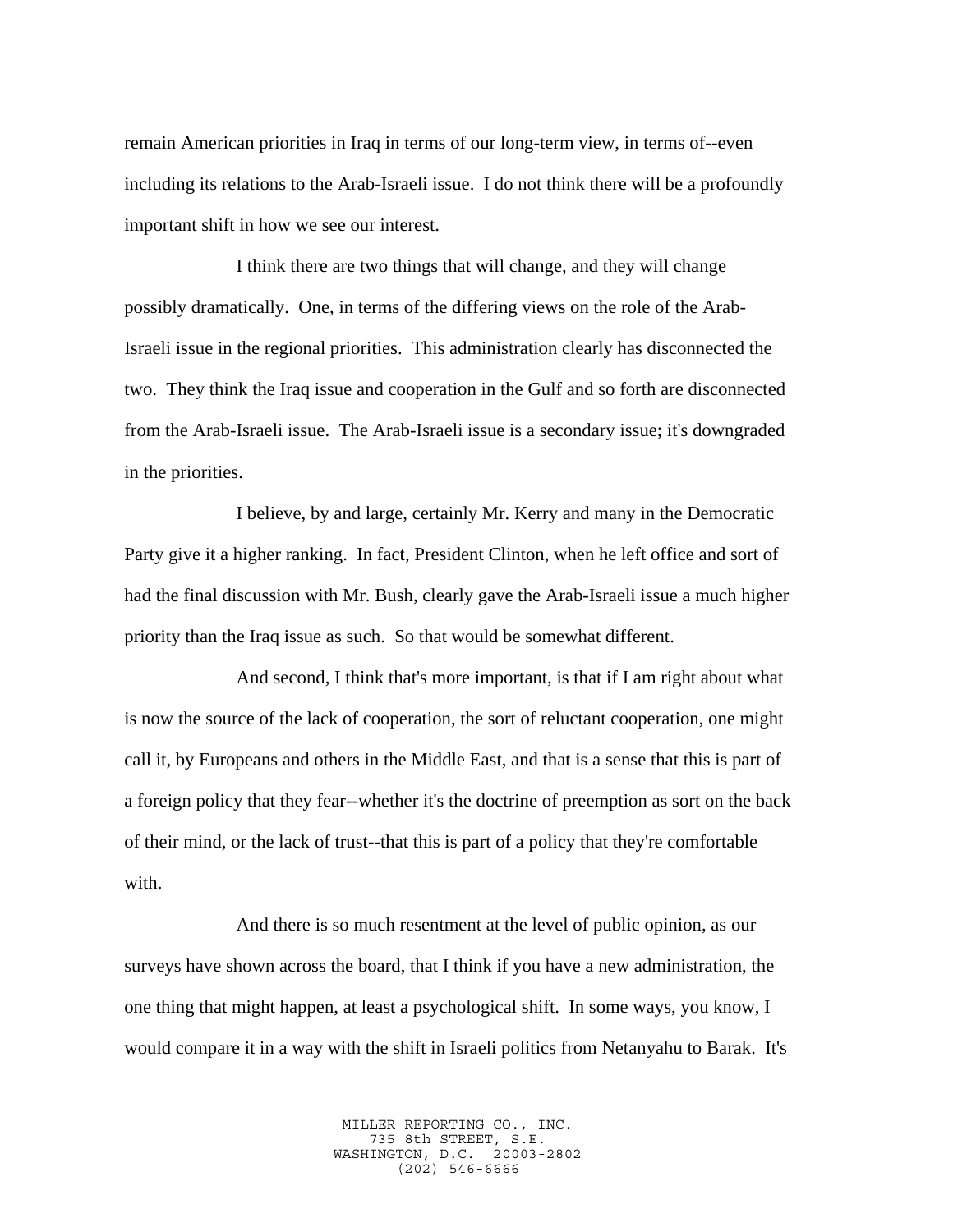not that there was a huge shift--you know, a dramatic shift in American perceptions or even Israeli perceptions of interest, but there was so much concern about Netanyahu here that when Barak won--and Jim was in the White House at the time--it's like he was given the keys to a lot of capitals, as sort of a sigh of relief.

I think the level of international cooperation would, at least in the early days, you know, as a matter of just psychological reaction, would grow, and that might open up opportunities for the U.S.

QUESTION: Gary Mitchell from The Mitchell Report. And I'm not sure whether this is--I'm going to assume that this builds on the question Mr. Lewis just asked. And the question rests on two assumptions. Assume that it is eight months from today, November 10th. Three assumptions. Assume it's November 10th, assume that the state of the union in Iraq is somewhere between Michael's 60 up and Ken's 60 down, and third, assume that a new administration in fact won the election and that this group has been asked to put together, in short form, an articulated strategy for the next twoplus, three-plus years, a strategy on the war on terror, on combating global terrorism.

What are the--whatever the magic number is, three, five, half-dozen- essential components of an articulated strategy on global terrorism?

MR. STEINBERG: That's a fitting question. We're two minutes over the time already, but we can certainly answer in one minute each.

MR. POLLACK: Don't start with me.

MR. : Well, I think, first of all, to recognize that terrorism has a supply side and a demand side. If you don't deal with the demand side, you can't win. You can deal with them, organize them, you can confront them, but if you don't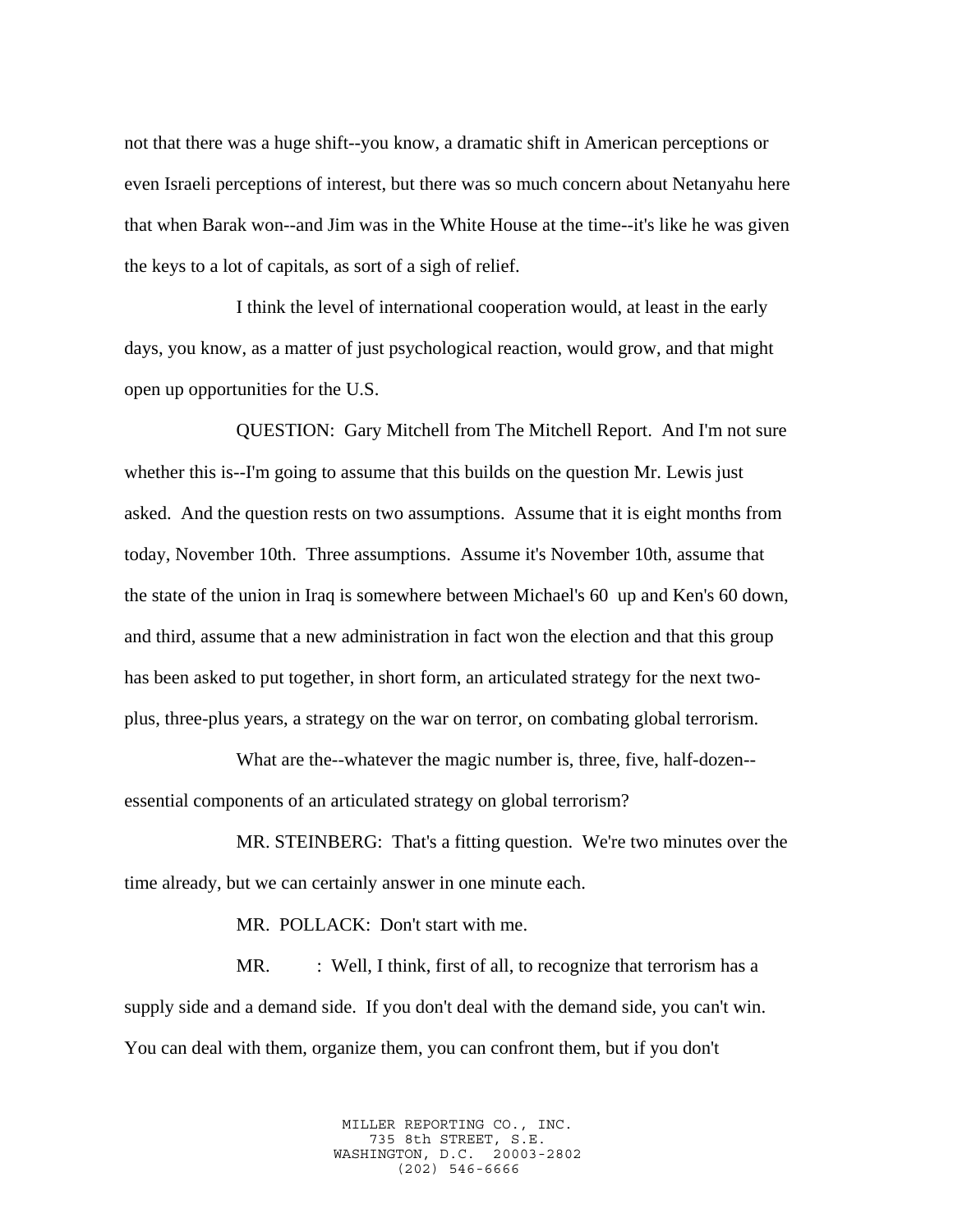understand that there is a demand side that is borne of particular conditions that make it easier to recruit members and motivate them, you can't win in the war on terrorism.

And the second point that I would make is that if you--there is a lesson to be learned from Iraq. It is: the biggest threat that emanates from al Qaeda kind of terrorism, which is much bigger than the regional terrorism that we have in various parts of the world, is that it thrives in conditions of instability and the fact that it's non-state. States still remain a problem in the issue of terrorism. You want to dissuade them from supporting terrorism. But frankly, states we know how defeat and how to deter and how to give them incentives and threats.

What we can't do and we don't have the ability to do, despite our power, is to confront directly non-state, transnational actors that have increasing potential to hurt us. And unless we understand that the confrontation with al Qaeda-type terrorism isn't really about confronting states but a phenomenon that is beyond states, we can't succeed.

MR. : I don't think it's that hard and I also don't think there's an enormous difference on your variable of who wins, you know, which administration it is. The essential elements, there will be nuanced differences. But it's making a success of Iraq. Whoever wins is going to have to, as part of the war on terrorism, make sure that Iraq is not a disintegrating civil-war haven for terrorists. Stabilizing Afghanistan, same goes. We're going to have to put the resources into making sure that Afghanistan is stabilized and not a failed state. And that goes for other potential failed states as well.

Engagement on the Arab-Israeli issues. Maybe there, there would be a difference. Maybe a new administration would be more energetic and try to get more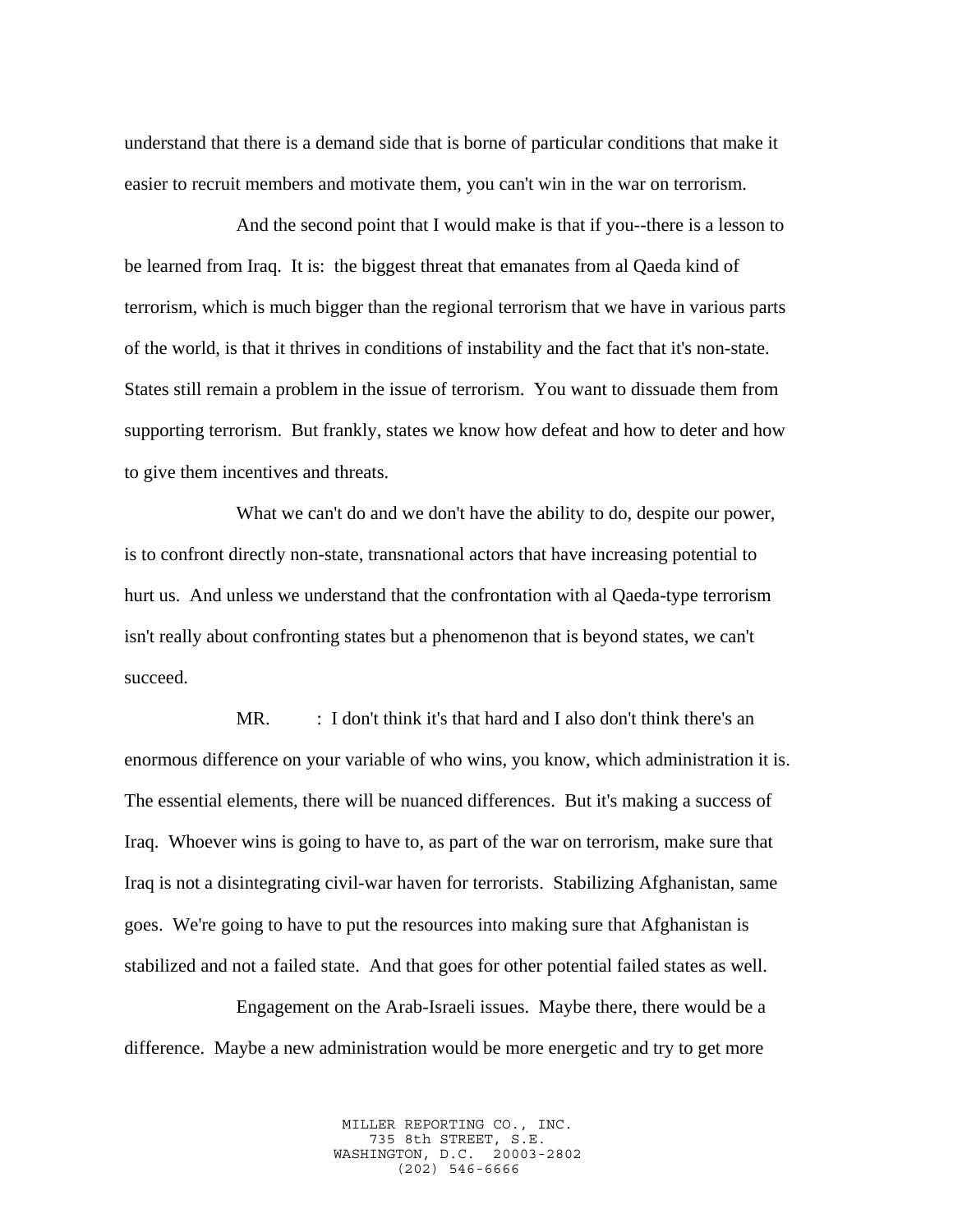involved and take more political risks in order to see a solution. But whoever wins the election, they're going to have to deal with that issue as well.

Homeland security. As part of the war on terrorism, that's going to have to be a priority. Will there be nuanced differences if a new team comes in? Maybe. But the list seems to me very similar.

The Middle East initiative. This administration is putting together a plan for the summits coming up--G8, NATO, US-EU--that will include a number of initiatives to try to transform, democratize, and liberalize the Middle East. I think that a Democratic administration would have a very similar agenda and try to--maybe it would push it in a different sort of way and the elements would be different, but the agenda is highly similar. And whoever wins in November is going to have to go down a checklist along the lines I just said with numbers 6 through 10 as well.

MR. : I'll just add a couple of points, starting with a plug for Ken's Saban Center and two of the recent things that are on its web page. In addition to his excellent paper on Iraq, there's also a paper recently done on ways to deal with the American image in the Islamic world. I would recommend that paper, including a number of fresh ideas--expanding student exchanges and visas, but also some creative thoughts on how to get American information centers and cultural exchange centers more well distributed around the world.

Another thing on the Saban Center web page is Bill Clinton's fantastic speech in Qatar at your summit this year, in which one thing he did very well, I thought, was to explain--and also try to educate Americans, but to explain what in the West we can admire about the Islamic world, Islamic history and civilization, and also at the same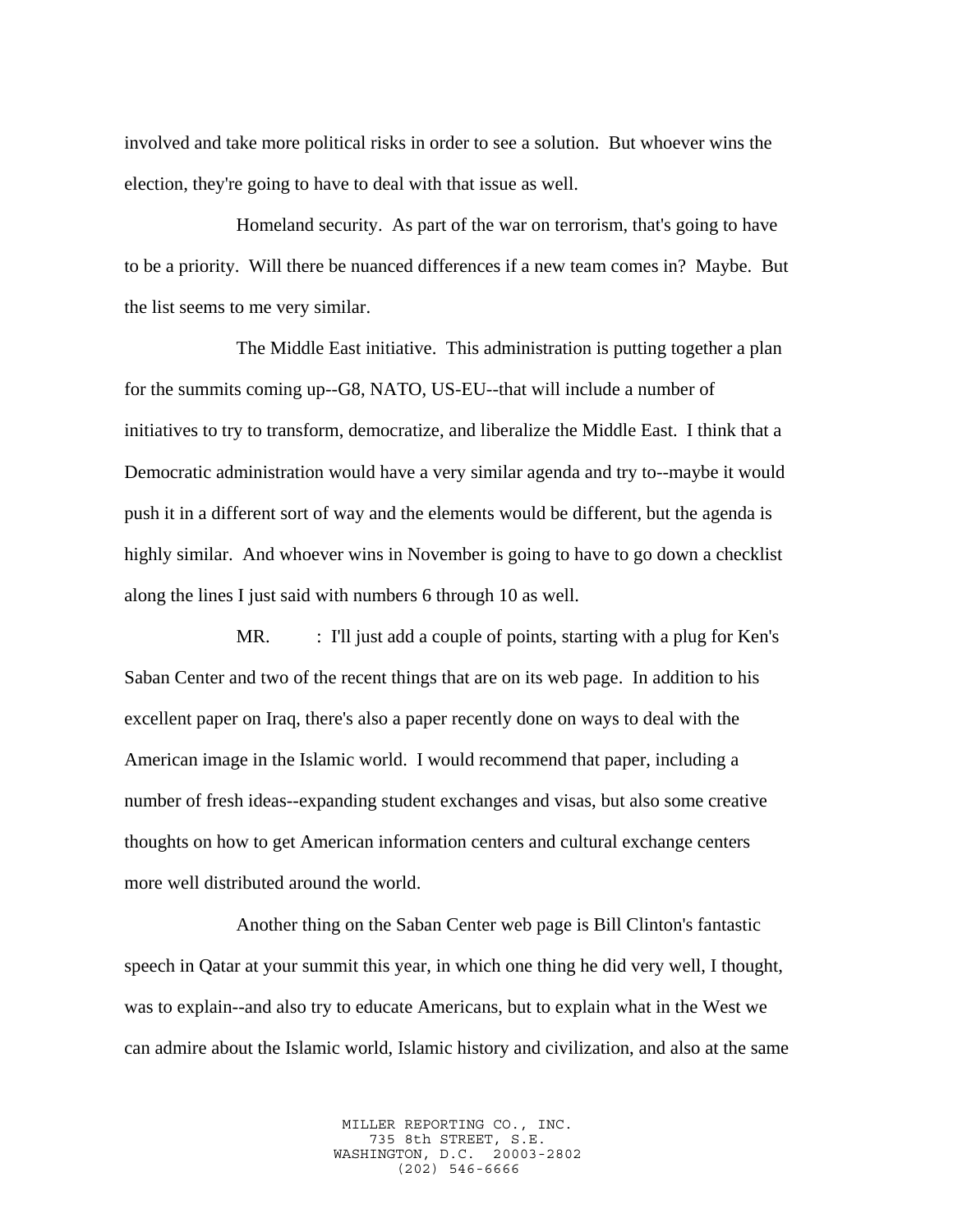time explain to Muslims some of their correct and incorrect perceptions about the United States, and that often, when we do things they don't like, it's more sins of omission than sins of commission. We're actually coming to their aid in more of the wars than they want to give us credit for, but perhaps we're too disengaged for much of what's going on in the Islamic world.

So I would recommend those two things. I'll just add one more point, which is that we need more capacity globally to rescue failed states and to stabilize countries that have been in conflict, whether it's Iraq, Afghanistan, or even places like Africa, where al Qaeda can use sanctuary to have refuge for its leaders, training camps for its foot soldiers, diamonds and lumber to fund its operations. We don't have enough global capacity. We need to do a lot more to help other countries improve their militaries so they can do more of the serious peace operation work, because we're pretty much maxed out.

I would add the 50,000 ground troops to the U.S. military and add a couple of thousand of them to Afghanistan as well. But I think we're going to have to try to help other countries do more of their share rather than expecting the U.S. armed forces to do a lot more than they already are.

MR. : Agreeing in full as I do with all the comments of my colleagues here, let me just add a couple more to that. I absolutely agree with Phil's point, with Shibley's point about the need to press forward in terms of transformation of the Middle East and help the people of the region to move in that direction.

Two points I would emphasize there. First, the administration has spoken a wonderful game. I love the President's speeches; they're terrific. Having written very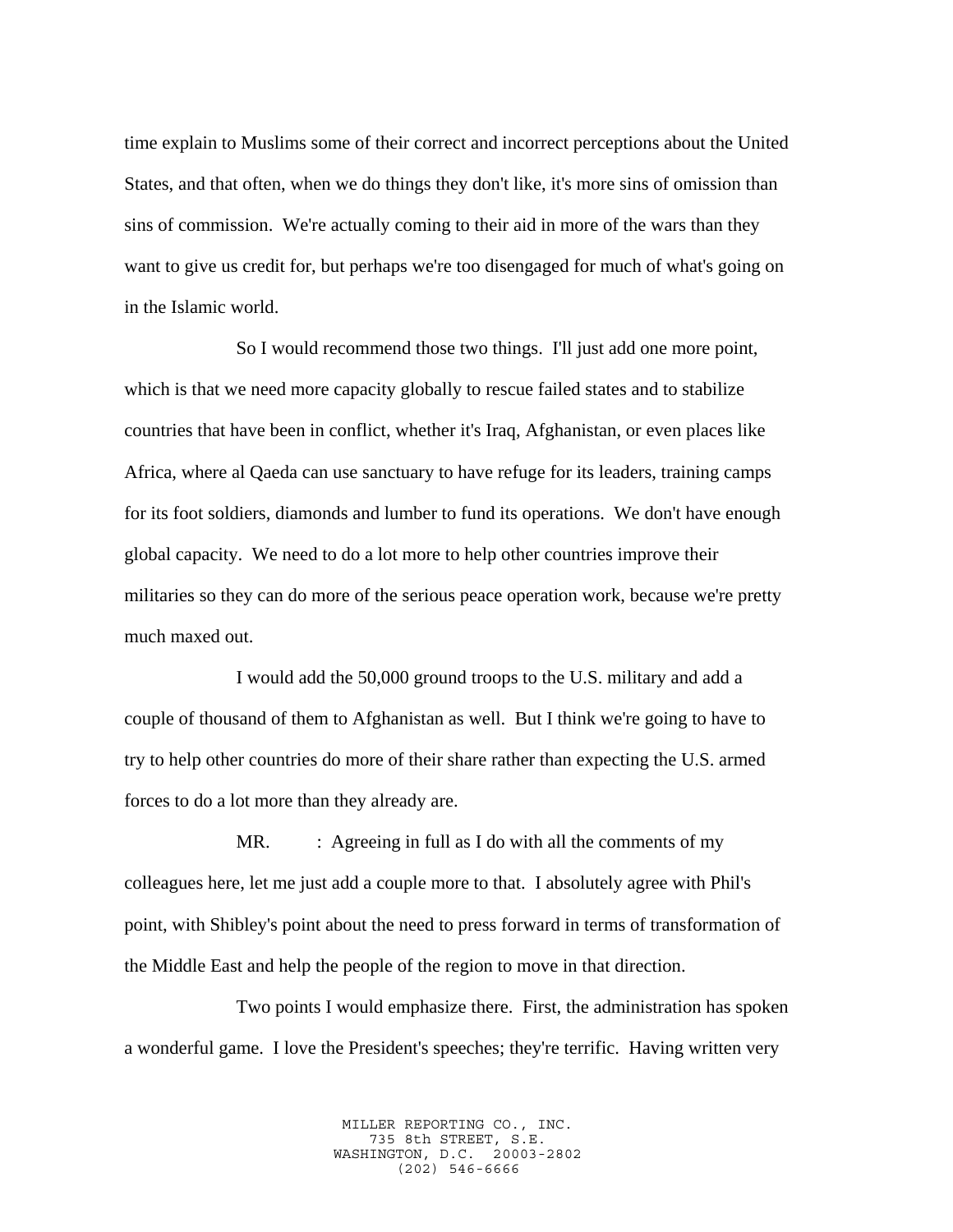extensively, spoken myself on the subject, they seem very consonant with my own approach to this. But so far, we have not yet seen the administration put its money where its mouth is. And that is absolutely critical. I'm waiting, I'm hoping that they will start to do so come the spring. But this can't just be rhetoric. It has to be very meaningful.

And secondarily, a critical element of it is actually reaching out to the region to find out from them how best to do this. One of the concerns that I do have about this whole agenda is that, for the moment, it does seem to be very much Made In the USA. To the extent that we're talking to anyone, we're talking to the Europeans. And we're mostly talking to the Europeans because they're talking to us. And they're saying don't we need to move forward on this agenda.

And it's great. We should talk to the Europeans. They do have a lot to add. But at the end of the day, we really don't know what it's going to take to transform the Middle East. This is a point that I've emphasized every time that I've written on this. I can come up with some clever ideas that I think will work. No doubt, everyone on this panel can. No doubt, the Europeans can as well. But we're not--you know, we can't be certain. And until we start talking to the people of the region about what we can do to help them, you know, this has the potential to really run off the rails. And it really has the potential to look like yet another Western-imposed set of changes on a region that immediately bristles at any such kind of initiative.

MR. STEINBERG: Just to reinforce that point and come back to a point that Phil made in his initial presentation, it seems to me that essential to an effective strategy is to back up, I think, the very welcome decisiveness that the administration has